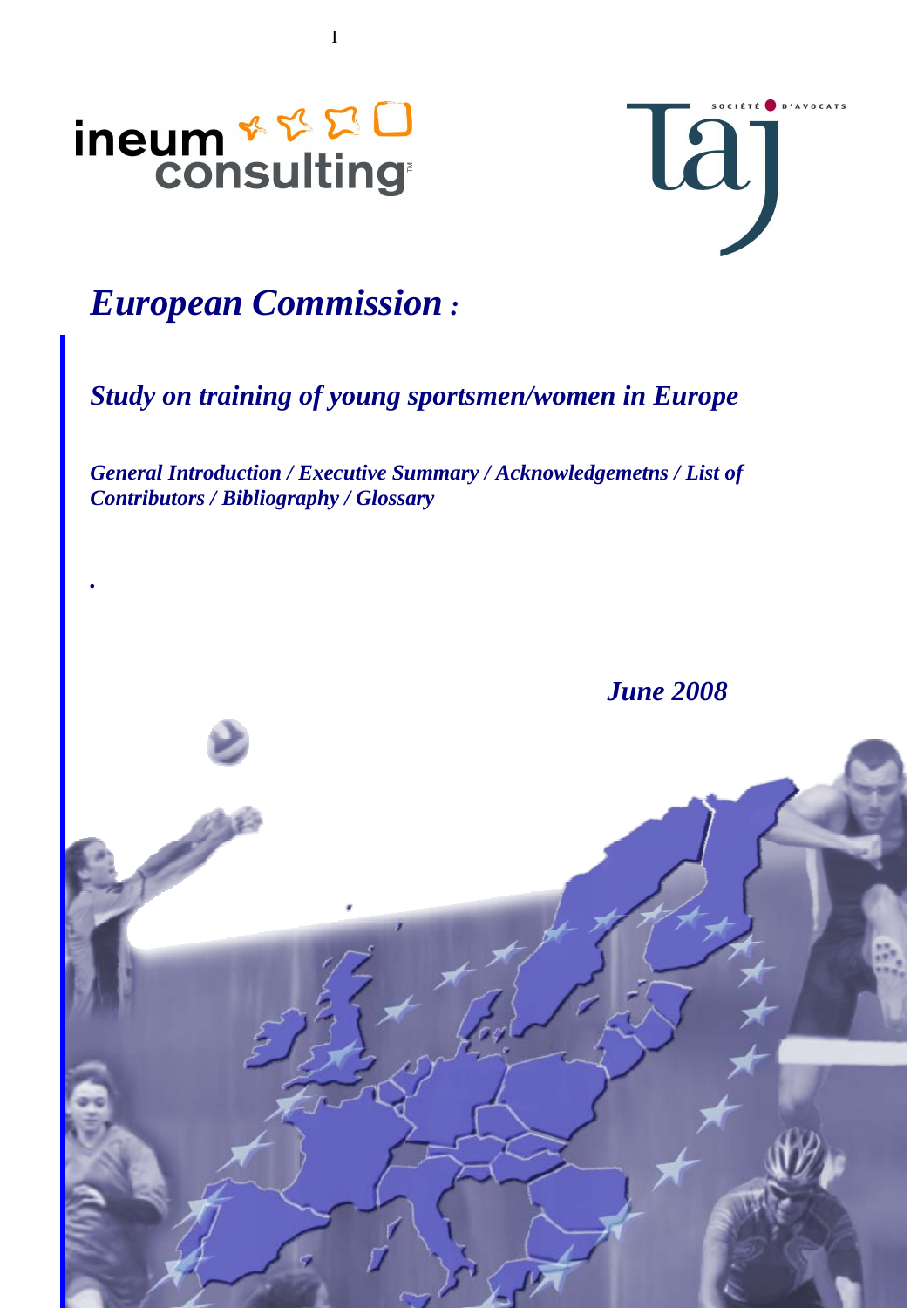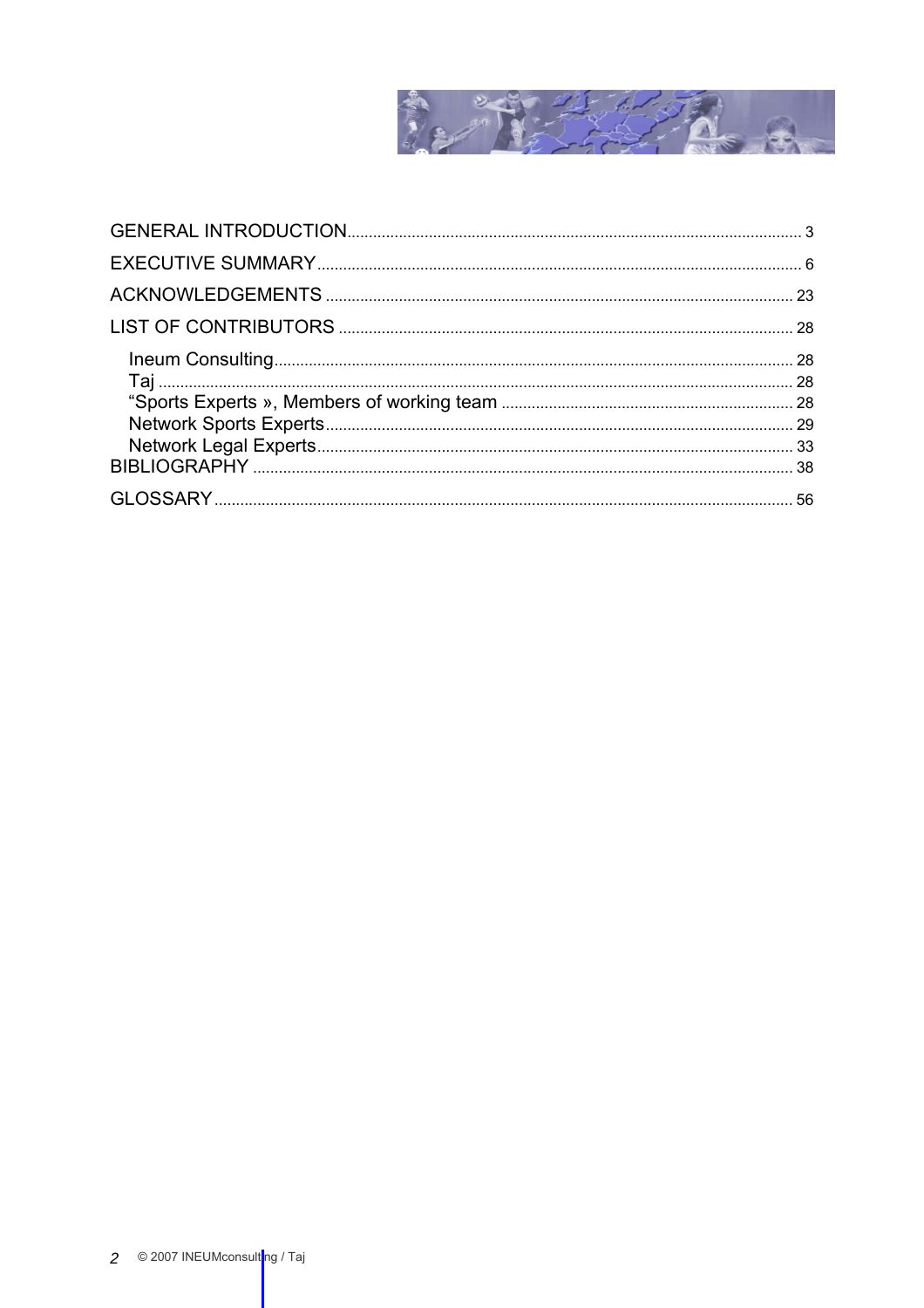

# **GENERAL INTRODUCTION**

<span id="page-2-0"></span>**This study was undertaken by independent experts. The views expressed are those of the authors. The report does not reflect the views of the European Commission, nor does the European Commission accept responsibility for the accuracy of the information contained herein.**

> \* \* \*

During the last twenty years, sports, which used to be a pure leisure activity, has become a real industry, especially due to the fact that it is more and more professional and to the development of sport as a show.

As it was not an economic sector in 1957 when the Rome Treaty was signed, sports was not included in this document and as a consequence European Institutions only have an indirect competence in this area.

The Treaty adopted by the heads of State and Government of the 27 Member States of the European Union in Lisbon on October 25, 2007 contains an article specifically dedicated to sports. Article 124 A of the new Treaty stipulates that "The Union shall contribute to the promotion of European sporting issues while taking into account its specific nature, its structures based on voluntary activity and its social and educational function".

The Lisbon Treaty having not yet been ratified by the Member States of the European Union, it may be considered that for the time being, the European institutions do not have still any direct jurisdiction on sport and that therefore Member States should have an exclusive jurisdiction on it.

Despite this, the European institutions, aware of the important role of sports in the life of European citizens, always took interest in it. Thus, the European Council took sports into account since the seventies and instituted in 1975 the Conference of the European Ministers in charge of sports which drafts and sets forth recommendations in sports matters to the attention of the Ministers Committee. The European Council particularly participated in the adoption of two European conventions related to violence in stadiums and doping matters. Another fundamental text is to be put to the credit of the Council of Europe. This is the European Sport for All Charter adopted in 1975, which sets out as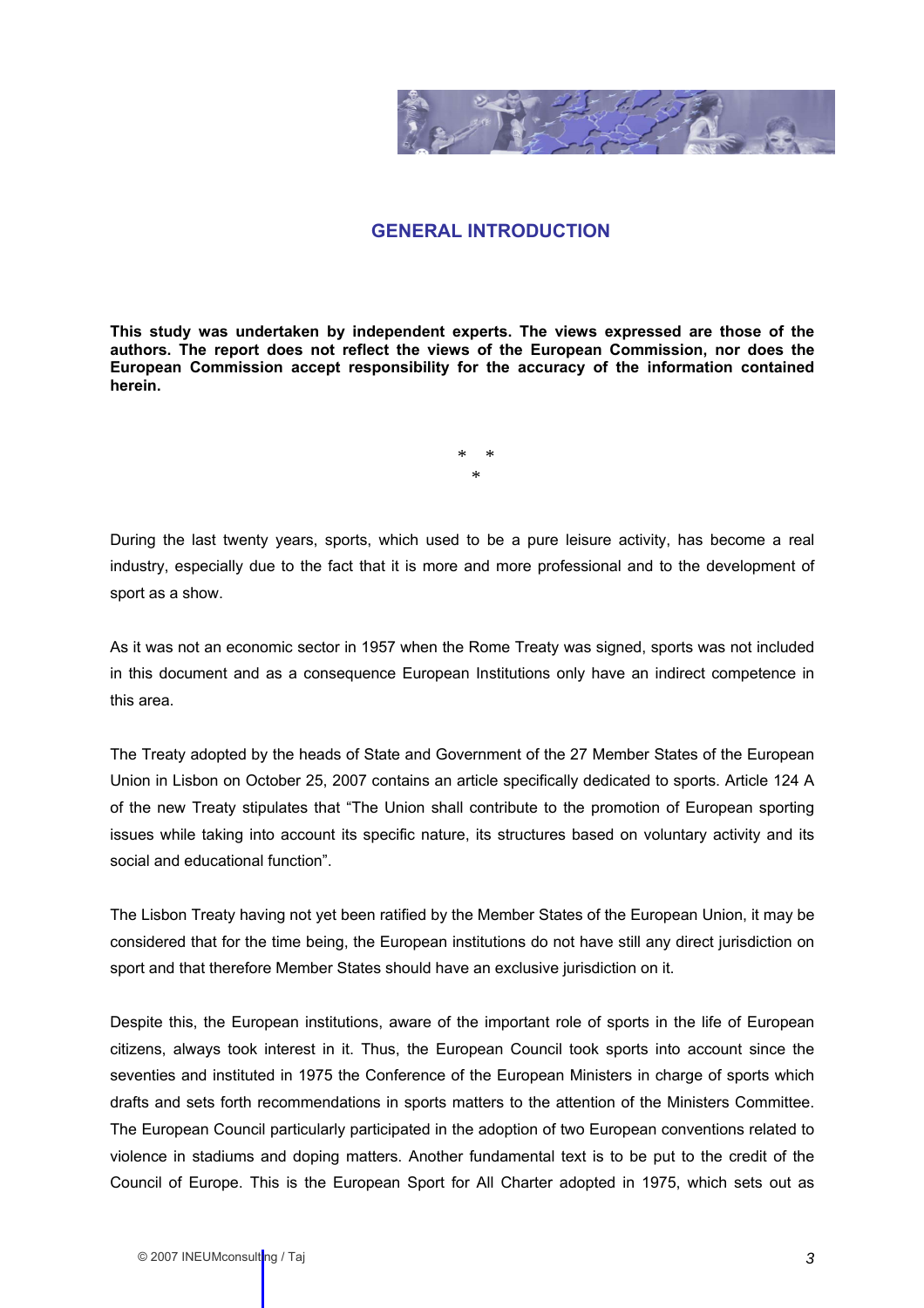

principles that sports must be accessible to all, shall allow all young people to develop their skills and shall be practised in a secured and healthy environment. This text constitutes the grounds of the New European Sport Charter adopted in 1992 and revised in 2001 which contains a set of recommendations for the development of sports throughout Europe.

Meanwhile, the European Court of Justice ruled some important cases related to sports in the field of community law, such as the Walrave and Koch vs. UCI case<sup>1</sup>, the famous Bosman case<sup>2</sup> and, later, the Kolpak <sup>3</sup>and Simutenkov<sup>4</sup> cases, notably in order to ensure the compliance with the principles of free movement of persons and free provision of services throughout the European Union.

Since the eighties, initiatives were taken in the field of sports and political declarations of intent were made, such as the ones annexed to the Treaty of Amsterdam signed in 1997 and attached to the European Council of Nice of December 2000 recognising that the cultural, social and economic aspects of sport and the necessity to take these themes into account for the application of community law. The Council and the Parliament actively participated to the increase of the intergovernmental in the areas of violence in sports and doping.

Since these declarations, many other initiatives were created, such as the declaration of the year 2004 "European Year of Education through Sport 2004".

The European Commission is aware of the professionalisation of sports and the requirements of profitableness that unavoidably induct risks for European young high-level athletes and takes care of their protection and of the quality of their training. It also shows a great interest for the development of the social function of sports.

So as to benefit from a global and accurate vision of the sport, economic and legal situation in the 27 Member States of the European Union and in order to be able to lead political or legal actions contributing to the promotion and development of this high quality training, the European Commission published a call for tender to realise a study on training of sportsmen/women in Europe.

The European Commission awarded Ineum Consulting and Taj (Société d'Avocats) with the contract n° EAC/14/06 for the conduct of this study.

 $\overline{a}$ 1 Case C 36/74, Walrave & Koch v. Association Union Cycliste Internationale, ECR, 1405, § 4.

<sup>&</sup>lt;sup>2</sup> Case C 415/93, ASBL v. Jean-Marc Bosman, ECR I - 4921.

 $3$  Case C 438/00, Kolpak, ECR I - 4135.

 $4$  Case C 265/03, Simutenkov, ECR I - 2579.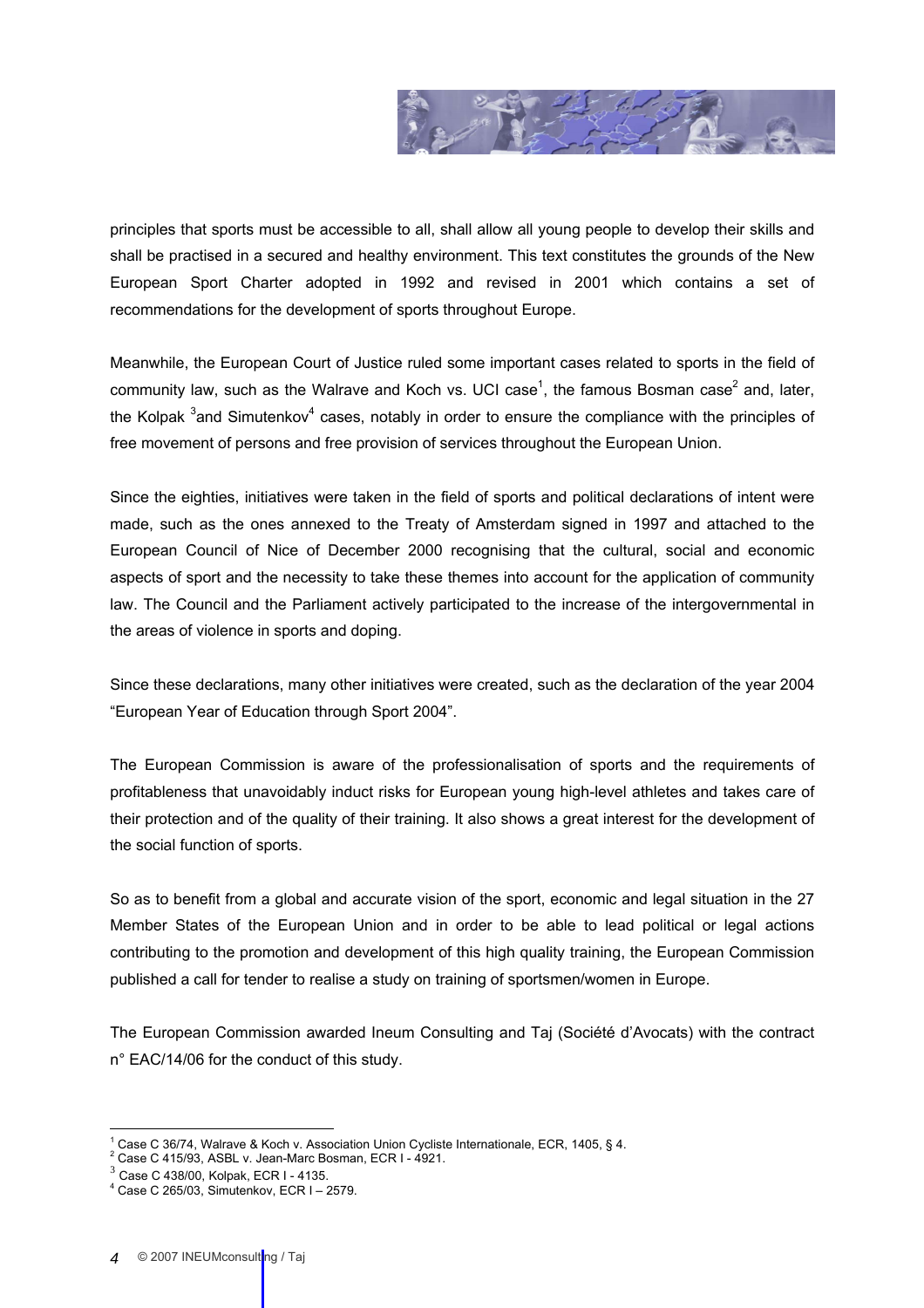

The objectives of this study were:

- Drawing up an inventory of the situation as regards training top sportsmen/women in Europe;
- Identifying the various approaches to training tops sportsmen/women in Europe;
- Identifying good practices in certain training systems:
- Assessing needs and resources so that the training of top sportsmen/women can be improved where necessary.

In order to reach these objectives, the present study contains the four following parts:

- Part I: A document examining the different legal and political frameworks, both national and European, which preserve and promote training in each of the 27 Member States.
- Part II: A typological description, in the form of fact sheets for each country, of the different mechanisms and systems for the training of top-level sportsmen/women in each of the 27 Member States.
- Part II A document identifying, evaluation and comparing the quality criteria and the best practices in terms of education, safety, protection of minors, etc. of these different training systems.
- Part IV: a document with a list of recommendation for future policy initiatives and legislative initiatives, both national and European, in these fields.

This study covers 15 sports practised throughout Europe. For example, particularities relating to the variety of sports (amateur / professional, individual / team, summer / winter, etc.), the gender and to sports practiced by disabled persons where taken into account.

In addition, the European Commission asked Ineum Consulting and Taj to carry out a complementary study focusing on the training of young football players in Europe and on the compliance of the "home grown players" rule issued by UEFA with the provisions of the Treaty.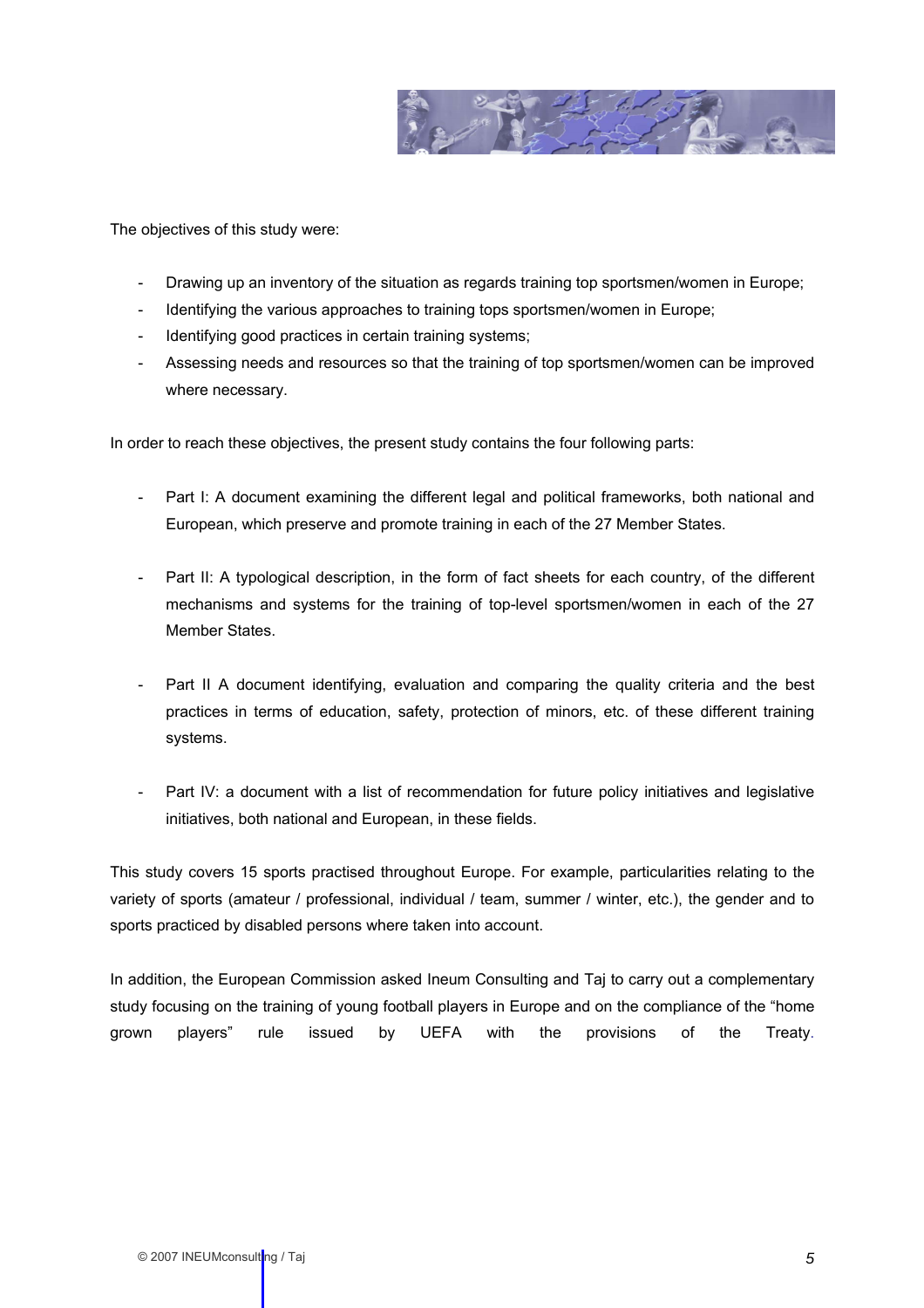

# <span id="page-5-0"></span>EXECUTIVE SUMMARY

This executive summary involves the three main documents of our study on the training of young sportsmen and women in Europe.

**Document 1 – Typological description of the different mechanisms and systems for the training of young athletes** 

# *Training systems*

The organisation of training throughout the European Union is closely related to the means of financing and to the management of training centres. In most cases, sports organisations and clubs are involved. Generally speaking, in professional team sports, clubs play a more important role than in other sports. In a limited number of sports, other private bodies than sports clubs are directly operating the training of young athletes (mainly in tennis).

In a majority of sports, most of the European countries run national or regional training centres. Those training centres gather the best national or regional young athletes either all over the year or for training camps over limited periods.

In some countries / sports, training centres have to comply with specific quality criteria (generally specified in a book of specifications), in order to protect young athletes or to guarantee the development of the quality standards of training programmes.

The proportion of young athletes reaching elite level is very different depending on the sport, on the country and on the training centres. When this proportion is low, it is essential that young athletes develop non sporting skills, which is not always the case.

Even though many bodies (Olympic committees, sports associations, sports clubs, sports schools, specialized schools…) are involved in talent identification, most of the systems are based on the combined work of both sports organisations and sports clubs. Very few countries run some kind of multi-sports talent identification systems or talent orientation systems through the school system.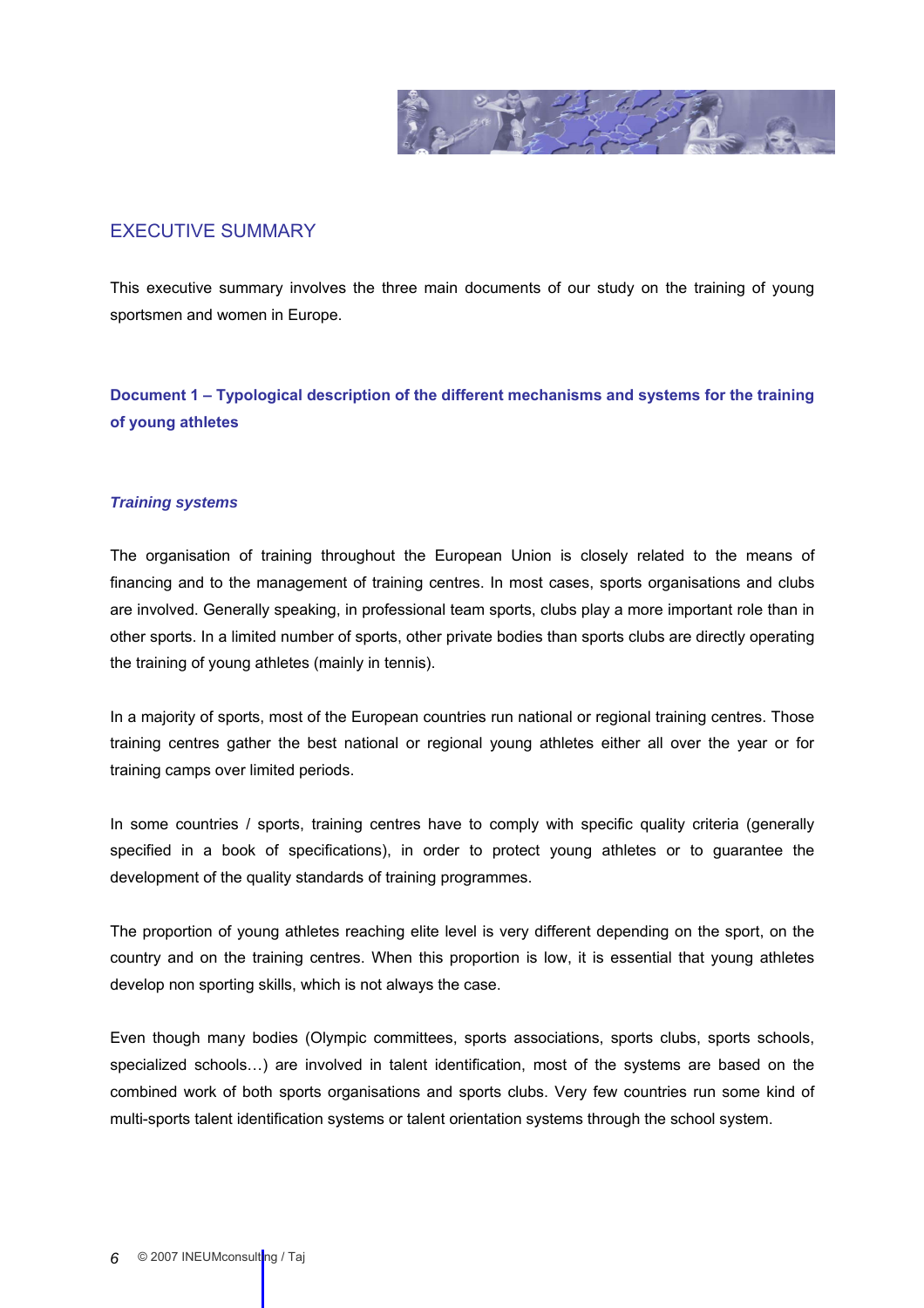

The youth elite sports training system is mostly financed by the public sector (State, local governments). The share of private investment mainly depends on the type of sports (football clubs are the biggest spenders) and countries.

# *Development of young athletes*

The starting age mainly depends on the specific requirements (physical and technical skills) of each sport..

Depending on the countries, sports and systems, specific qualifications are or not required for coaches in charge of the training of young athletes. Depending on the countries and systems, coaches also have the opportunity or the obligation to improve their coaching skills through continuing education programmes.

The issue of funding remains a delicate point. In many sports / countries, it is very difficult to grant coaches decent salaries and a satisfying work environment in terms of athletes' security and sports training efficiency.

In a majority of countries, arrangements are made possible so that young athletes can combine sports and school during the compulsory period. According to sports (sports maturity, characteristics of competitions, economy…) and systems (organisation of training centres, legal framework, specifications...), young athletes have more or less difficulties to go on with their studies. In most countries, the situation is much more uneasy for athletes who wish to follow higher education as in the case where they should stop their studies during a few years to entirely devote their time to sports training and competition, they will often encounter obstacles to get back to school afterwards.

*Specificities of training systems and young athletes' development per sport and per country are developed in document 1 – «Detailed typological description of different mechanisms and systems for the training of young athletes »*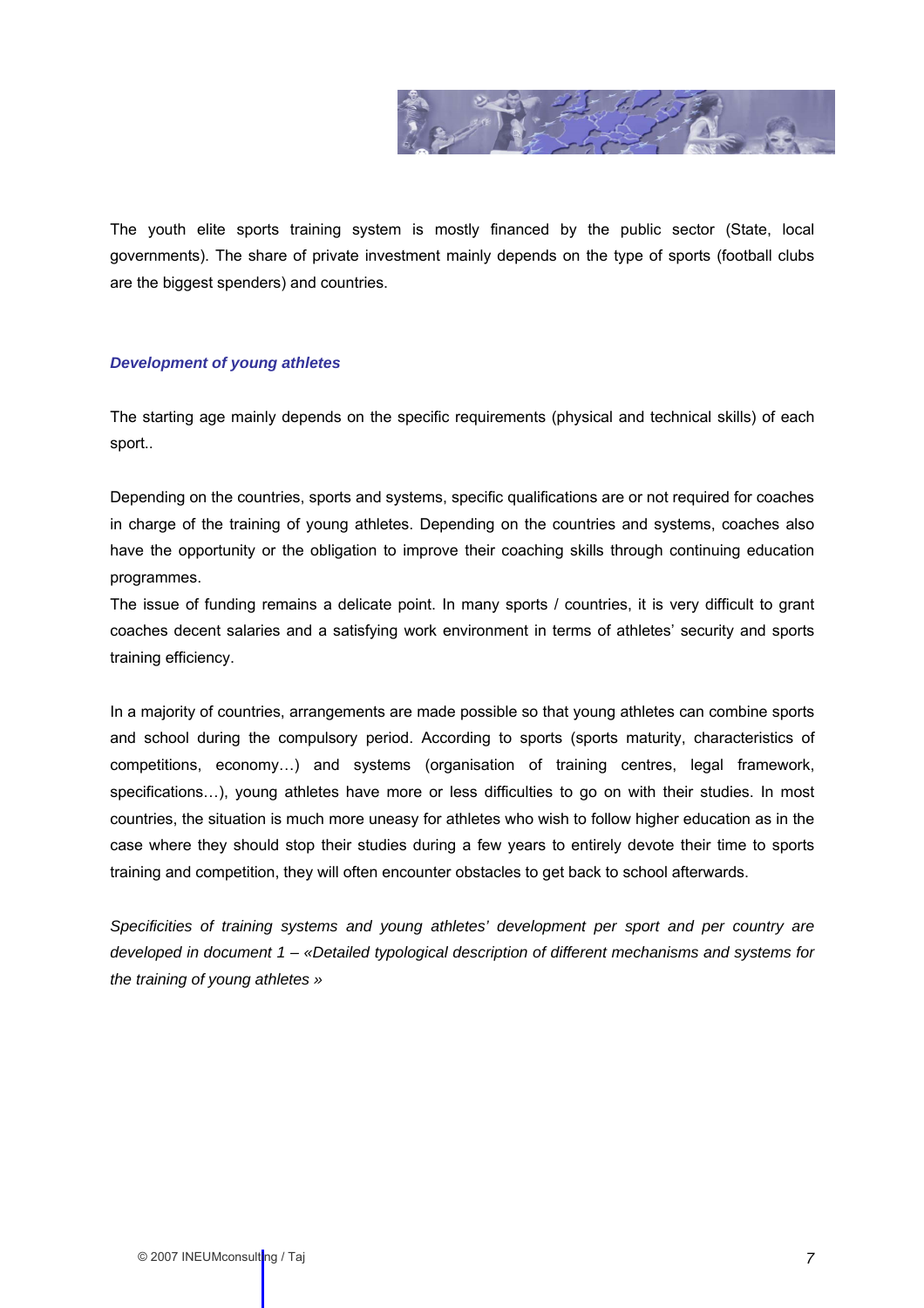

# **Document 2 – Quality criteria**

### *Quality criteria related to the youth elite sports training system*

# **Systems and structures**

A few Member States have set out legal regulations related to the requirements that are necessary to run training centres. They can include books of specifications which sports organisations must adapt to the specificities of their sport. In some Member States, beside the legal framework, sports organisations set forth accurate obligations adapted to their respective sports. The system has the advantage to cumulate the security offered by a legal framework and to take into account the specificity of each sport.

Most of the Member States take elite level sports into account in their academic system by creating sports schools or specialized schools. In some countries, a specific status has been created for promising young athletes.

# • Numbers of training centres

Sports organisations may limit the number of young athletes entering their structures. Some sports organisations may even impose a limited number of athletes to sports clubs running their own training centres. Some training centres are trying to limit the number of athletes involved in their training groups in order to reach a higher degree of competition between athletes, to limit costs and to increase the percentage of athletes reaching elite level. Some training centres pursuing the same goal have brought together their means in order to create shared structures.

# Talent identification systems

A National Olympic Committee implemented a talent identification scheme to guide young athletes to develop into the right sport. It is co-ordinated by the Director of Youth, and guided through a number of schools throughout the country. In another European country, each year, all school pupils of 9 years participate in a set of physical tests within their school. Based on their performance, the pupils are offered the opportunity to train with specialised coaches.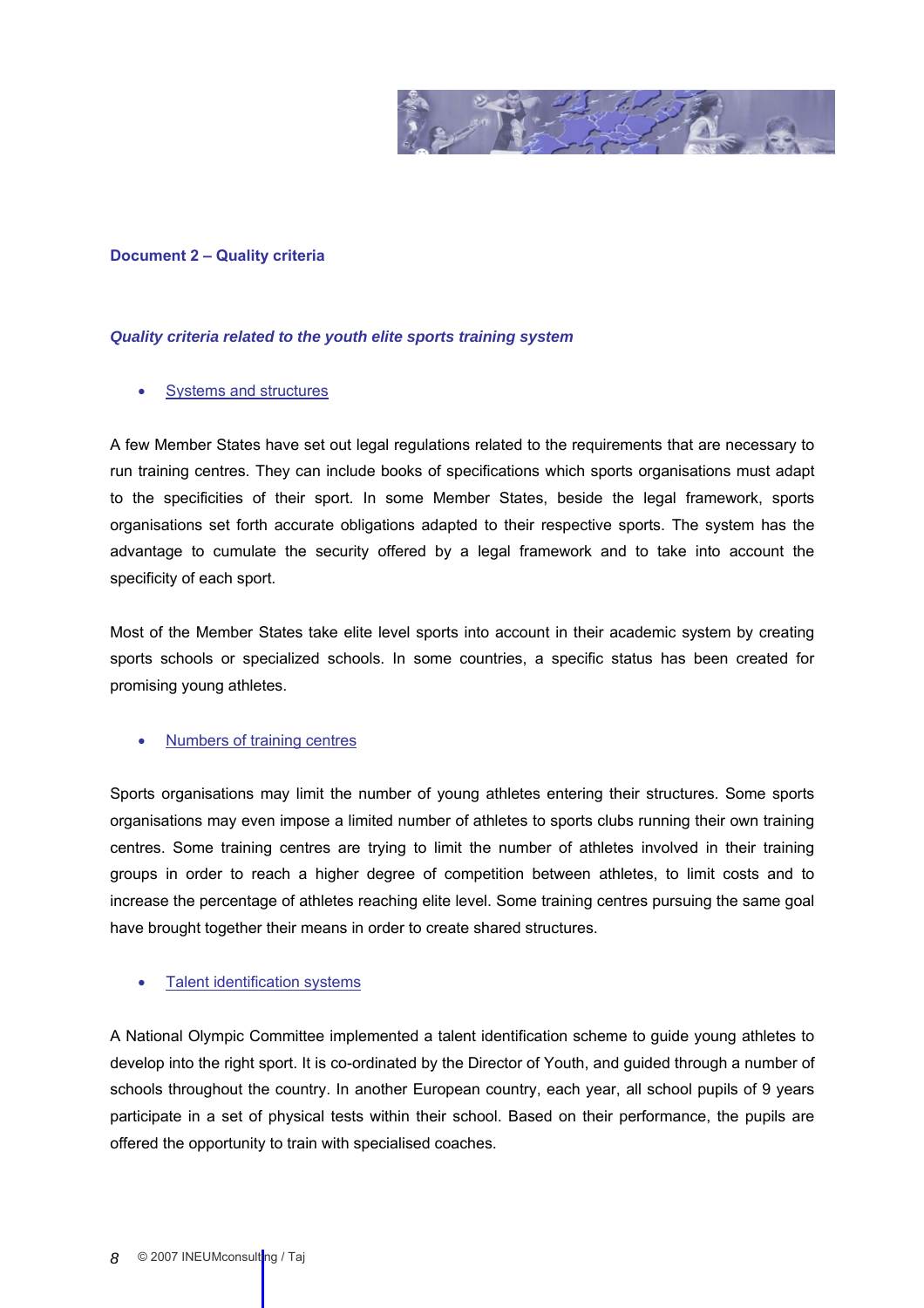

#### • Funding of training

In some countries, a great part of the private funding of youth elite sports training is ensured by national lotteries.

Some clubs deliberately focus more than others on training and dedicate a bigger part of their budget to youth training.

### *Quality criteria related to the sports training of young athletes*

Sports training

In some Member States, and in order to protect the health of young athletes, the training duration is limited through education or labour laws or collective bargaining agreements. It may also be limited by sports associations and some books of specifications. Some countries impose a minimum age at which a youngster can start competition with a national team. In late maturity sports, most of the training centres understand that it is not necessary (and even non productive) to impose to the athletes to start intensive training at an early age.

Some sports associations have set out rules prohibiting clubs to make youngsters move from their region of residence.

Some Member States have set out regulations (that sports associations may sometime adapt to their sports, most of the time through the books of specifications) specifying the requirements in terms of education for coaches in a training centre. In other cases, the courses to be followed by staff members are determined by sports associations.

In many Member States, sport associations may impose some quality standards related to sports facilities.

# • Academic Education

Some sports associations impose to follow studies while practising sports beyond the mandatory age at which it possible to leave school.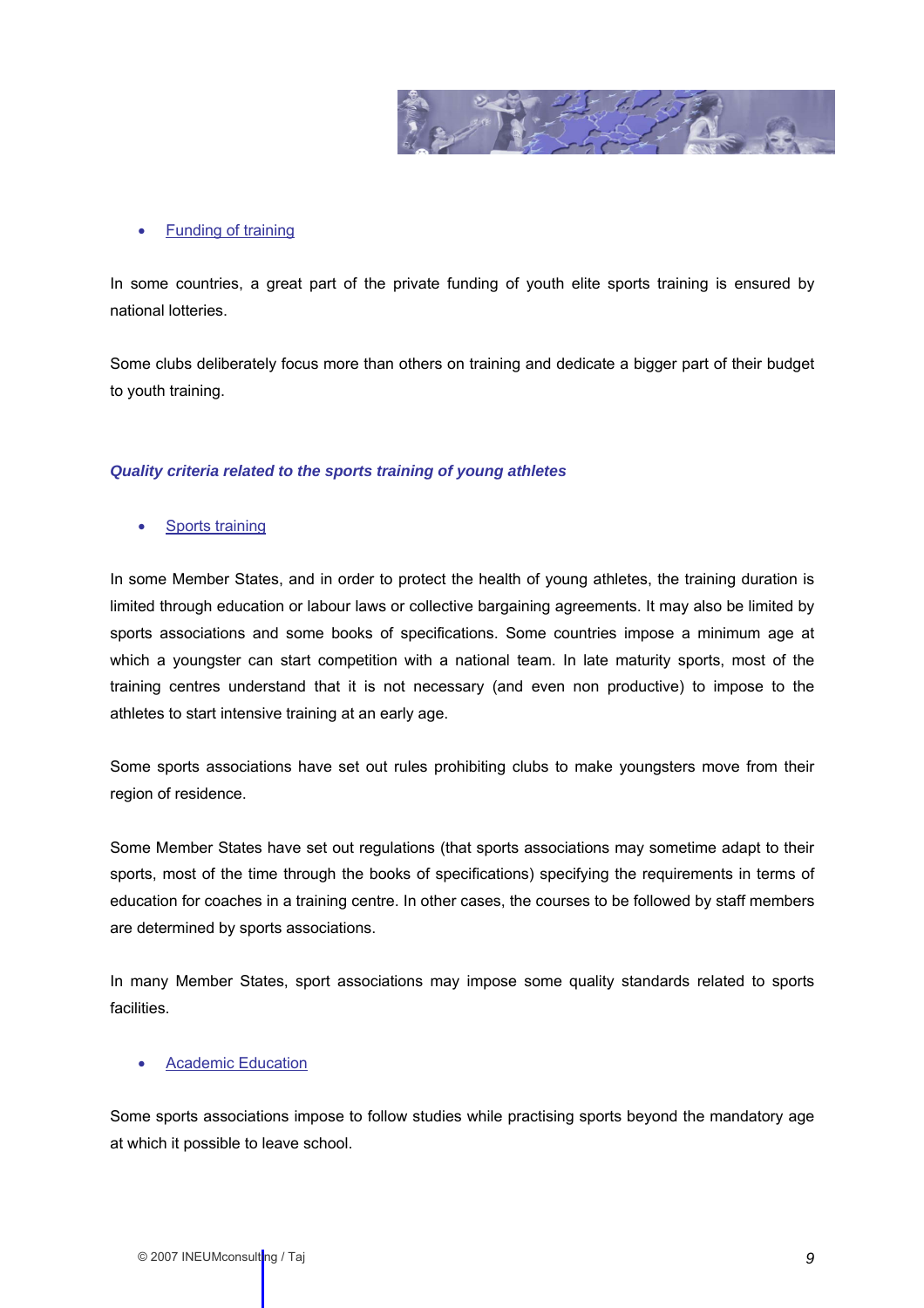

A significant part of sports centres incite young people to follow studies until secondary school by combining sports training and courses: less hours of education, individual study programmes, individual coaching for study, distance learning, special arrangements towards the planning of exams, possibility of postponing exams…

Many countries try to favour the combination of sports training and school success in creating sports classes or schools, which are the best training centres. They allow young athletes to follow studies beyond the minimum required age. Young athletes may benefit from various types of arrangements, by combining intensive training and school programme with flexible schedules.

Some sports associations created sports academies so as to help young athletes to better combine their studies with sports training and competition by concentrating as much as possible support services.

In some other countries, high level athletes benefit from a specific status.

As university level is concerned, some universities have created sports diplomas whereby students may obtain sports diplomas so as to become trainers or choose another sports-related profession (strength and conditioning coach, ).

# Services to and protection of young athletes

Some sports associations play a preventive role (communication actions towards young athletes, seminars for training centres' managers and coaches), organise controls and apply sanctions so as to fight against doping. Some books of specifications include mandatory criteria related to the prevention of doping and some training centres ask their athletes to sign a charter against doping. In some training centres, the management brings people from outside sports in order to treat anti-doping issues (police officers, firemen, doctors, nurses) during specific courses/conferences. Most of the training centres apply strong sanctions towards sportspersons caught with forbidden substances.

Most of the 27 Member States run regulations applicable to young athletes in case of injuries. Some Member States have set out strict rules concerning the medical surveillance of young athletes. Some sports organisations added some mandatory criteria related to the medical survey in their books of specifications. Some sports associations subscribe insurance policies concerning the injury of the athletes they register. Only three Member States have passed specific legal regulations concerning pension plans.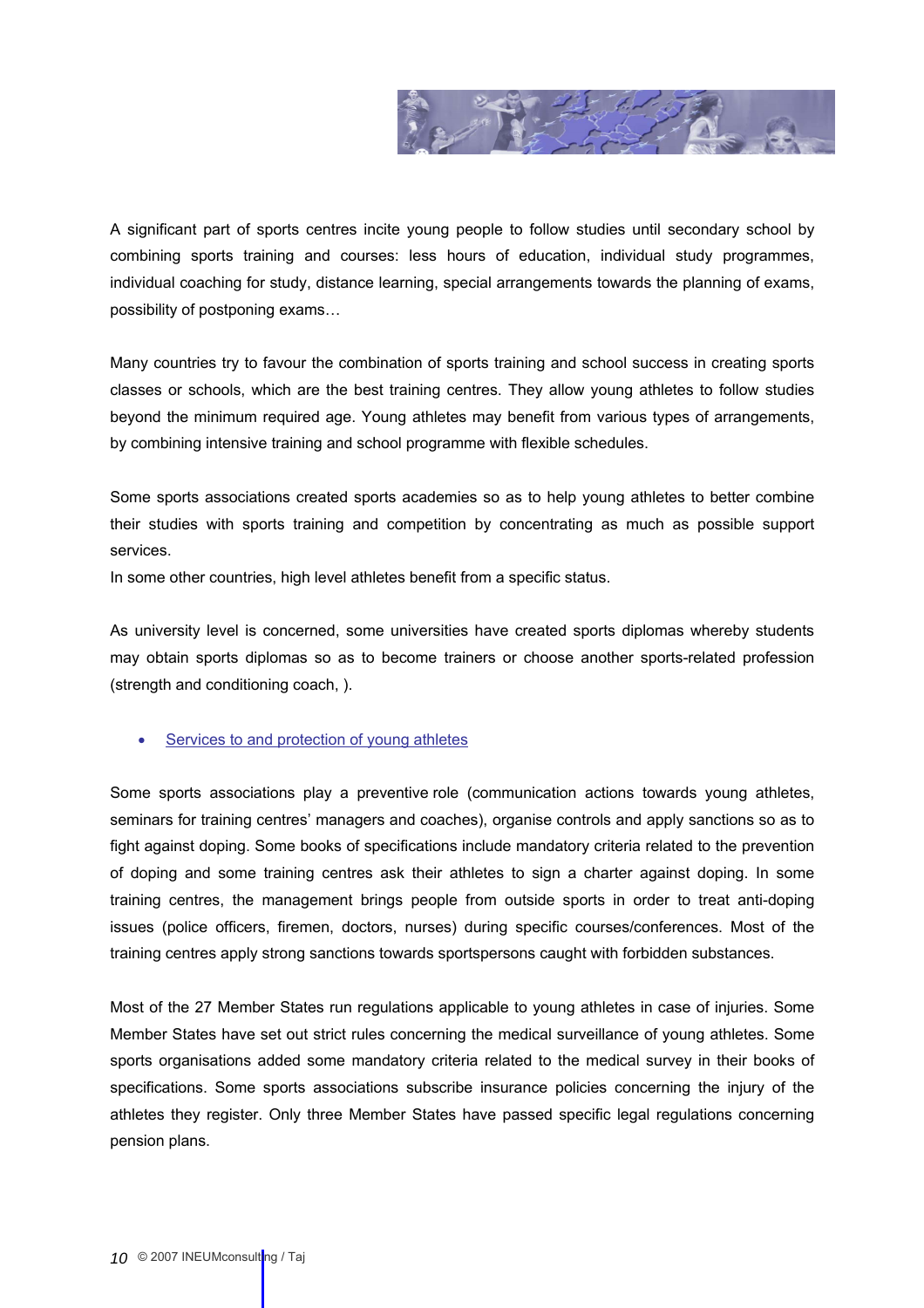

The majority of the 27 Member States has a general legislation protecting minors with regards to civil, labour and criminal laws. Such legislation also applies to minor athletes. In four countries, there are legal rules protecting minor athletes. A third of the Member States have set forth legal regulations related to the transmission of ethical values mainly under the form of codes.

In one of the Member States, the Olympic training centres have a career guidance and advice, in charge of professional or scholar training. It provides individual advice to every athlete.

Very often, the sports association will incur the expenses linked to a part of the equipment of the young athlete. In a number of books of specifications, sports organisations include mandatory criteria regarding the housing of the athletes. It may happen in some Member States that the State itself provides sports equipment to young high level athletes.

*Best practices are detailed in document 2 – "Identification, evaluation and comparison of the quality criteria"* 

# **Document 3 – National and European legal and political frameworks preserving and promoting the training of young athletes**

# *Institutional aspects*

• Identification of competent authorities responsible for the training of young athletes

In all countries of the European Union, there are sports associations which act as the national representatives of the sports clubs for a specific sport. Generally, there is only one association per sport, except in the United Kingdom, where athletes and sports clubs within a specific sport are partly structured in separate associations for home countries, men and women, professionals and amateur athletes.

The system mainly depends on sports clubs at a local level which are, generally, from a legal point of view, associations / memberships. The clubs allow the practice of the sports by all and are mainly composed of volunteers.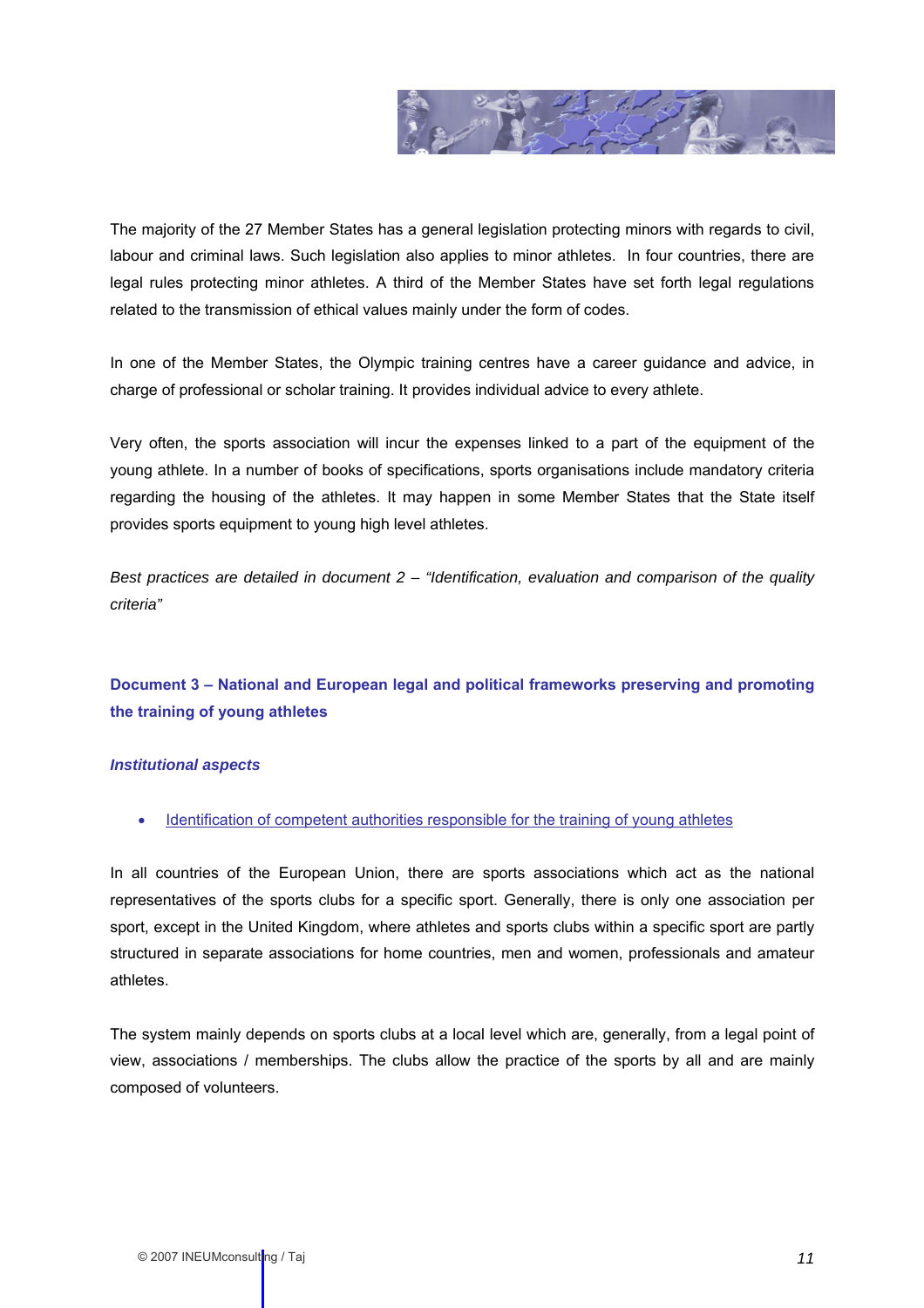

# • Role and powers of the competent authorities

Although, in all countries of the European Union, the State plays a great role in the training of young athletes, the powers and the degree of intervention of the State vary amongst the 27 Member States. Non-governmental organisations have an undeniably important role and important powers regarding the training of young athletes. It can be said that nearly in every Member State, the State creates the legal and political framework and exercises supervising functions and that the non-governmental organisations manage the training of young athletes on a daily basis.

• Structure of the competent authorities

In almost all Member States, the structure is a pyramid structure in all the sports selected for this study. The base of the pyramid is formed by the main sports actors, clubs and memberships, which in turn are guided by sports associations. Sports associations might be headed by a national association. Governmental institutions, in general, cover and support all sports. The National Olympic Committee and special sports institutions, which constitute the independent sports movement, may interfere collaterally or directly.

# *Legal aspects*

Age of legal majority

In all Member States, the age of the legal majority is 18.

General regulations in sports matters

The existence of regulations relating to sports is directly linked with the legal and political structure of the Member State, i.e., Members States under the common law system do not have or have only few regulation on sports whereas Member States under the civil law system have such type of legislation.

The structure of the regulation in sports matters is also strongly related to the organisation and structure of the competent authorities in sports in general and in the training of young athletes in particular. The general regulation in sports matters is in most of the Member States a combination of hard law and soft law.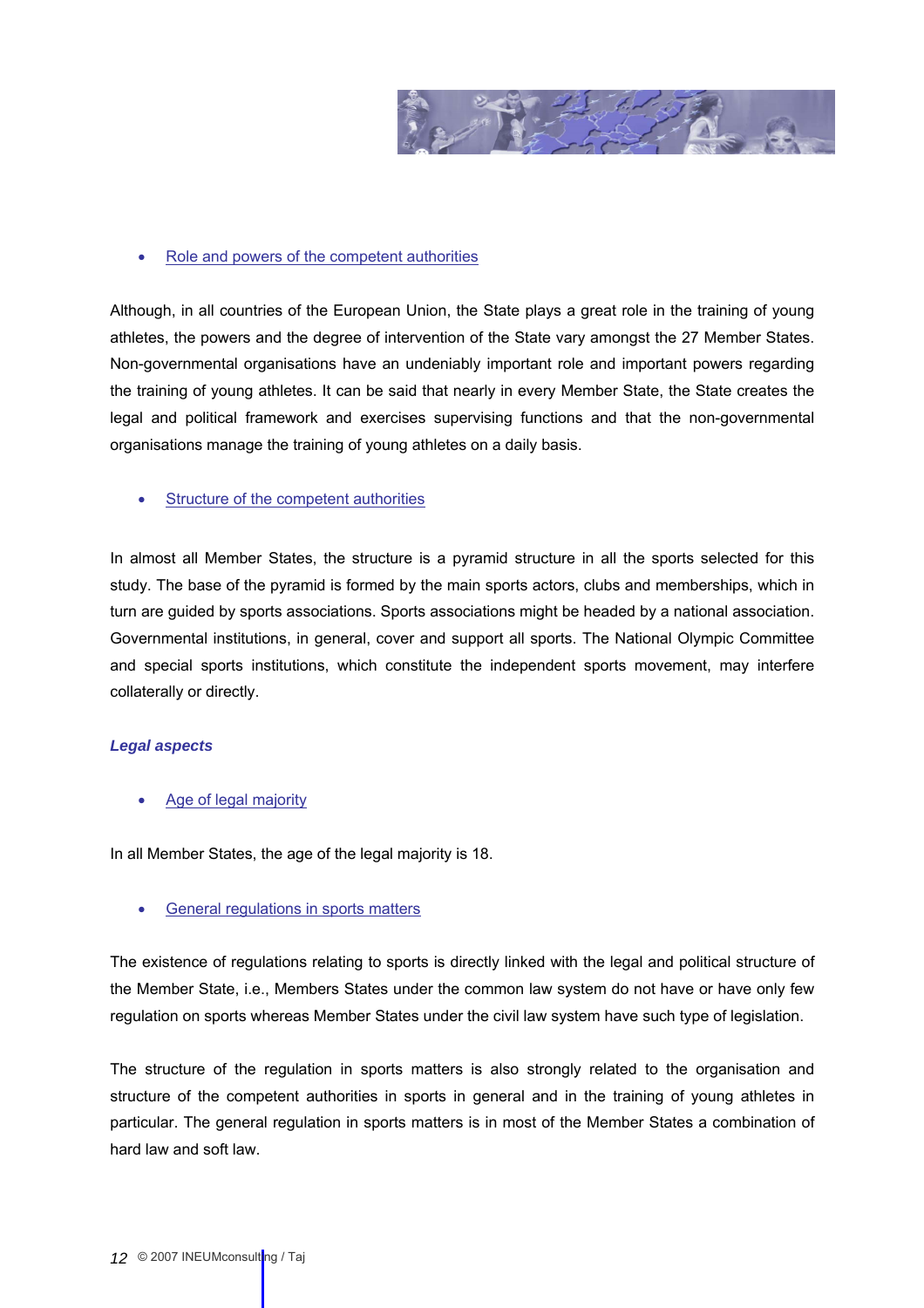

# • Specific regulations and / or case law relating to the training of young athletes

Our study showed that less than half of the Member States have specific hard and soft law relating to the training of young athletes. However, it must be noted that United Kingdom, Ireland, and France have very exhaustive regulations.

It must be also stressed that most of the legal regulations do not distinguish between the genders and are thus applicable to both sportsmen and sportswomen.

As far as the existence of case law is concerned, it must be noted that n all Member States, there is not much case law relating to the training of young athletes. The cases we identified mainly relate to accidental injuries, the civil liability of clubs and the scope of insurance. Those cases are mainly based on specific facts and may not necessarily lead to general principles. We also found some interesting cases in France involving disputes deriving from the transfer of young football players while training in a French football club.

• Plans for new regulations regarding sports matters and the training of young athletes

The study shows that there is currently a tendency of regulation of sports matters in most of the Member States and such trend should not decrease in the next following years as sports are becoming more and more important in the European way of life.

• Regulations setting out an obligation to set up training centres

Our study shows that only a few European countries have some regulations setting out an obligation to create training centres in other sports than football. Moreover, it has to be noted that this obligation concerns nearly exclusively professional sports and that regarding amateur sports, the enacted rules are at the discretion of the respective sports associations.

#### *Political aspects*

Specific training programmes

Most of the programmes existing in the Member States relate to professional and Olympic sports and are decided by public institutions. However, private academies are currently emerging so as to ensure more efficient and specific training to high level athletes.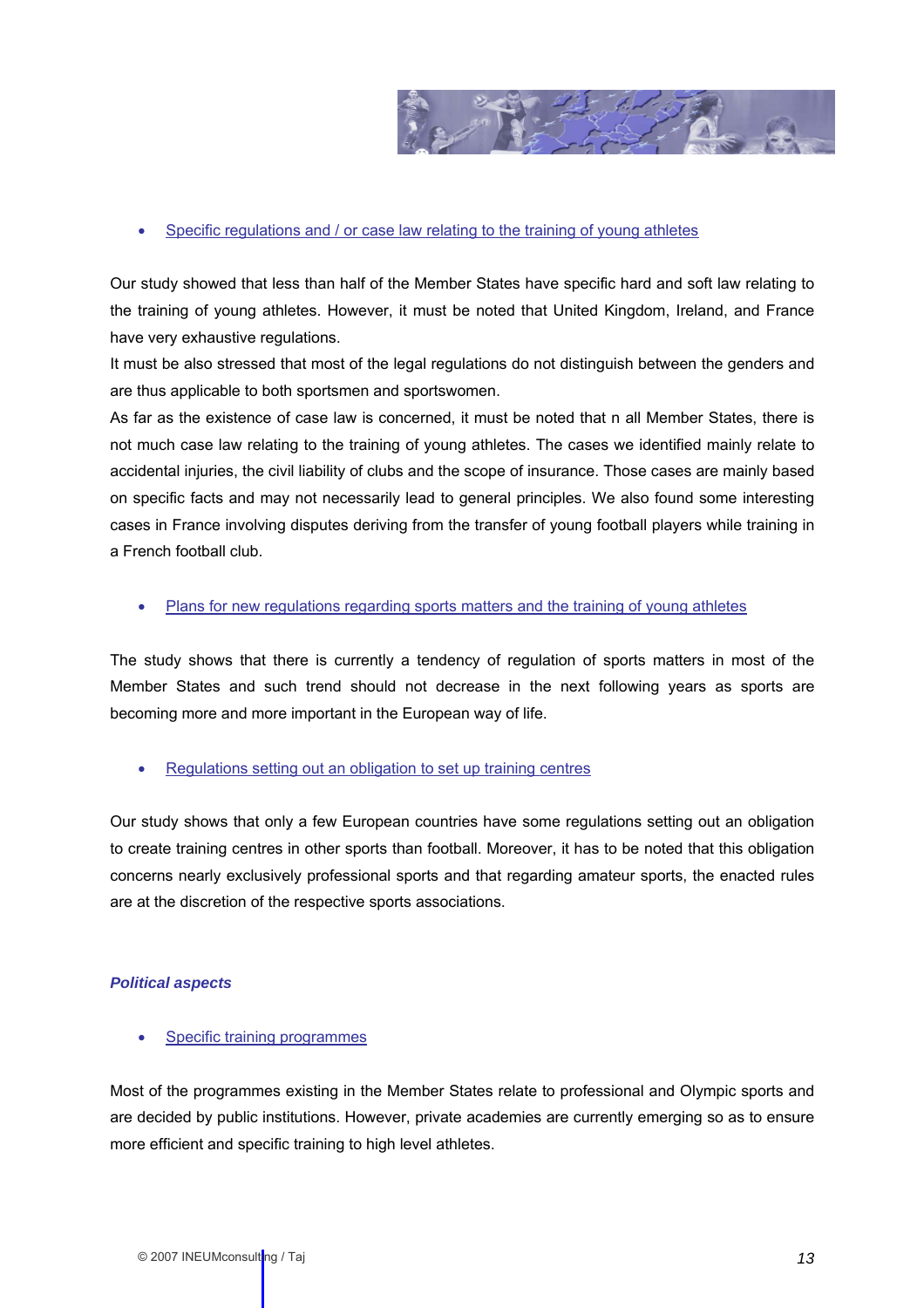

The financing of specific training programmes emanate mainly from the same authorities that those which decide the establishment of such programmes. As a consequence, the State is the main financing provider of training programmes in the Member States. It appears that some European countries are not so wealthy and may not allocate huge budgets for sports development and training.

# **Financing of sports equipment**

There are substantial differences between the Member States. Sports equipment may be financed by the athletes themselves, by clubs, sports associations, by local and regional authorities or the State and, in some rare cases, by commercial sponsorships.

# • Financing of sports facilities and stadiums

In almost all Member States, the decision of financing/building sports facilities and stadiums is made by the Government, local and regional authorities and/or municipalities. In rare cases, private bodies may make those decisions.

# • Submission of the financing to quality criteria or other conditions

Only a few countries submit the financing of sports training centres to the compliance of quality criteria.

# *Education*

**Duration of compulsory education** 

The study shows that the duration of compulsory education is quite similar within the European Union (hereinafter "the EU"). It seems that the duration is never shorter than 8 years and never longer than 12 years. Two Member States only specify the age when compulsory education stops and not the beginning. All other Member States have a compulsory education duration ranged between 9 and 11 years. This seems to be a good basis to encourage the combination between educational and sports training.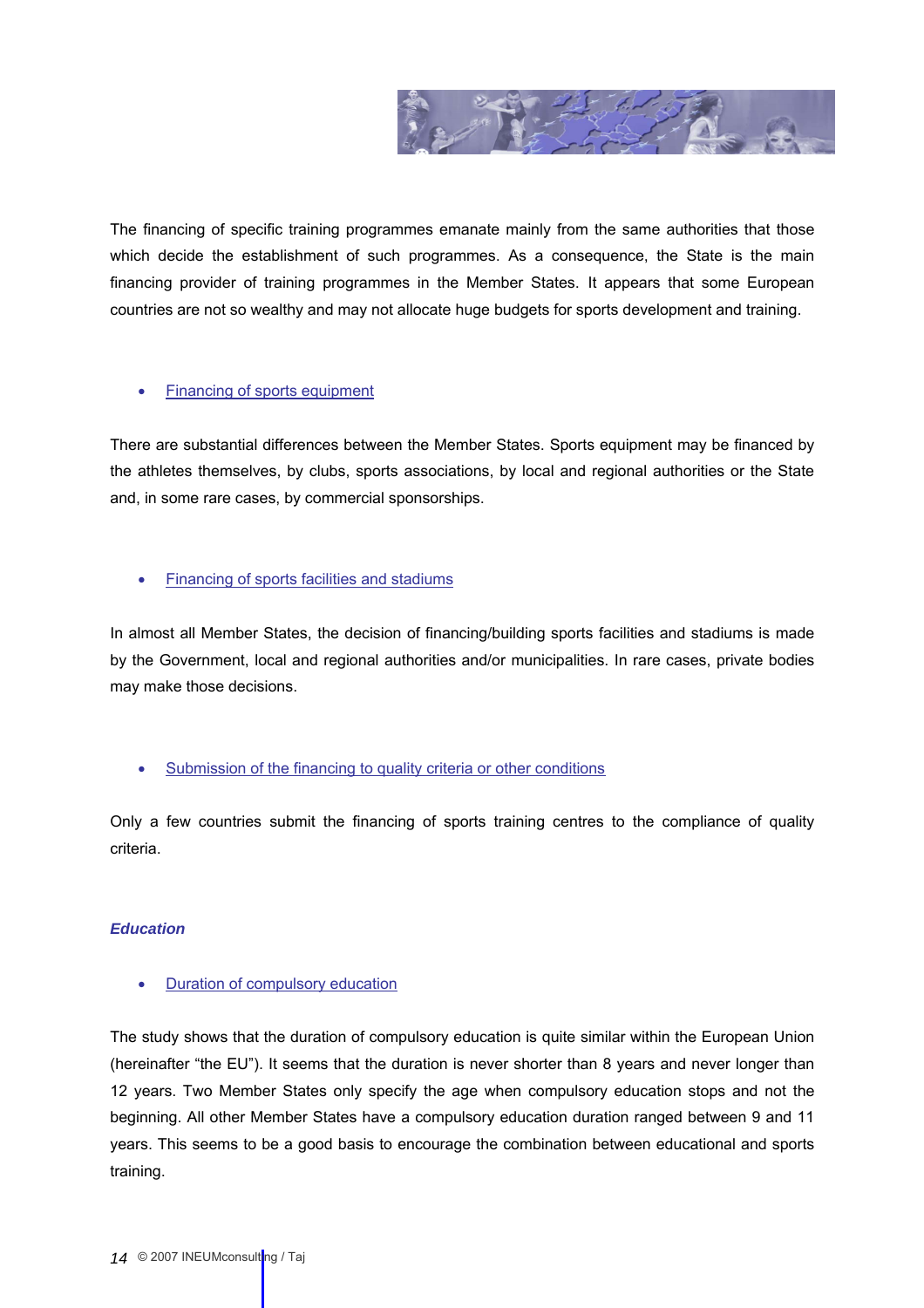

• Special schools for young athletes combining sports training and regular education and allowing flexibility in educational training

Many efforts are being made in several Member States so as to allow high level young athletes to combine higher education studies and high level sports. However, the practise often shows that this is not sufficient and that many high level athletes cannot go on studying efficiently if they want to reach the high level on the sports side as they need to invest much time in training, especially at the university level.

• Possibilities for young athletes to continue their professional education / occupation after compulsory school, existence of specific programmes

Many Member States make their best efforts to follow their athletes once their compulsory education is over. Many of them have diversified the ways of helping their athletes. However, it seems that other Member States sometimes offer few opportunities and that athletes can be left with almost no guidance once their compulsory educational period is over.

# • Existence of specific scholarships

Our study shows a great variety of scholarships that may be granted to high level athletes, whether in their form or in their amount.

# • Existence of regulations related to ethical values to be transmitted to young athletes

Ethical values may concern several themes such as doping and prohibited substances and therefore medical issues, but also means fair play while practicing sports activities; companionship, etc. This study reveals that most Member States ensure somehow that ethical values are transmitted to their athletes. Not all Member States have set specific rules concerning the information of athletes, but athletes are warned on these values.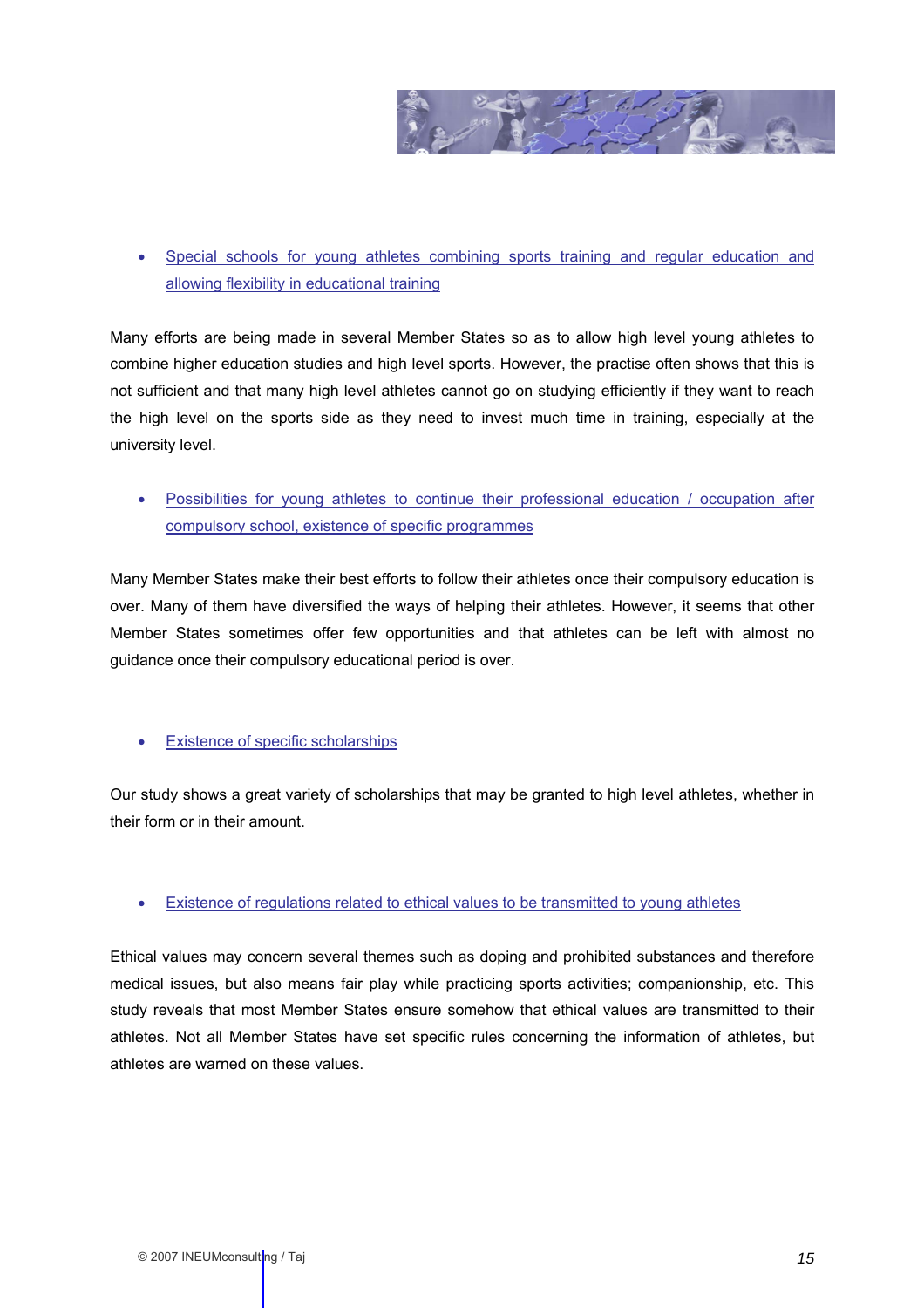

# • Existence of after-career programmes

This study shows that the question of after-career programmes is taken into account in the different Member States. Programmes are principally aiming at giving athletes an opportunity to get more education, in order to find an employment contract or provide them with connections with private companies, so that at the end, they are able to find a suitable job.

### *Training of young athletes*

• Existence of regulations limiting the duration of training of young athletes and setting out a minimum age for practising high level sports

Limitations of the duration of training are generally imposed by State regulations or sports associations' rules, according to different criteria, for one sport or several ones. Several Member States do not have any regulation limiting the duration of training of young athletes. Most of the time, the training duration is decided by the trainers, who are meant to be aware of the limits of their trainees.

However, other parameters may be taken into account, such as the health of the athlete.

Finally, it has to be noted that the gender is generally not taken into account to determine the training duration.

This study shows that this question may be treated in different ways regarding the gender and the various sports. Indeed, as previously mentioned, the age at which sports may be started often depends on the requirements of each sport. Technical sports require from athletes that they acquire a real expertise and thus must be started at a very young age while sports requiring strength may be started later. Furthermore, in the majority of the European Member States, it appears that the age at which a sport may be started and the age of the first competitions is different.

# • Common training for men and women

This study shows that the training is most of the time common to both genders in almost all Member States of the European Union: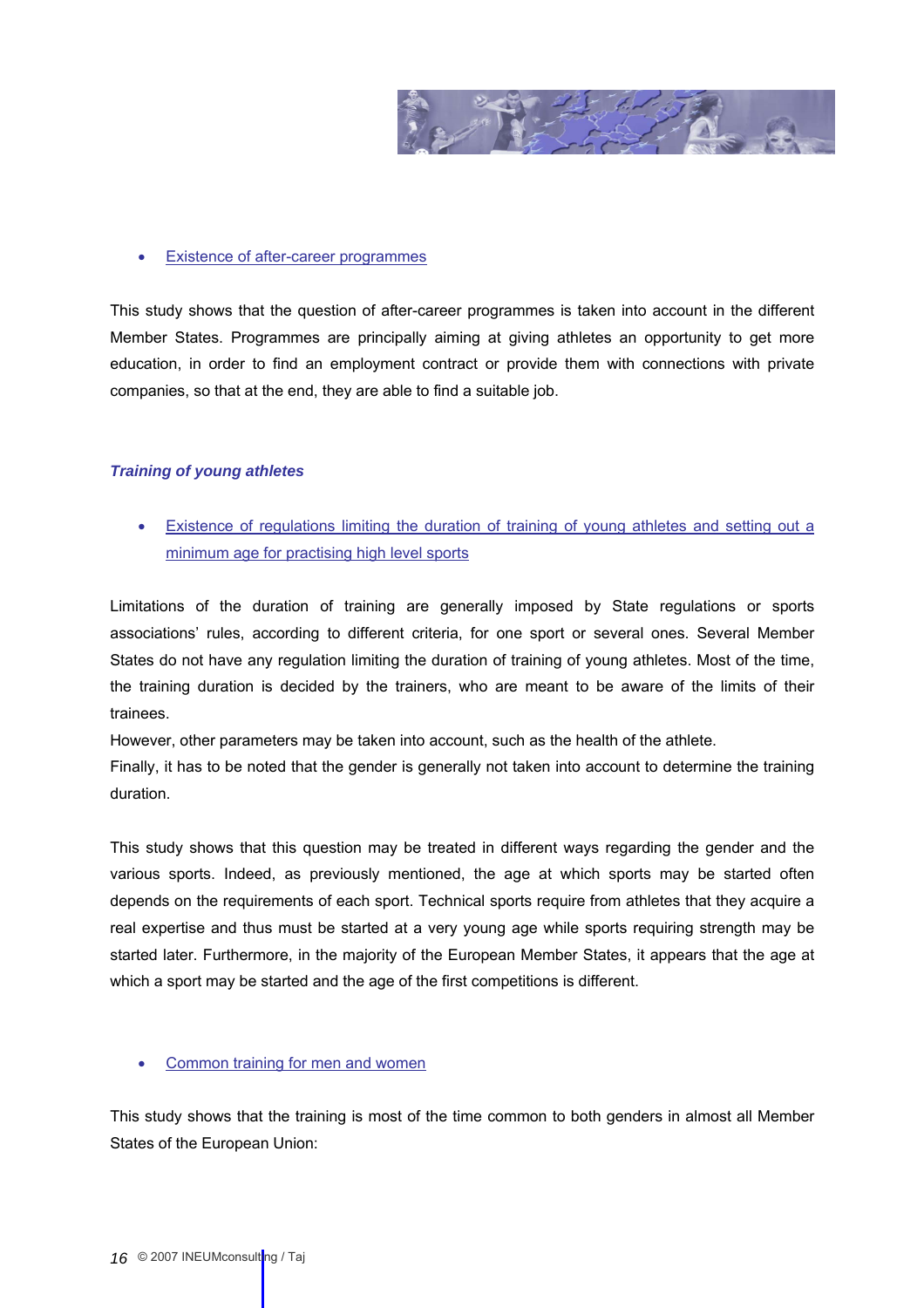

# • Regulations related to professionals and further education of the staff working with young athletes

Almost all Member States have regulations relating to professionals and to further education of the staff working with young athletes. Regulations may originate from State institutions and sports associations or both of them. It must be specified that, most of the time, the concerned 'staff' are only the trainers.

This system has the advantage to cumulate the security of a legal framework and to take into account the specificity of each sport. This framework may ensure that at least minimum requirements for the training of the sports staff, as well as further requirements that are specific to each sport, are imposed.

# *Health and protection of young athletes*

Specific doping prevention regulations regarding young athletes

Doping prevention is now ensured at the worldwide level since the International Convention against Doping in Sport adopted by the UNESCO on October 15, 2005 and entered into force on 1<sup>st</sup> February 2007. The Convention provides a framework for harmonizing anti-doping rules and policies worldwide, and to ensure the effectiveness of the World Anti–Doping Code unanimously adopted on 5 March 2003 by the second World Conference on Doping in Sport in Copenhagen.

Most of the 27 European Member States have adopted this convention and therefore enforce the rules it sets out (Sweden, Denmark, Latvia, United Kingdom, Lithuania, Romania, Spain, the Netherlands, Luxemburg, Finland, Greece, Bulgaria, Poland, Slovakia, France, Czech Republic, Germany, Portugal, Austria, Estonia, Hungary, and Italy).

However, as far as young athletes within the course of their traineeship are concerned, there are no specific legal rules. Most of the countries have only general anti-doping regulations applicable to all athletes. Others benefit from rules set out by their sports associations and many of them combine both sources of regulations.

# • Specific regulations relating to medical and nutritional survey during the training period

Regarding medical survey, the 27 Member States are highly divided as some of them have very detailed legal regulations on this point while others do not benefit from any mandatory rule and the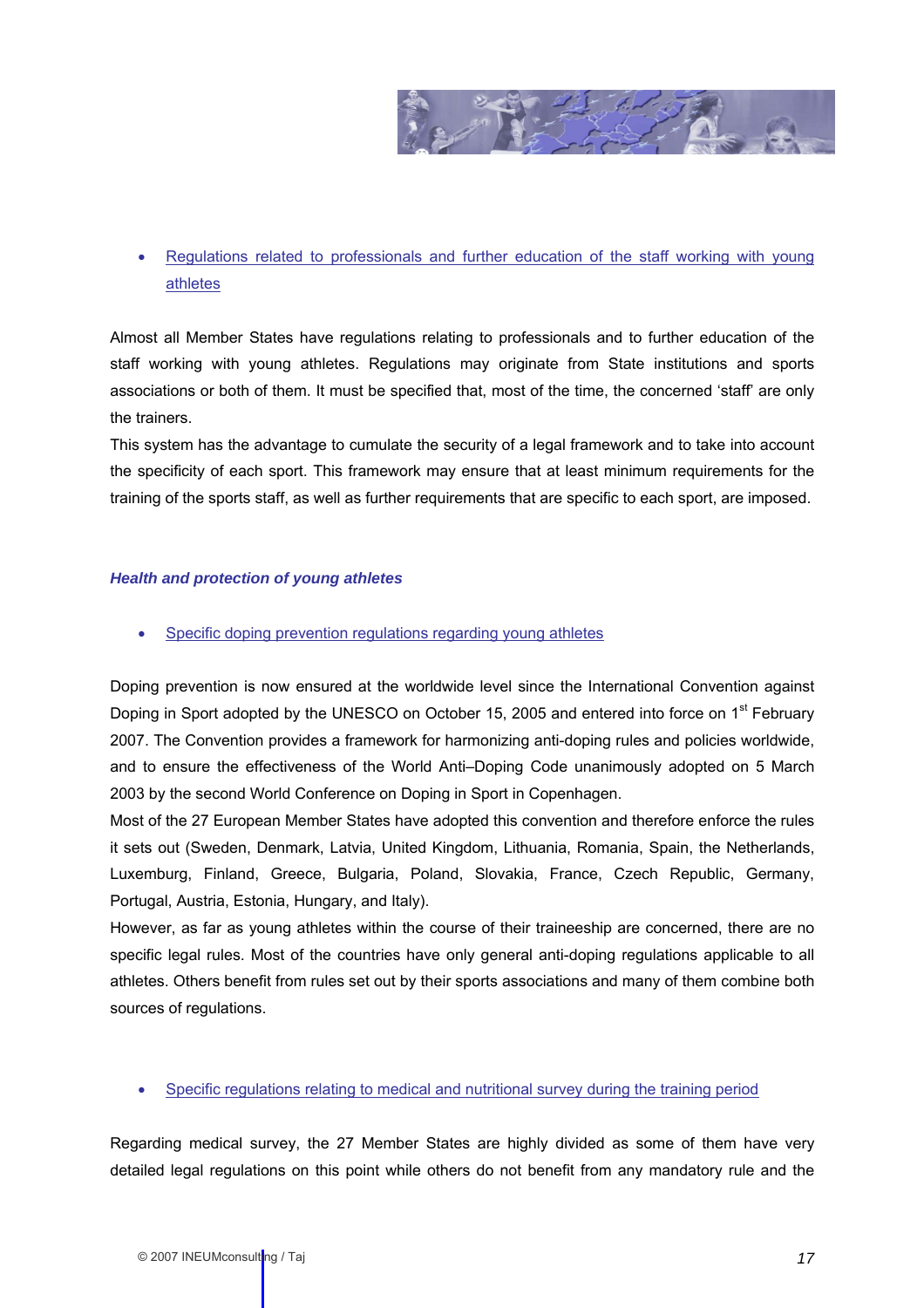

survey is often left at the discretion of the sports associations, which may represent a risk for young athletes.

Regarding nutritional survey, only a few Member States have rules which are often issued by sports associations. This may be due to the fact that this social issue is quite recent in Europe.

# • Specific regulations protecting young athletes in case of injury / Existence of specific funds and schemes

The majority of the Member States have set out regulations applying to the case of injury of young athletes during their training period. Such regulations either derive from law or from sports associations themselves.

Whereas we were not able to assess the good level of coverage of insurance schemes relating to young athletes throughout the European Union, it is possible to pretend that insurance of injuries of young athletes during the training period is somehow not sufficient as many countries leave this to private insurance coverage, which is very costly for a young athlete.

• Specific regulations relating to the protection of minor athletes

Our study reveals that, among the 27 Member States, 18 of them have a general legislation protecting minors with regards to civil, labour and criminal laws, which also applies to minor athletes.

# • Transposition of the Council Directive 94/33/CE on the protection of young people at work

It seems that the Council Directive 94/33/CE was implemented by all Member States. The Member States either implemented the Directive with the Labour or Employment Code or transposed it through one or several specific laws or acts.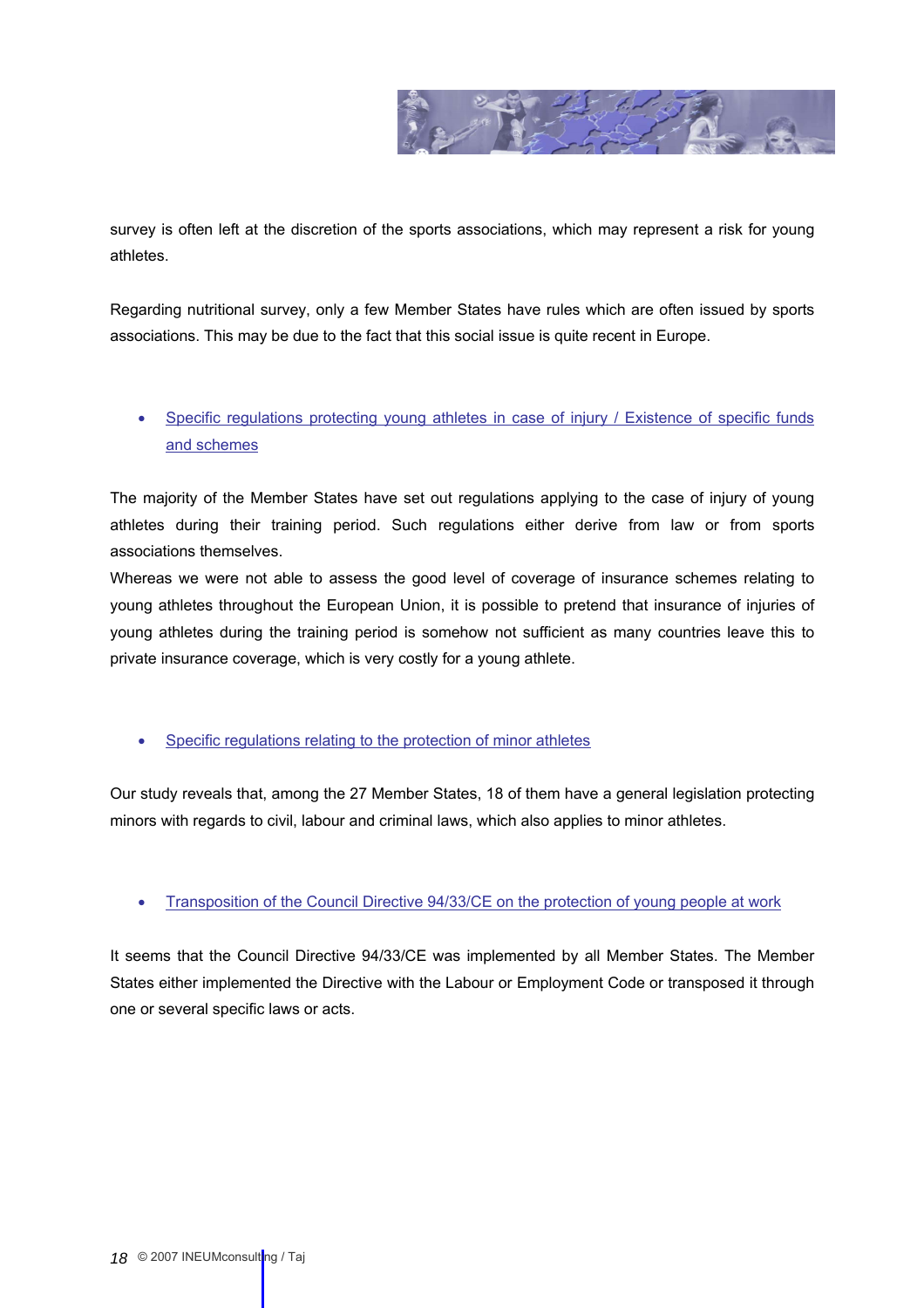

### *Labour aspects*

• Legal relationships between young athletes and clubs / sports associations

The study shows that the types of contracts concluded by high level athletes while training may vary a lot from a Member State to another.

Furthermore, where there is no contract, there is no pecuniary compensation. Such principles apply in the majority of the 27 Member States involved in the study. Therefore, amateur athletes are generally not concerned by such kind of compensation.

Furthermore, we noted that the compensation of young athletes is not uniform according to the countries.

### • Free movement of young athletes in the Member States

Member States apply EU regulations relating to the free movement of people to young athletes. Specific regulations in this area may be found for professional sports in the rules set forth by the sports international associations such as FIFA and UEFA for football, FIBA for basketball, IAAF for athletics, IHF and EHF for handball. Some of those regulations may provide limits to this principle so as to ensure the protection of young athletes.

#### • Pecuniary compensation for the first training club

In most countries of the study (20 out of 27), there is no general regulation relating to the pecuniary compensation of the first training club (s) of athletes. Therefore, such type of compensation may exist according to the rules set out by each sports association. It has to be noted that such compensation may be often found in professional sports rather than amateur. Therefore, those rules exist mainly for football, basketball, handball, rugby, tennis, ice hockey, alpine skiing, judo and athletics. Sometimes, the compensation of non-professional or semi-professional athletes is prohibited or restricted to specific conditions.

Very often, compensation is paid by the new club of the athlete to the former training club(s), but it may also happen that the money is paid to a fund.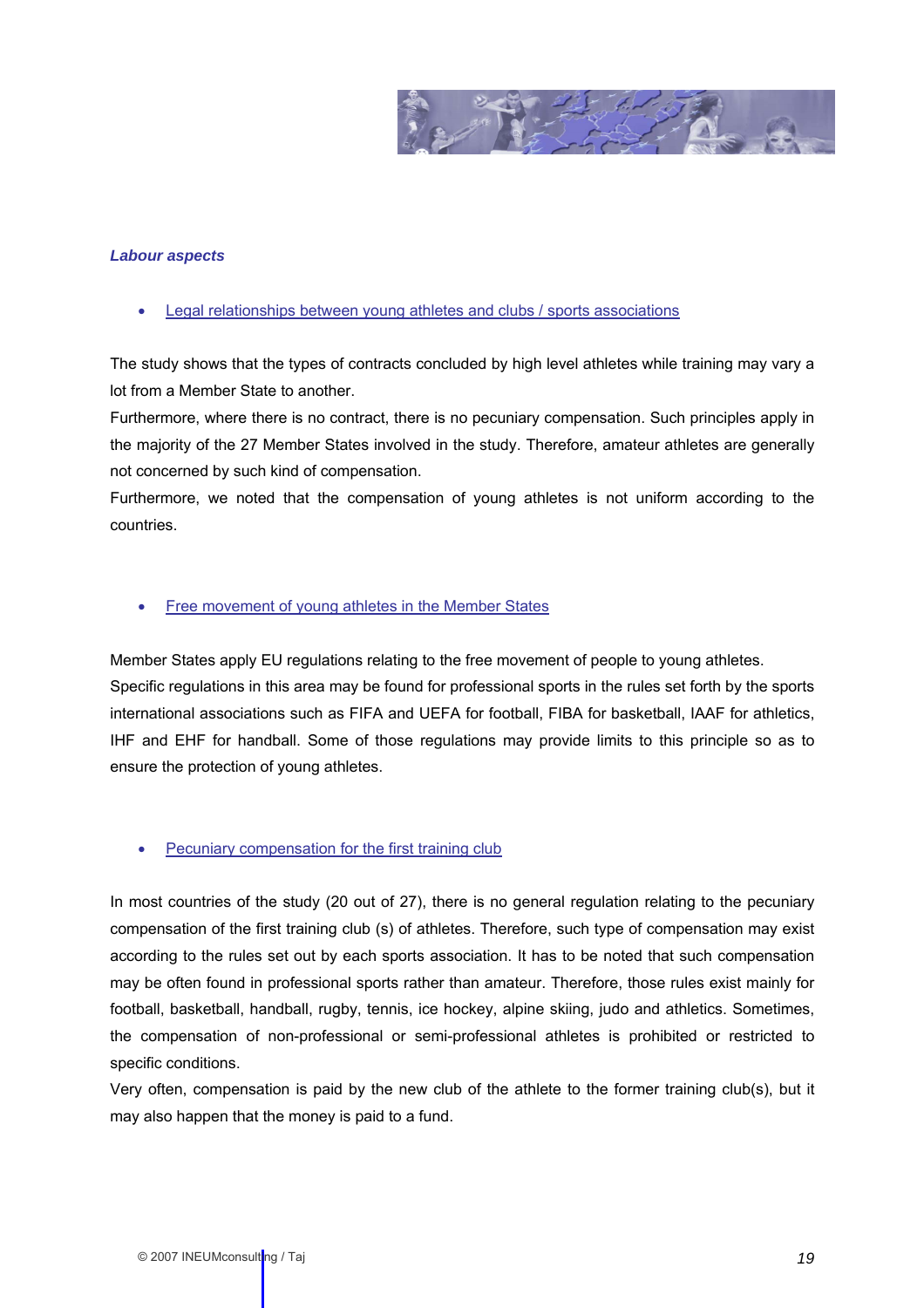

#### • Regulations relating to social security and pension plans

A few countries have passed specific regulations relating to social security and pension plans regarding young athletes. Only three countries have such specific regulations.

Moreover, a distinction has to be made between professional and amateur athletes: In the major part of the involved countries (16 of them), young professional athletes may benefit from the general scheme of social security of their country. For amateurs, most of the countries do not have any specific plan with regards to their social security and pension plans and must subscribe private insurance or pension plans.

### Recruitment of young athletes according to their place of residence

In most of the countries of the study (22 out of 27), there is no regulation relating to the recruitment of young athletes according to their place of residence. Therefore, the recruitment may take place in any part of the country.

In practise, the situation may be very different as the organisation of the sports may entail a geographical recruitment. In many countries, although there is no legal framework, young athletes are members of clubs located near their parents' residence. Furthermore, as some sports associations are structured with regional leagues or associations and therefore the recruitment is performed regionally.

# • Regulations relating to sports managers and agents of athletes

13 countries do not have a general compulsory regulation relating to sports managers and agents. The reasons for such absence are the few number of professional athletes in certain countries and the fact that this area is under the jurisdiction of the sports associations. Sometimes, the rules of the sports associations are not publicly available. Some of the above countries however indirectly have regulations as they enforce the FIFA rules relating to the transfers of football players.

On the contrary, 9 countries have a general internal regulation. The existing regulations are very recent. Most of them were passed between 1999 and now. Some regulations are specifically dedicated to sports whereas others derive from the internal civil law or case law. Their contents are very close: most of them provide that agents have to comply with residence, citizenship and honesty conditions, pass an exam and obtain a license before being registered with an official list and contain provisions relating to the performance of the agents' mission. In case of default of compliance with applicable legal provisions, the license may be withdrawn.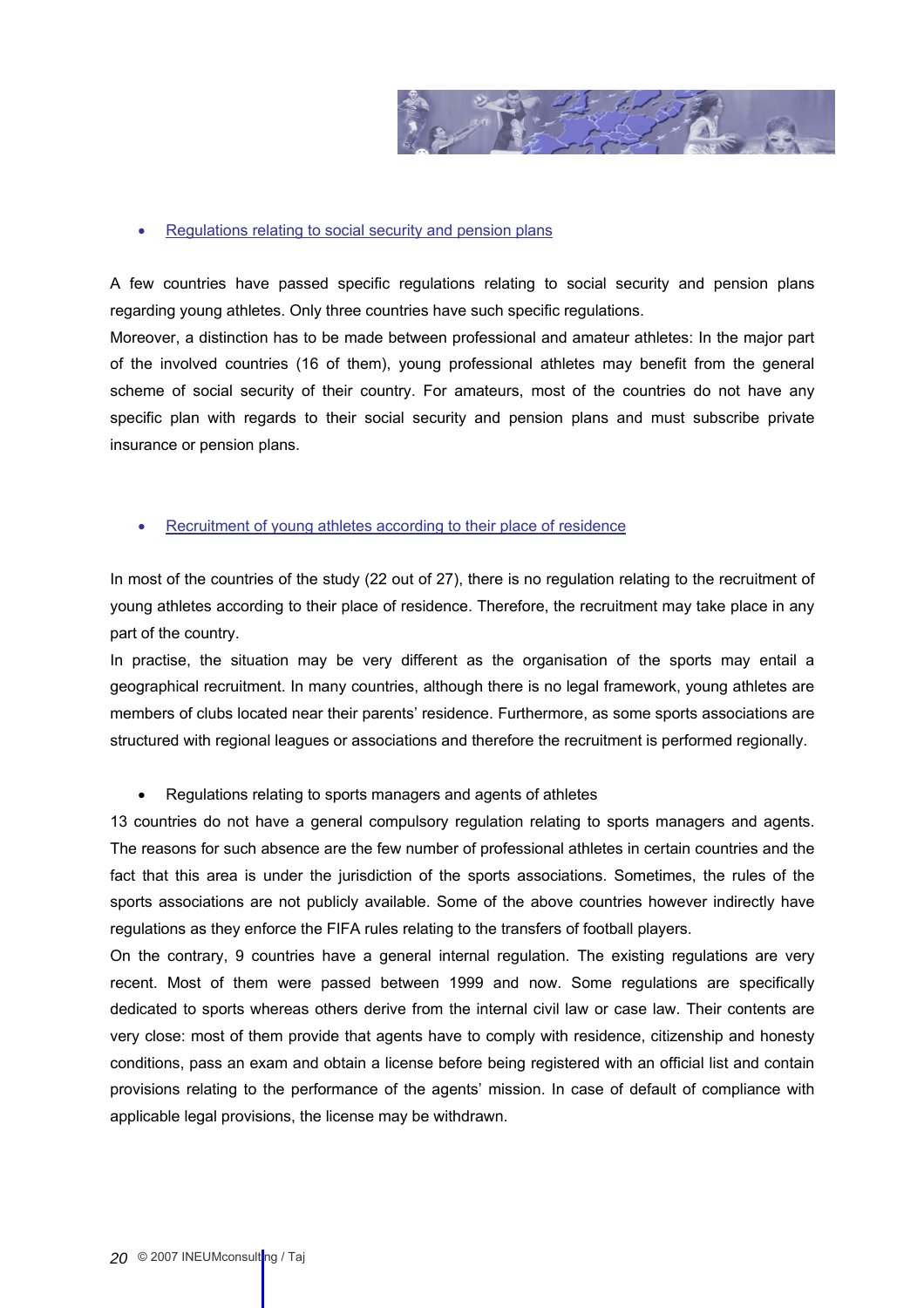

#### *Sports for disabled persons*

• Existence of specific regulations relating to sports training of disabled persons

At least 16 Member States benefit from rules set forth by the State or by non governmental associations, aiming at promoting sports for disabled persons. In fact, no Member State seems to be deprived of such rules. The Member States that are deprived of rules concerning sports for disabled persons do at least have regulations concerning their integration within the society.

# • Promotion of the practice of sports by disabled persons ensured by the Governement or other organisations

As a general principle, the promotion of the practice of sports by disabled persons is well established within the European Union. The promotion may vary significantly depending on the countries involved. The most current way is the promotion through specialised associations but it may also be supported through regular sports associations, Paralympics Committees and State authorities (local as well as national).

• Existence of specific programmes aiming at promoting sports training and competitions with mixed teams (composed of disabled and valid athletes)

Mixed teams are teams composed of valid and disabled persons. They are in the course of development within the European Union. Their principal aim is to integrate disabled persons but also to promote mutual comprehension among the athletes.

This study shows that several Member States in the European Union seem to have such teams, but that it is not yet a common phenomenon.

• Existence of specific schools combining sports training and education for disabled persons

The existence of specific sports schools aiming at welcoming disabled pupils is a quite delicate point. Indeed, there are currently a few specialised schools within the European Union. Only three Member States have specialised sports schools for disabled persons. It seems that the reason why there are no such schools in other Member States is that there are not enough applicants.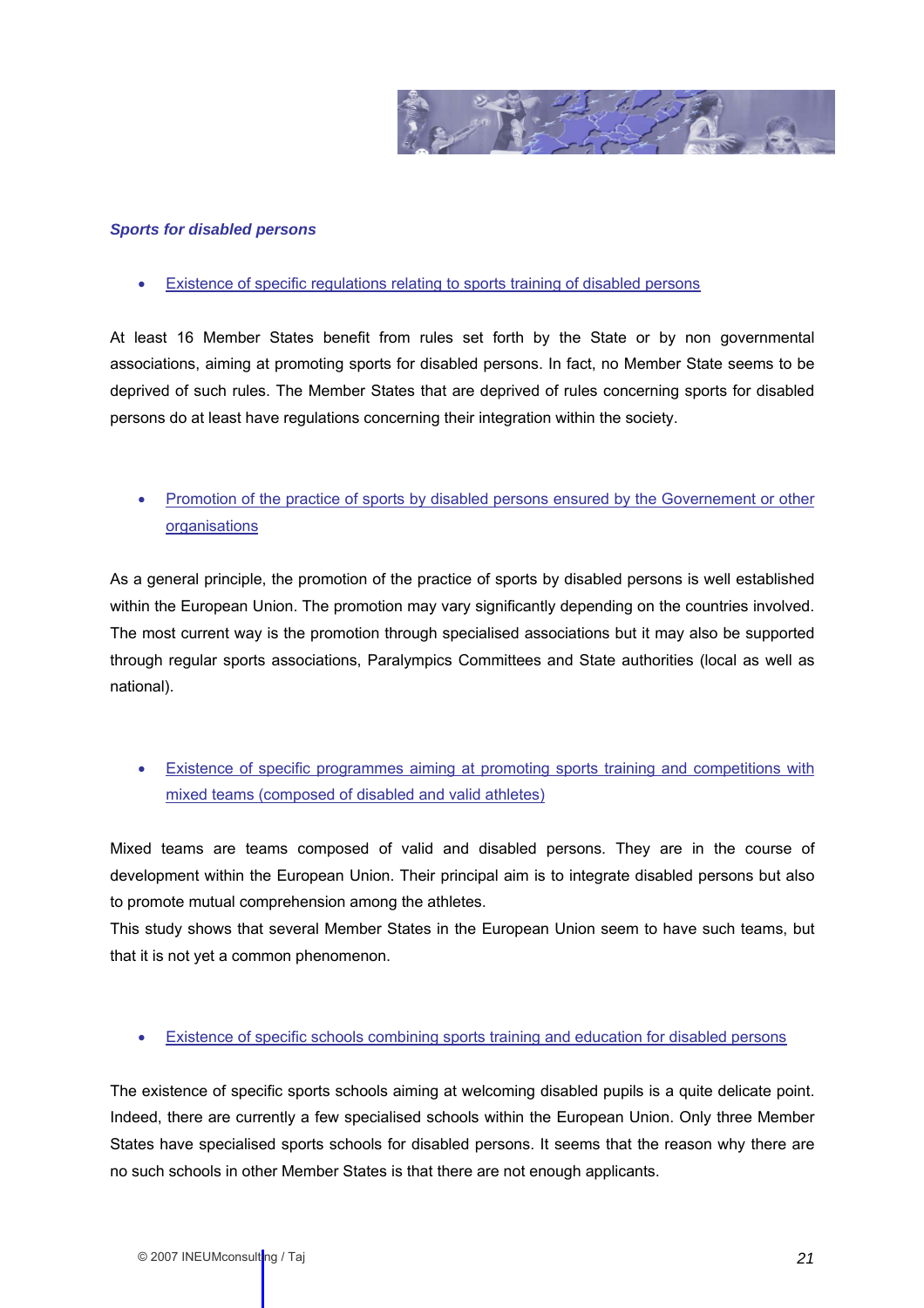

Most of the time, disabled persons may practice sports in specialised centres where they can train. However, it is often for medical reasons, and not in the optic of high level sport competition.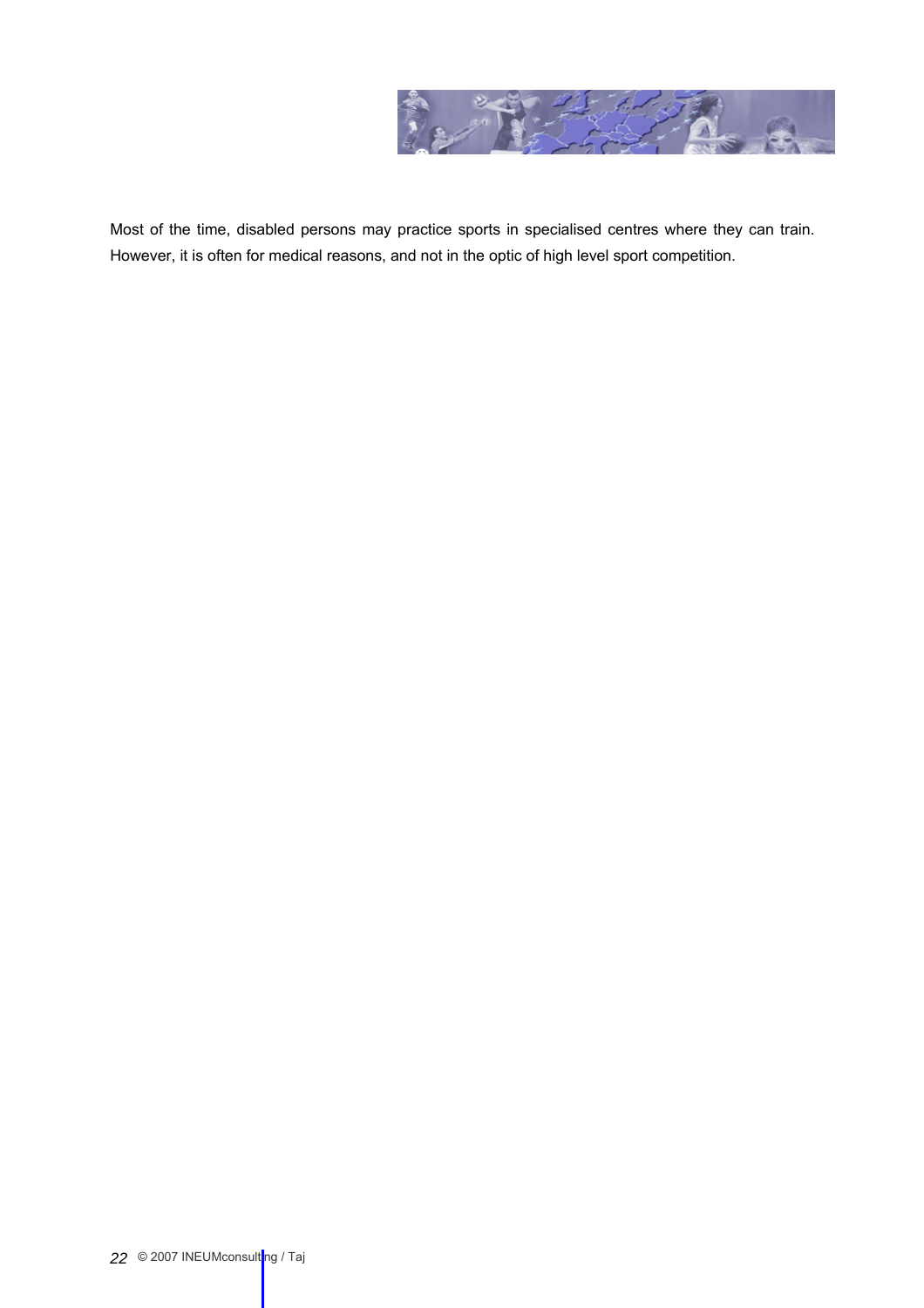

# **ACKNOWLEDGEMENTS**

<span id="page-22-0"></span>We wish to express our most sincere gratefulness to all of those who have made this study possible.

We firstly wish to express our thanks to the European Commission, especially Mr. Micheal Krezja, Director of the Sport Unit EAC D3, and to the members of the Sport Unit, Mr. Pedro Velazquez, Deputy Head, as well as to Mr. Julian Jappert and Mr. Jacob Kornbeck, Administrators and Mr Andrzej Rogulski, for their constant support and our constructive discussions throughout the drafting of the study.

We furthermore wish to thank each of our European legal and sport experts for the excellence of their inputs and their enthusiasm. Their names and address are mentioned in the list of contributors.

Moreover, we express our gratefulness to the people and entities, named hereafter, which provided us with their contributions by answering our questionnaires, granting interviews to our experts and communicating information:

- the French Ministry of Health, Youth and Sports, especially Mrs. Sabine Fouchet, Sports Department, Federal Life Division, Assistant to the Head of the Unisport and Professional Sport Federations, Mr. Lagonotte, Mr. Laurent Hanoteaux, Head of the Legal Division, Sports Department, French Ministry of Health, Youth and Sports, Mr. Jean-Luc Janiszewski, International Affairs and Great International Sport Events Office, Assistant to the Head of the Sports Department, Mr Sébastien Ramonell, Head of the high level sports Department,
- the French National Olympic and Sports Committee, especially Mr. Jean-Paul Clémençon, Head of cabinet of the President, Mr. René Jambier, Assistant to the Head of high level sports, and Marie Leroux, Head of Human Resources,
- Mr. Mathieu Fonteneau, Representative –European Affairs– The French National Olympic and Sports Committee,
- the G-14, in the person of Mr. Thomas Kurth, General Manager,
- the FIBA EUROPE, in the person of Mr. Asterios Zois, Member of the Council, President of the Youth Committee,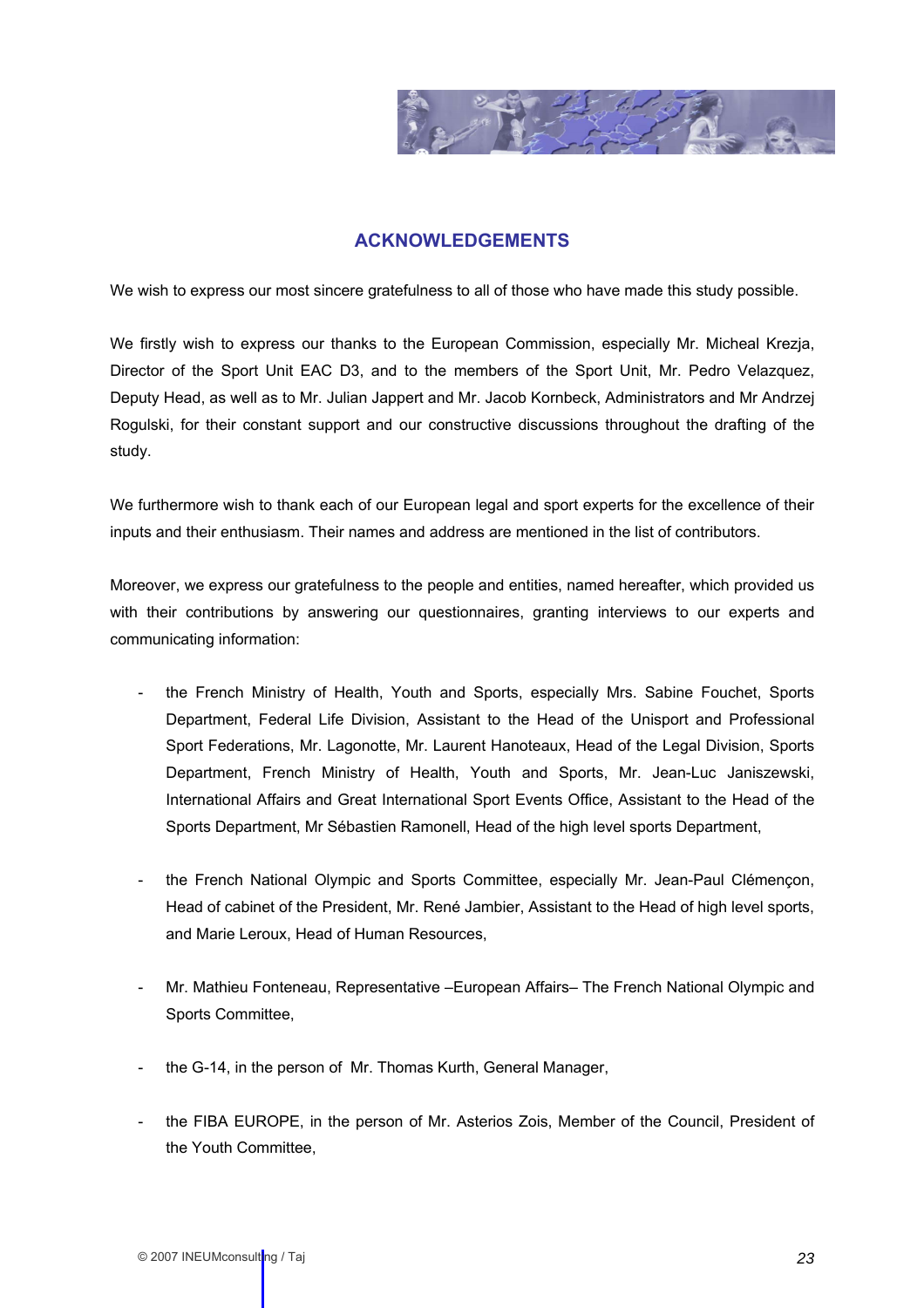

- the ENGSO, in the person of Mr. Bengt Sevelius,
- the UEFA, especially Mr. Giorgio Marchetti, Alex Philipps and Claudio Negroni,
- the UEFA (Brussels Office), especially Mr. Jonathan Hill, Head of EU Office and Julien Zylberstein, coordinator,
- the EPFL, especially Mr Emmanuel Macedo de Medeiros, CEO, and Mr Jair Emmanuel Bertoni, Head of cabinet,
- the FA Premier League : in the person of Mr Mike Foster, General Secretary,
- the FIFPRO, within the person of Mr. Stéphane Burchkalter, Legal Department,
- the German association of football,
- the Austrian associations of football, basketball and skiing, « Alpine Skiing Neustift », « Fußballakademie Linz GmbH », « LAZ Leibnitz »,
- the Belgian associations of football, basketball, athletics, cycling and tennis (Flanders),
- the Bulgarian associations of basketball, athletics, cycling and gymnastics,
- the Cyprian associations of football, basketball, athletics, handball and swimming,
- the Danish associations of football and golf,
- the Spanish associations of football and handball,
- the Estonian associations of football, basketball, athletics, cycling and Nordic skiing, Audentes, Tallinn,
- the Finish associations of football and basket, Eerikkila, Kastelli Sport Academy,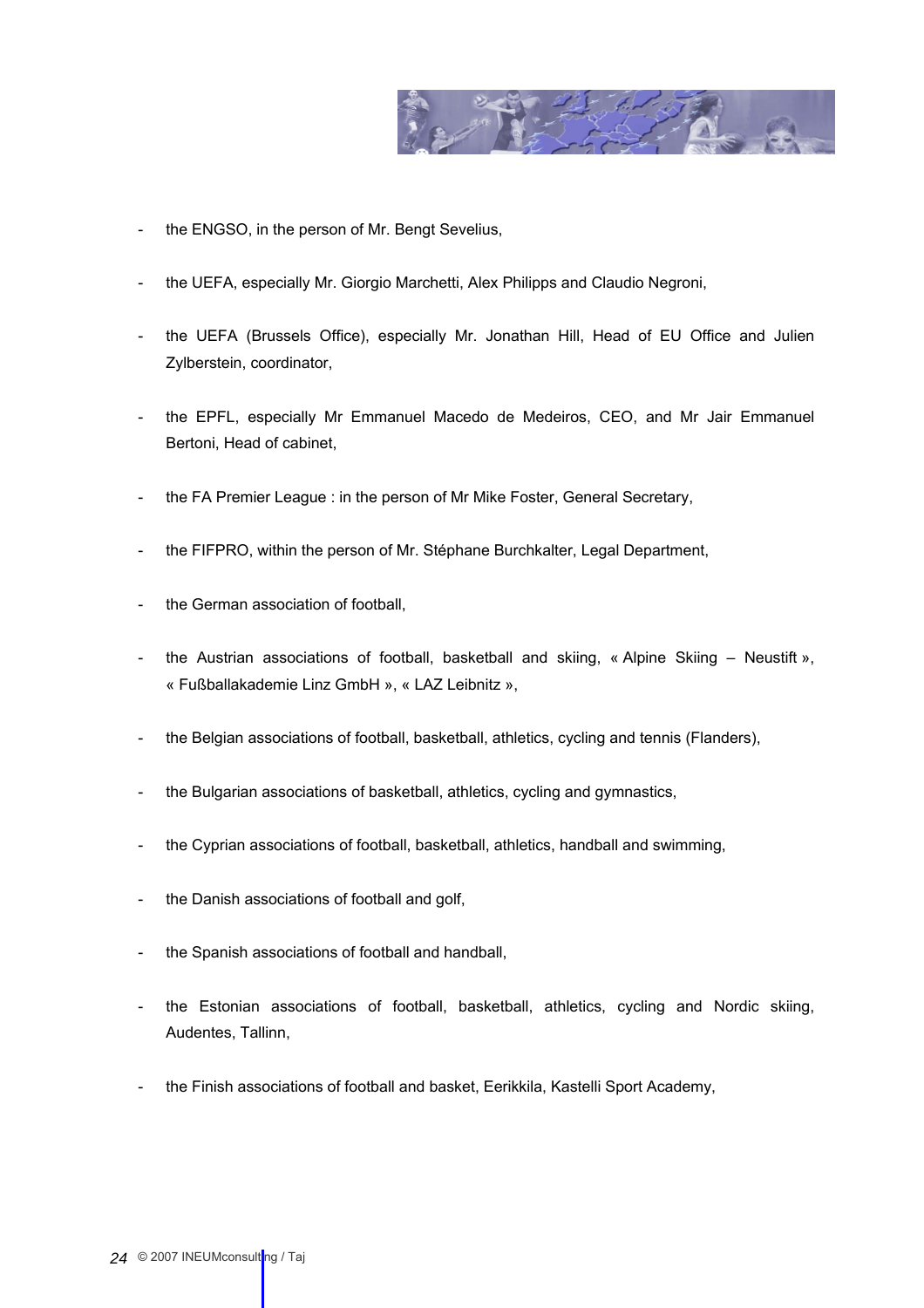

- the French associations of football, basket, athletics, rugby and judo, Le Mans Sarthe Basket, Stade Toulousain Rugby, the Pôle France of judo in Strasbourg, les pôles espoirs athletics of Brittany and Montpellier, the Pôle espoirs football of Châteauroux,
- the Greek associations of football, basketball, athletics and swimming, AEK Athènes football, « National Training Programme » (Patras),
- the Hungarian associations of football, basketball, athletics, fencing and judo, KSI SE (Budapest), Nyírsuli Kht. – NYVSC, Kecskeméti Univer Kosárlabda SE (Kecskemét), GEAC,(Gödöllő), BHSE (Budapest), UTE (Budapest), DVSC Utánpótlásnevelő Kft. (Debrecen), Atomerőmű SE (Paks), BHSE (Budapest),
- the Italian associations of football, basketball, athletics, skiing and cycling,
- the Latvian associations of football, basket, athletics, handball and ice-hockey, FK Skonto, Murjani,
- the Lithuanian association of basketball, athletics and fencing, Kaunas sports school "Viltis", Birzai Sport School, ŠARŪNAS MARČIULIONIS BASKETBALL ACADEMY, Vilnius, « Šiauliai "Saulė" Sport School », Sporto mokykloje "Gaja", « Kaunas swimming sport school », Kauno sporto mokykla "Viltis,
- the Luxembourgian association of basketball, athletes and fencing, ENEPS (Ecole Nationale d'Education Physique et des Sports),
- the Maltese associations of basketball and athletics, « MFA Technical Centre », « Gymstars Gymnastics Club »,
- the Polish associations of football, basketball, athletics, fencing and swimming, « MKS Polonia », SMS COS SPAŁA,
- the Portuguese associations of football, basketball, athletics, gymnastics and cycling, « JUVENTUDE OPERÁRIA DO MONTE ABRAÃO » (JOMA),
- the Romanian associations of football, rugby and gymnastics the Nation Centre of Rugby,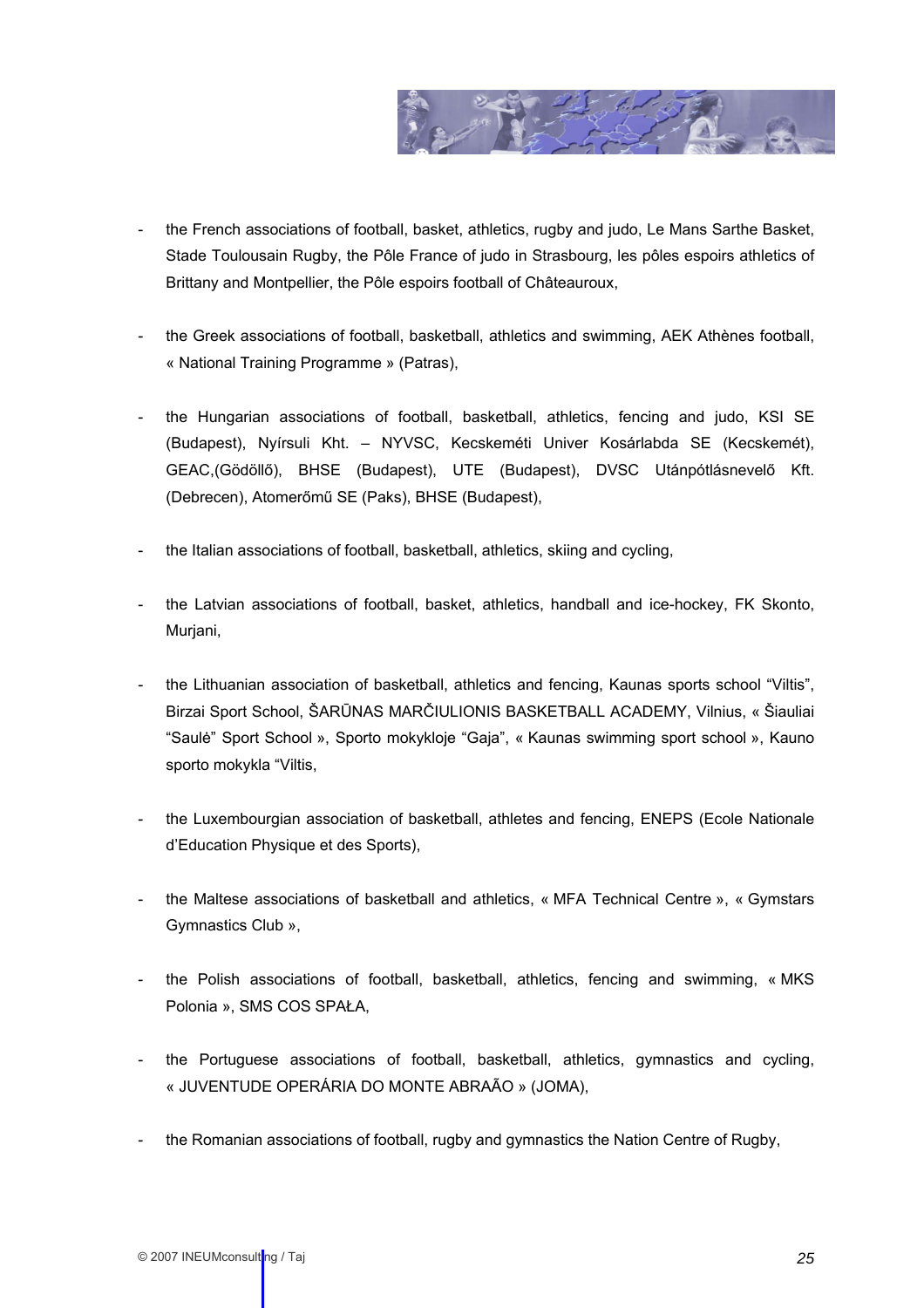

- the English Associations of football, basketball, athletics, rugby and golf, « England Basketball - Athletic Performance Centres » (APC), « Golf Development Programme » (Loughborough University), « Rugby Football Union Women » (RFUW), « Talented Athlete Scholarship Scheme » (TASS), « Centre for Basketball based at Moulton College » (Northampton ), F.A. National Women Academy,
- the Slovenian associations of football, basketball, athletics, skiing and judo,
- the Swedish associations of football and athletics,
- Mr. Christian Denis, Director of the University Services of Physical and Sports Activities of the University Panthéon-Assas (Paris 2),
- the French National Basketball League, within the person of Mr. Jean-Pierre de Vincenzi,
- the Union of the French Professional Football Clubs (Union des Clubs Professionnels de Football) within the person of Mr. Philippe Diallo, President,
- the National Union of the French Basketball Players (Syndicat National des Basketteurs français), within the person of Mr. Maurice Beyna, President,
- the National Union of the French Professional Football Players (Union Nationale des Footballeurs Professionnels),
- Mr. Robert Fassolette, Creps de Vichy-Auvergne,
- Mr. Frédéric Paquet, LOSC, General Manager of the Club,
- Mr. Bernard Lama, President of Diambars France,
- Mr. Jean-Claude Mbvoumin, Association Culture Foot Solidaire,
- Mr. Sébastien Flûte, Archery Olympic Champion,
- **ESSEC**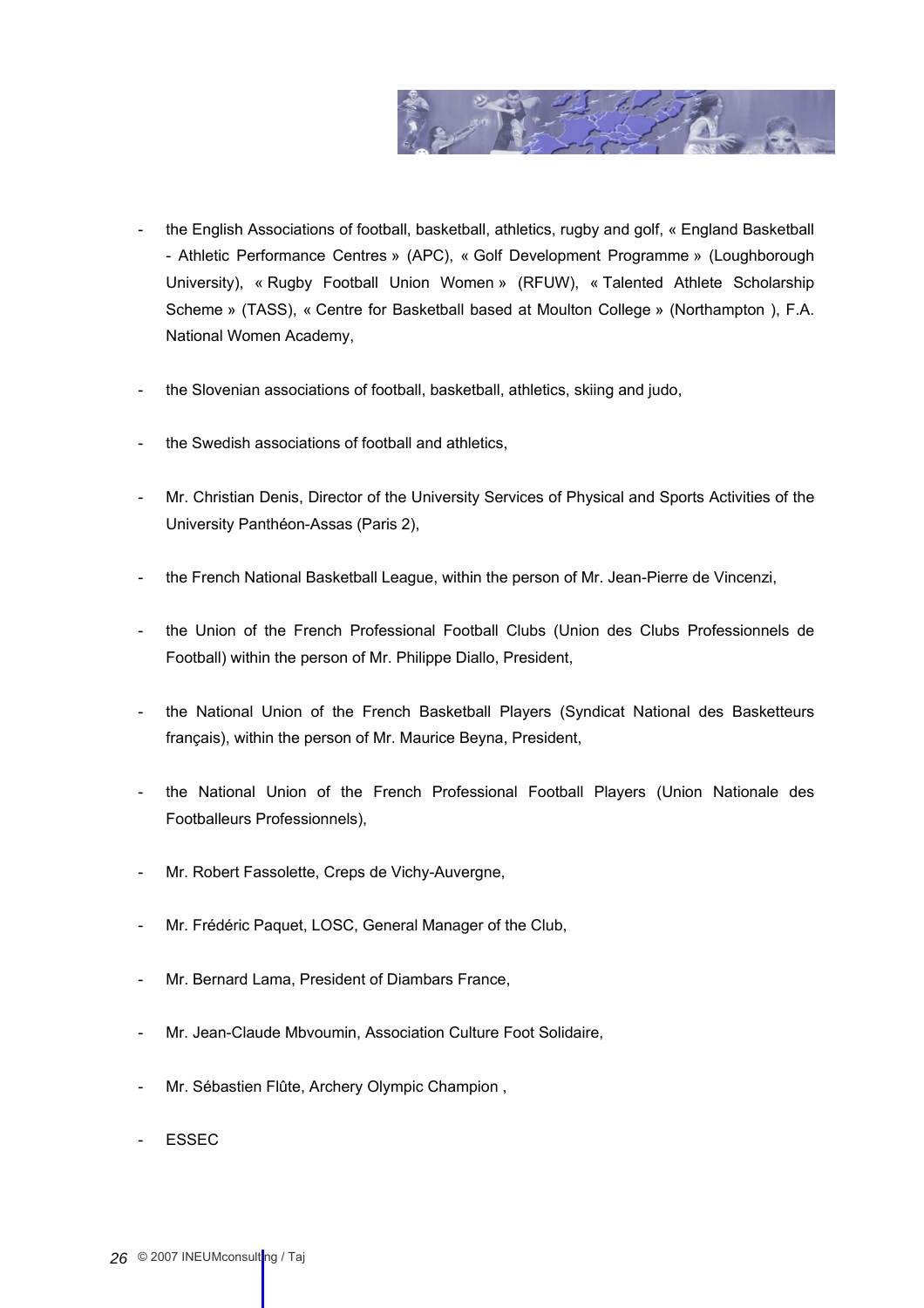

We wish specially to thank all the persons in our offices that provided us with all necessary support allowing us to realise this study:

- Mr Didier Taupin (former President of Ineum Consulting) and Mr. Gianmarco Monsellato (Managing Partner of Taj) for their confidence,
- Mr Bernard Desprez (Associé Ineum Consulting) and Mr. Jean-Victor Prévost (Avocat Associé – Taj) for their enthusiasm,
- Mrs. Pascale Ponroy (Director of Communication Taj), Stéphanie Forgeot and Catherine Delahaye (Office of the Managing Partner – Taj), Nathalie de Macedo (Marketing – Ineum Consulting) for their implication and for their ideas,
- Mrs Anne Vaucher (President of the Administration Board Taj), Mr. Hervé Bardon (Avocat Associé – Taj) and Mr Jean-Claude Bouchard (Avocat Associé – Taj) for their support,
- All of our co-workers for their support in order to let us devote the necessary time to the drafting of the study, especially Miss Anne Sendra, Mr. Stéphane Sylvestre and Guillaume Casal (Avocats -Taj).

Finally, we wish to point out the outstanding work of gathering of information, research, analysis, synthesis and writing of our co-workers which participated on the realisation of this study:

- Miss Claudia Volken (Avocat Taj)
- Mr. Nicolas Fernandez (Ineum Consulting)
- Mr. François Hilbrandt (Ineum Consulting)
- Mr. Julien Routil (Ineum Consulting)
- Mr. Lucas Paez (Ineum Consulting)
- Miss Emma Goldite (Taj)
- Mr. Thomas Pontacq (Taj)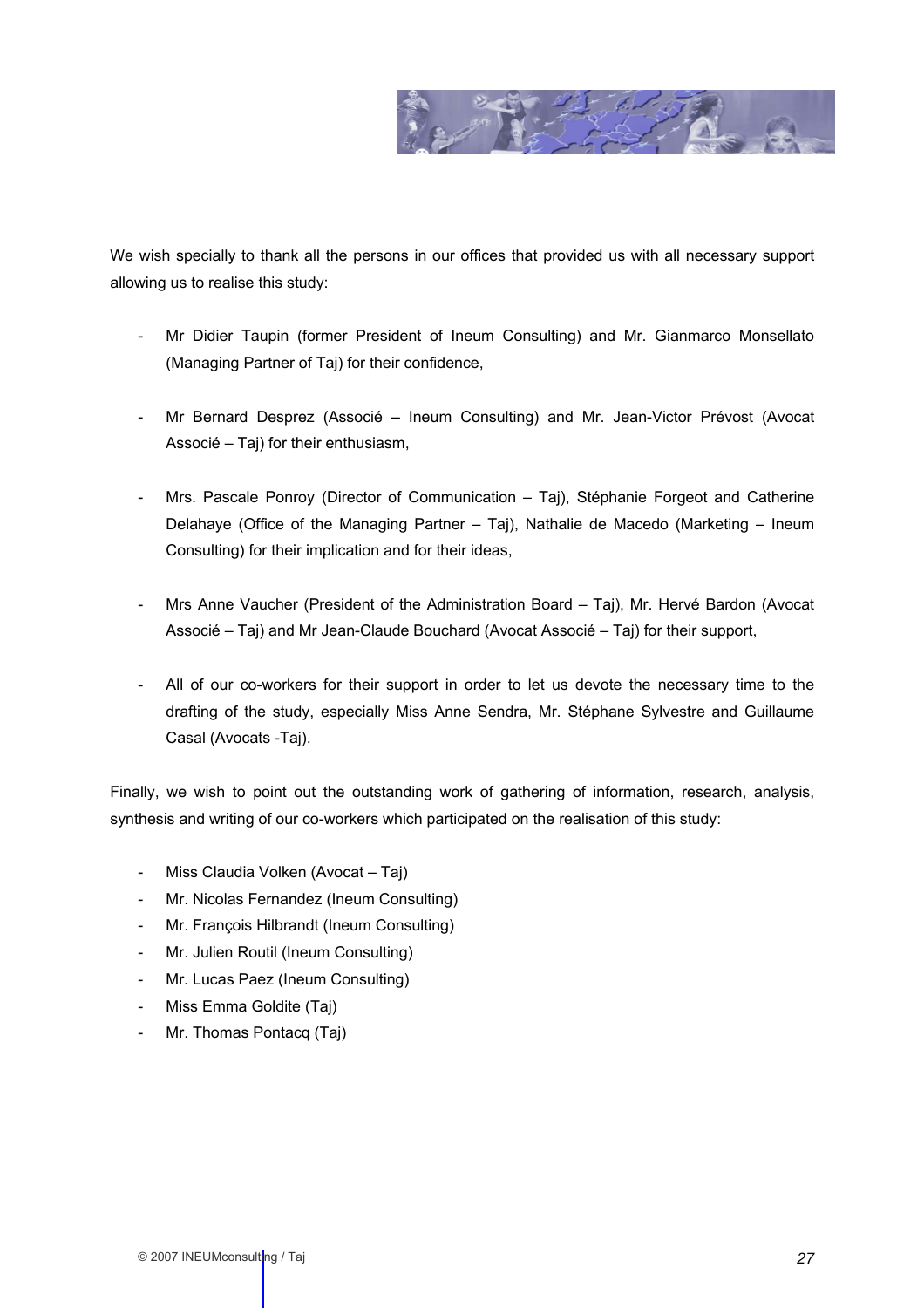

# <span id="page-27-1"></span><span id="page-27-0"></span>**LIST OF CONTRIBUTORS**

# **Ineum Consulting**

#### **Bernard DESPREZ Vincent CHAUDEL Nicolas FERNANDEZ-GABALDON**

### **François HILBRANDT Julien ROUTIL Lucas PAEZ Maria-Laura MIENS**

<span id="page-27-2"></span>INEUMconsulting 159, avenue Charles-de-Gaulle 92621 Neuilly-sur-Seine cedex France [www.ineumconsulting.com](http://www.ineumconsulting.com/)

# **Taj**

### **Jean-Victor PREVOST Muriel FERAUD-COURTIN Claudia VOLKEN**

#### **Emma GOLDITE Thomas PONTACQ**

Taj Société d'avocats 181, avenue Charles-de-Gaulle 92524 Neuilly-sur-Seine cedex France [www.taj.fr](http://www.taj.fr/)

# **"Sports Experts », Members of working team**

#### <span id="page-27-3"></span>**Denis MUSSO**

EASM (European Association for Sport Management) INSEP, Group « Law, Economy and Management of Sport »

#### **Kari PURONAHO**

General Secretary of EASM

#### **Jukka LAHTINEN**

President of the International Association and Director of the High Performance Sports Training Centres (IAHPSTC), Director of the High Performance Training Centre of Sierra Nevada, Grenade, Spain.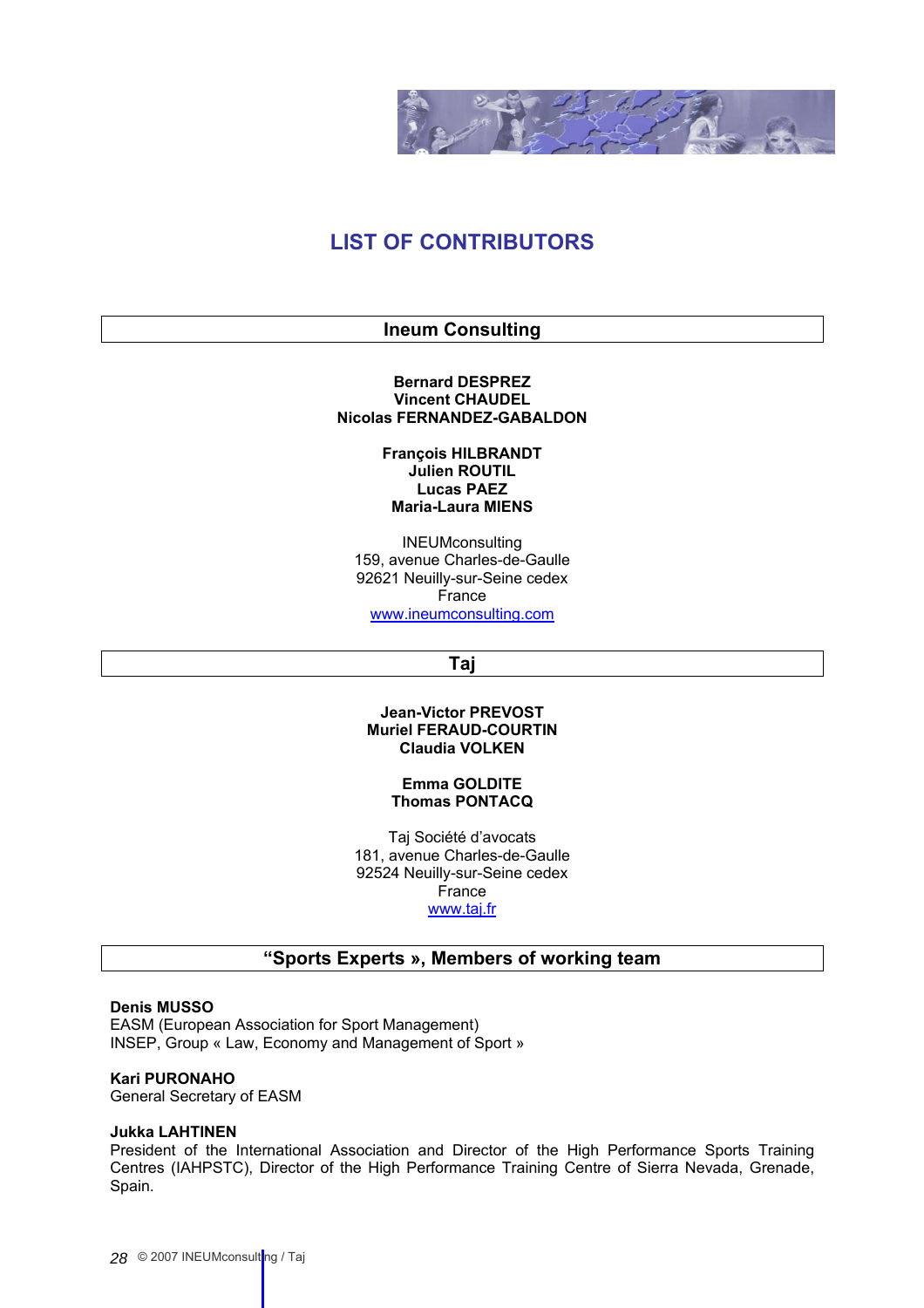

# **Network Sports Experts**

# <span id="page-28-0"></span>**Austria**

**Martin SCHNITZER** Consultant of ICG-Infora Consulting Group Assisted by **Armin NIEDERKOFLER** ICG Infora Consulting Group GmbH Kaiserstraße 8 A-1070 Wien [www.icg.eu.com](http://www.icg.eu.com/)

### **BELGIUM**

**Paul WYLLEMAN**  Professor at the Vrije University of Brussels for Sports Psychology, Human resources and Sports Management Assisted by **Ann SIMONS, Veerle DE BOSSCHER** and **Paul DE KNOP** Vrije Universiteit Brussel Topsport en Studie - L413 - Pleinlaan 2 1050 Brussel [www.vub.ac.be/TS](http://www.vub.ac.be/TS)

# **BULGARIA**

**Nikolay IVANOV**  State Agency for Youth and Sports – Director for European and International Coordination Assisted by **Martina STOYNOVA**  1040 Sofia, Bulgaria 75, "Vasil Levski" Blvd [http://www.youthsport.bg](http://www.youthsport.bg/)

# **CYPRUS**

# **Nikos L. KARTAKOULLIS**

Intercollege – Director of the sports, tourism and leisure research centre Intercollege – 46 Makedonitissas Ave. PO BOX 24005 17 000 Nicosia - Chypre [www.intercollege.ac.cv](#page-0-0)

#### **DENMARK**

**Jens M Henriksen**  Danmarks Idræts-Forbund (DIF) – Secretary general. Danmarks Idræts-Forbund Brøndby Stadion 20 2605 Brøndby [www.dif.dk](#page-0-0)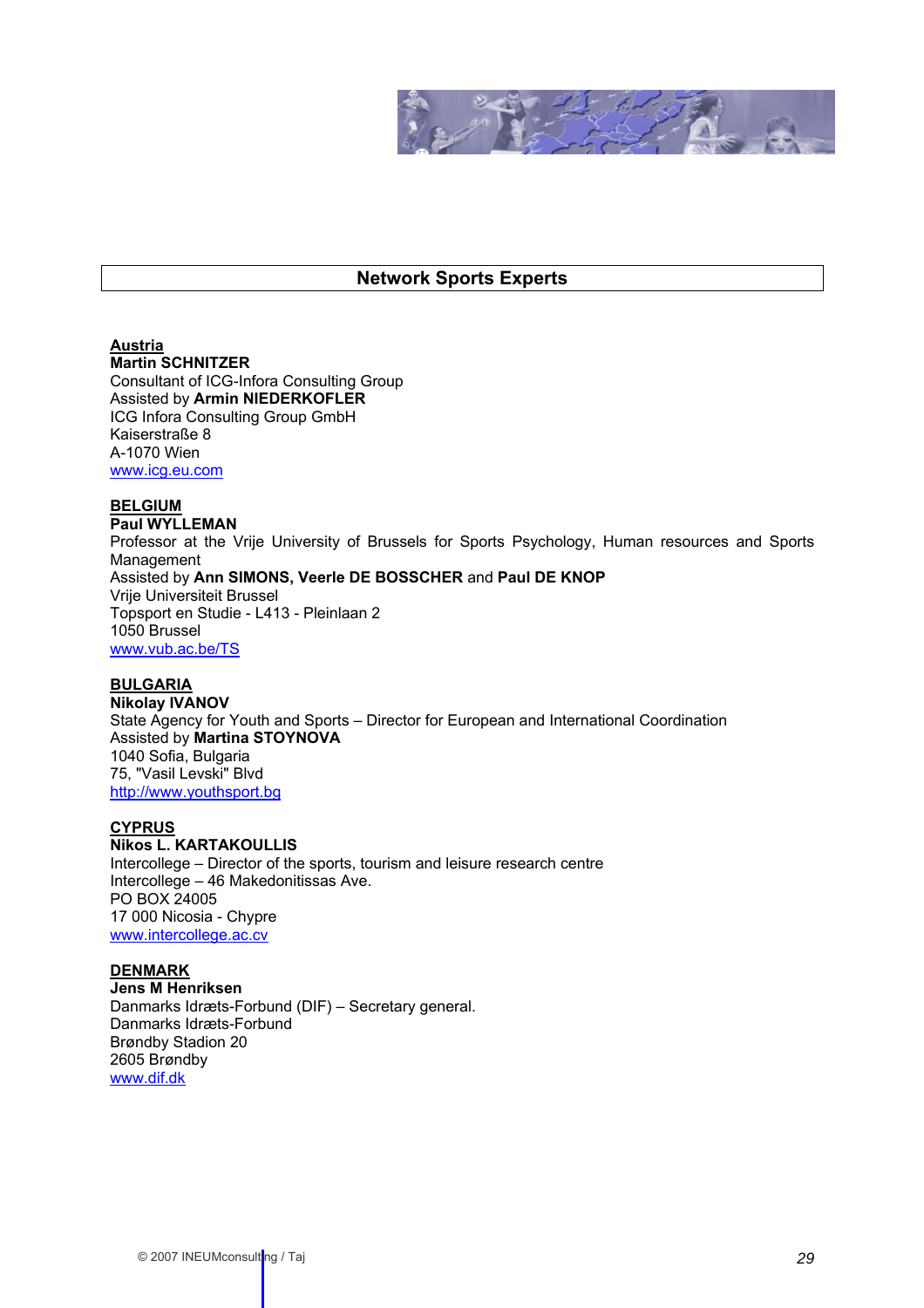

# **FINLAND and SPAIN**

**Jukka LAHTINEN**, President of the International Association of High Performance Sports Training Centres (IAHPSTC) Marketing Director of the High Performance Training Centre of Sierra Nevada C.A.R. Sierra Nevada Monachil (Granada) Spain [www.carsierranevada.com](http://www.carsierranevada.com/)

# **ESTONIA**

# **Aare-Maldus UUSTALU**

Associated Professor of the University of Technologies of Tallinn Tallinn University of Technology Ehitajate tee 5 19086 Tallinn http://www.ttu.ee

#### **GREECE Dimitra PAPADIMITRIOU**

Lecturer of Sports Management at the University of Patras University of Patras - University Campus 265 04 Rio Patras **GREECE** [www.upatras.gr](http://www.upatras.gr/)

#### **HUNGARY**

**Ladislav PETROVIC**  Director of the Department of Physical Education and Sports Sciences of the University Semmelweis of Budapest Assisted by **Dorottya PIGNITZKY** Central building 1085 Budapest, VIII. Üllői út 26. Hungary [www.sote.hu](http://www.sote.hu/)

# **ITALIA**

**Fabrizio BIFFI**  National Italian Olympic Committee – Marketing department CONI, Largo Lauro De Bosis, 15 00194 – Roma [www.coni.it](#page-0-0)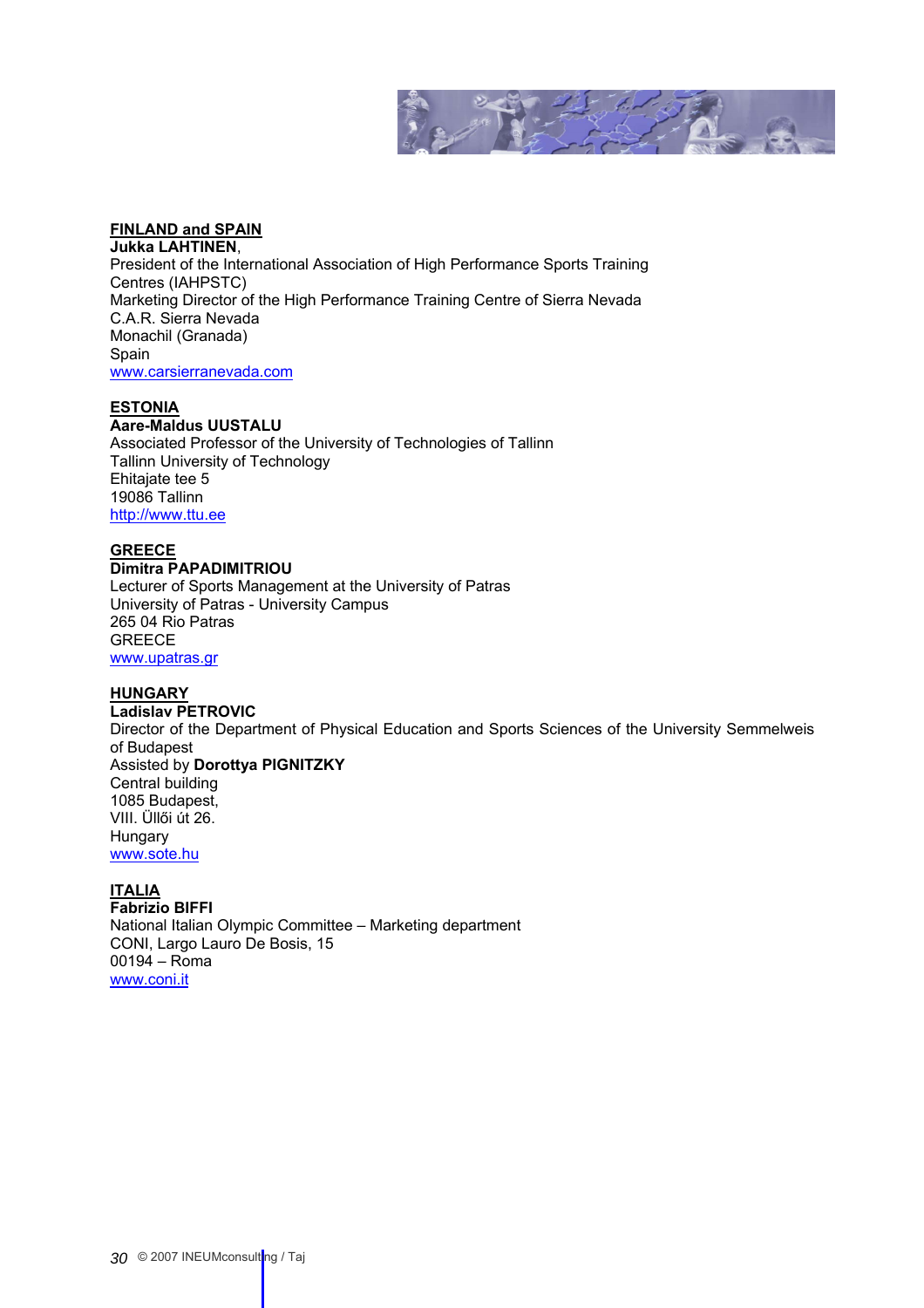

#### **LATVIA Janis ZIDENS**  Study Director at Latvian Academy of Sports Education LSPA Brīvības gatve 333 Rīga, LV-1006 www.lspa.lv

# **LITHUANIA**

**Vilma ČINGIENE**  Director of the Department of Tourism and Sports Management of the Lithuanian Academy of Physical Education Lithuanian Academy of Physical Education Sporto 6 LT-44221 Kaunas Lithuania [www.lkka.lt](http://www.lkka.lt/)

# **LUXEMBURG**

**Raymond CONZEMIUS** 

General Secretary of the REISSE (Réseau Européen des Institutions des Sciences du Sport et de l'Emploi) 7A Rue Neuve

L7391 Blascjette Luxembourg

# **MALTA**

**Marie-Thérèse ZAMMIT** 

Maltese Olympic Committee – Director of support services – member of the women in sport commmission MALTESE OLYMPIC COMMITTEE National Swimming Pool Complex Maria Teresa Spinelli Street Gzira GZR 06 [www.nocmalta.org](#page-0-0)

# **THE NETHERLANDS**

# **Berend RUBINGH**

Consultant – Manage to manage Professor and member of several universities : Université de Groningen, VLEKHO Business, School de Bruxelles, Institut du mangement du sport à Groningen, etc. Newtonbaan 1 3439 NK Nieuwegein The Netherlands <http://www.managetomanage.nl/>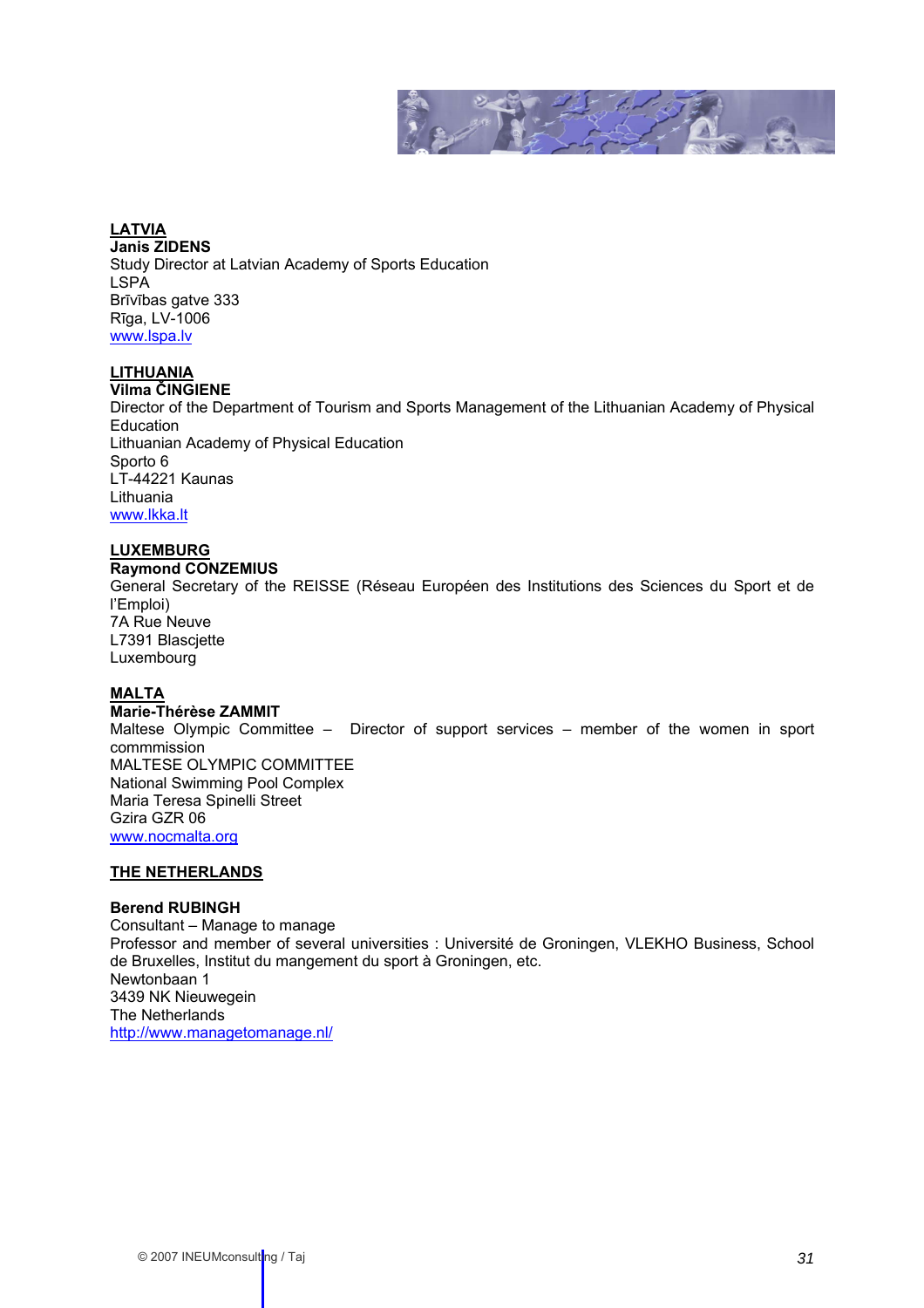

# **POLAND**

#### **Jolanta ŻYSKO**

Professor of Organisation, Sports Management and Sports Law at the University for Physical Education of Warsaw, Department of Social Sciences and Physical Education Akademia Wichowania Fizycznego Jozefa Plsudskiego w Warsawie 00-968 Warsawa 45 ul. Marymoncka 34 Pologne [http://www.awf.edu.pl](http://www.awf.edu.pl/)

### **PORTUGAL**

# **Mário Luís CASTRO GUIMARÃES**

Universidade Lusófona, Humanidades e Tecnologias Director of the programme « The European Year of Education by Sports of 2004 » Campo Grande, 376 1749 - 024 Lisboa Portugal [www.grupolusofona.pt/](http://www.grupolusofona.pt/)

#### **ROMANIA Mihaela MIOC**

Director of the International Department of the Romania Olympic Committee Str.Capitan Preotescu nr. 33, Sector 4, Bucharest [www.cosr.ro](#page-0-0)

# **UNITED KINGDOM**

**Ian Henry and Dawn AQUILA**  Loughborough University, Institute of Sport and Leisure Policy Leicestershire, UK, LE11 3TU [www.lboro.ac.uk](#page-0-0)

# **SLOVENIA**

**Damjan PINTAR** 

Marketing Director of Slovenian Olympic Committee and Director of company OKS-OLIMP Assisted by **Stevan POLIMAC**, OKS-OLIMP Comité Olympique Slovène Celovska 25 1000 Ljubjana Slovénie [www.olympic.si](http://www.olympic.si/)

**SWEDEN Rolf CARLSON**  Professor of Swedish School of Sport and Health Sciences GIH, Box 5626, SE 114 86 Stockholm **[www.ihs.se](http://www.ihs.se/)**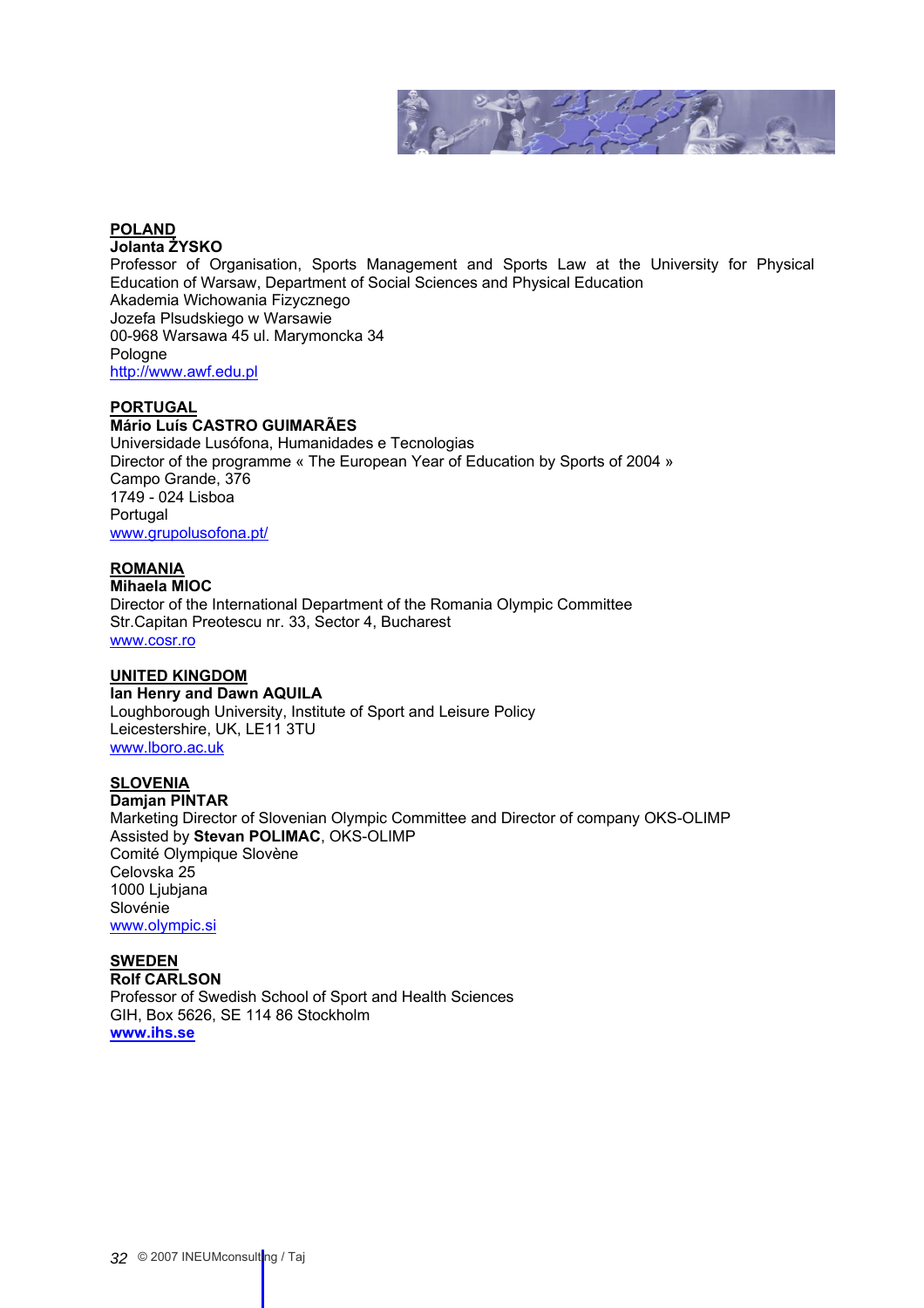

# **Network Legal Experts**

# <span id="page-32-0"></span>**AUSTRIA**

Orlin **RADISNKY** and Bernhard **GIRSCH** BRAUNEIS KLAUSER PRÄNDL Rechtsanwälte GmbH Bauernmarkt 2, A-1010 Wien [www.bkp.at](http://www.bkp.at/)

#### **BELGIUM**

Philippe **ERNST** and Stijn **VAN LOOCK** Laga Advocaten/Avocats Berkenlaan 8a — 1831 Diegem — Belgium [www.laga.be](http://www.laga.be/)

#### **BULGARIA**

Borislav **STRATEV** and Petko **ILIEV Deloitte** 55, Al. Stambolijski Blvd. 1000 Sofia Bulgaria [www.deloitte.com/bulgaria](#page-0-0)

# **CYPRUS**

Tom **KEANE** Fortuna Court 284 Makarios 111 Avenue Limassol 3105 Cyprus [www.demetriades.com](http://www.demetriades.com/)

# **CZECH REPUBLIC**

Michael **MULLEN** and Jaroslav **HAVEL** HAVEL & HOLASEK s.r.o. Attorneys-at-Law Tyn 1049/3 110 00 Prague 1 Czech Republic [www.havelholasek.cz](http://www.havelholasek.cz/) 

#### **DENMARK**

Poul J. **MOGENSEN** and Ho Kei **AU** Rønne & Lundgren Law Firm Tuborg Havnevej 18 DK-2900 Hellerup Copenhagen Denmark [www.ronnelundgren.com](#page-0-0)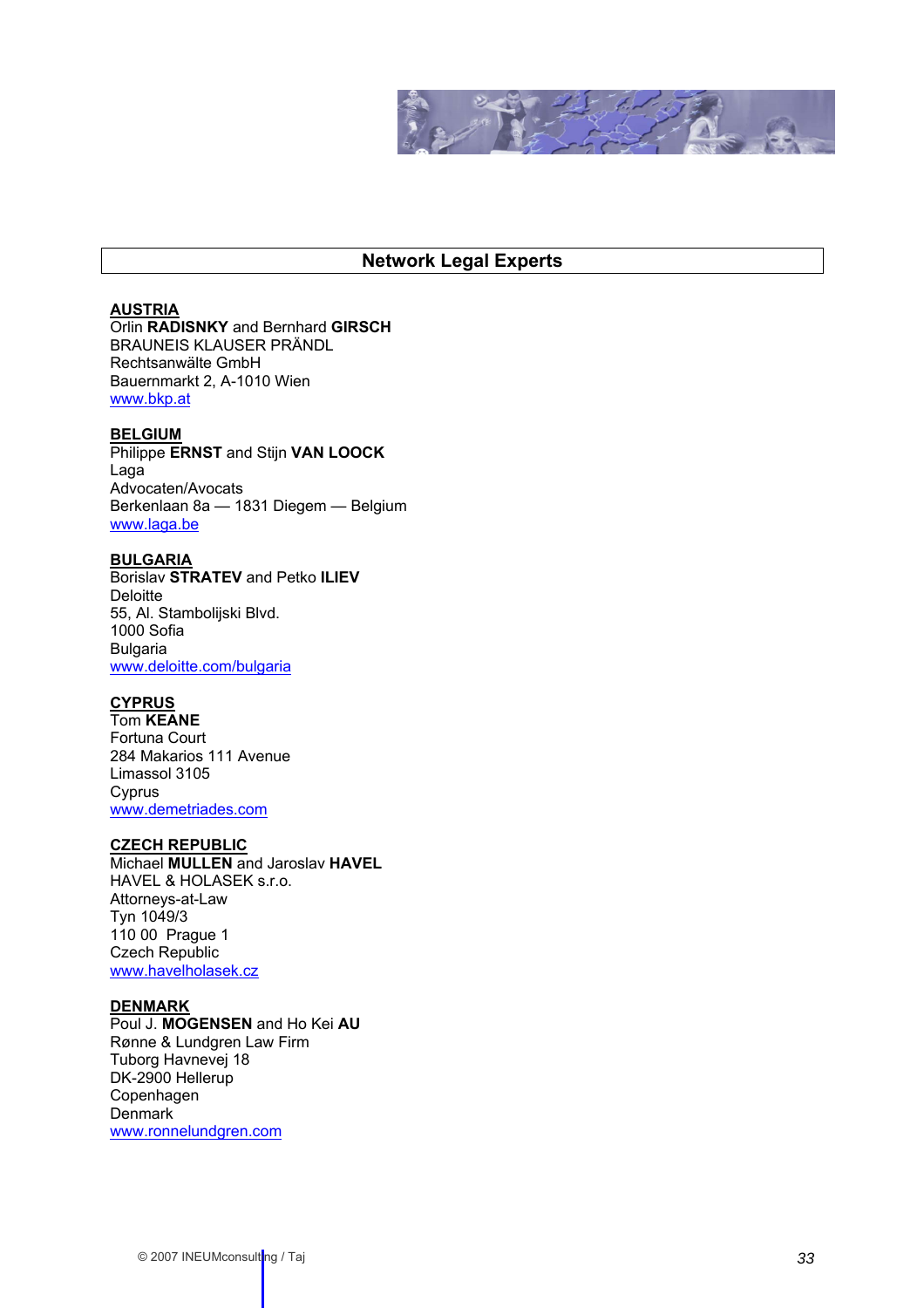

# **ESTONIA**

Mait **RIIKJARV Deloitte** Roosikrantsi 2 10119 Tallinn Estonia [www.deloitte.ee](http://www.deloitte.ee/)

# **FINLAND**

Virve **JOKELA Deloitte** Porkkalankatu 24 P.O.Box 122 00181 Helsinki Finland [www.deloitte.fi](http://www.deloitte.fi/)

# **GERMANY**

Carsten **KEIENBURG** Raupach & Wollert-Elmendorff Rechtsanwaltsgesellschaft mbH Schwannstraße 6

40476 Düsseldorf Germany [www.raupach-we.de](http://www.raupach-we.de/)

# **GREECE**

Nikos K. **PAPAKOSTAS** Attorney at Law Eolou 105 64, ATHENS GR

# **HUNGARY**

Tamas **KENDE** and Tibor **MISEFAY** Kende Law Firm Villányi út 47. H-1118 Budapest Hungary [www.kendeandpartners.hu](http://www.kendeandpartners.hu/)

# **IRELAND**

Eoin **MAC NEILL**, Russell **ROCHFORD** and Katie **PAXIE** A & L Goodbody Solicitors, International Financial Services Centre, North Wall Quay, Dublin 1 Ireland ww[w.algoodbody.ie](mailto:emacneill@algoodbody.ie)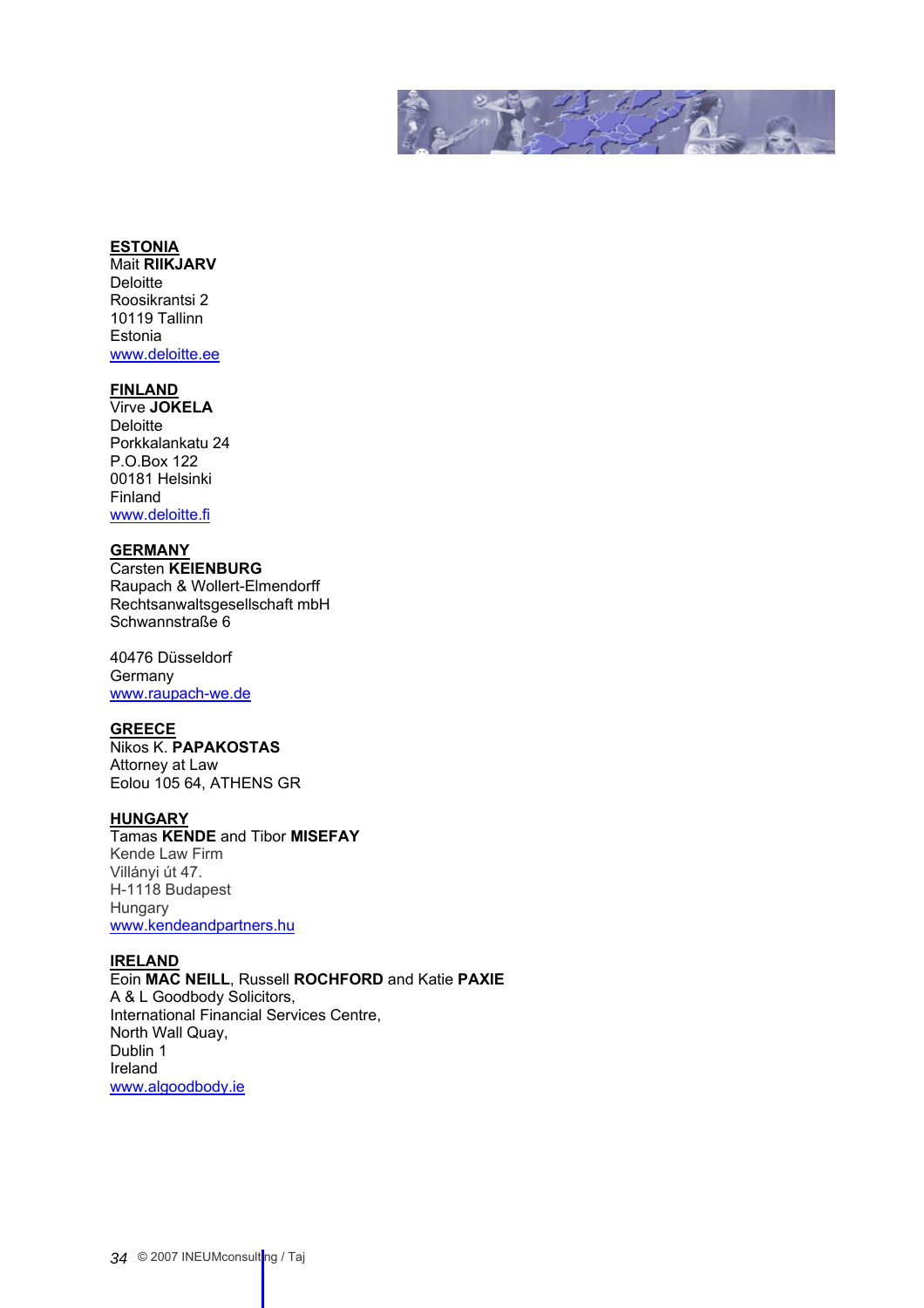

**ITALY** Antonella **ALFONSI**, Federica **RONFINI** and Matteo **POLI** Studio Legale Associato Via Tortona, 25 20144 Milano Italiy [www.deloitte.it](#page-0-0)

# **LATVIA**

Renate **PUVRINSKA** Deloitte Latvia SIA Bīskapa gāte 2 Rīga, LV-1050 Latvia [www.deloitte.lv](http://www.deloitte.lv/)

# **LITHUANIA**

Andrius **KAVOLIUNAS** and Saulius **BYTAUTAS** Deloitte Lietuva UAB Jogailos g. 4 LT-01116 Vilnius Lithuania [www.deloitte.lt](#page-0-0)

# **LUXEMBURG**

Denis **PHILIPPE** and Murielle **MCSORLEY** Philippe & Partners Rue de Neudorf 560 2220 Luxembourg - Luxembourg Luxembourg

# [www.philippe-law.lu](http://www.philippe-law.lu/)

#### **MALTA**

Raphael **ALOISIO Deloitte** 1, Col. Savona Street Sliema SLM 07 MALTA [www.deloitte.com.mt](http://www.deloitte.com.mt/)

# **NETHERLANDS**

L. **BOERSEN** and Sebastiaan **MOOLENAAR** AKD Prinsen Van Wijmen N.V. Shipping, Trade & Insurance department Admiraliteitskade 50, 3063 ED PO Box 4302, 3006 AH Rotterdam **Netherlands** [www.akd.nl](http://www.akd.nl/)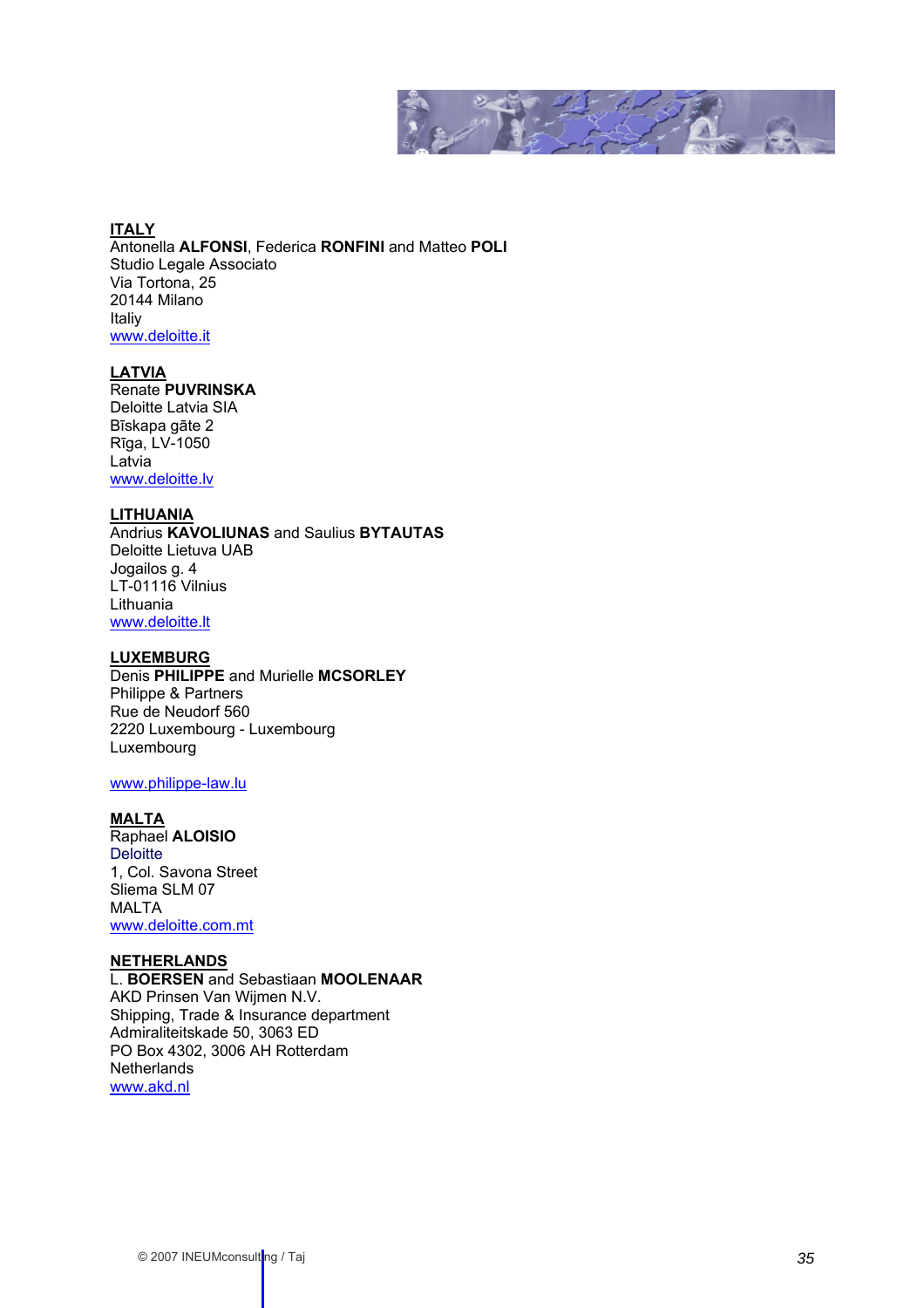

**POLAND** Robert **PASTERNAK** and Piotr **TUROWICZ** Deloitte Doradztwo Podatkowe Sp. z o. o. ul. Piękna 18 00-549 Warszawa Poland <http://www.deloitte.com/pl>

#### **PORTUGAL**

José Maria **CORRÊA DE SAMPAIO** and Pedro **TÂNGER**  Abreu & Associados - Sociedade de Advogados RL Av. das Forças Armadas, 125 - 12.º 1600-079 Lisboa Portugal [www.abreuadvogados.com](http://www.abreuadvogados.com/)

### **ROMANIA**

Florentina **SERBAN** and Alexandru **REFF** Reff & Associates SCA Correspondent law firm of Deloitte Romania 4-8, Nicolae Titulescu Road East Entrance, 3rd Floor Sector 1, 011141, Bucharest Romania [www.deloitte.com/ro/legal](http://www.deloitte.com/ro/legal)

# **SPAIN**

Jaume **MUNTANE** and Joan MARTI **PORRAS** Deloitte Abogados, S.L. Av. Diagonal 654 08034 Barcelona Spain [www.deloitte.es](http://www.deloitte.es/)

#### **SLOVAKIA**

### Janna **BREZINOVA** and Pavol **BLAHUSIAK**, DEDAK & Partners, s.r.o. Mlynské Nivy 45, Apollo Business Center

SK-821 09 Bratislava Slovakia [www.dedak.com](http://www.dedak.com/)

# **SLOVENIA**

David **PREMELC** and Tomaž **ILEŠIČ** Law Firm Colja, Rojs & Partnerji Tivolska 48 1000 Ljubljana Slovenia [www.colja-rojs-partnerji.si](http://www.colja-rojs-partnerji.si/)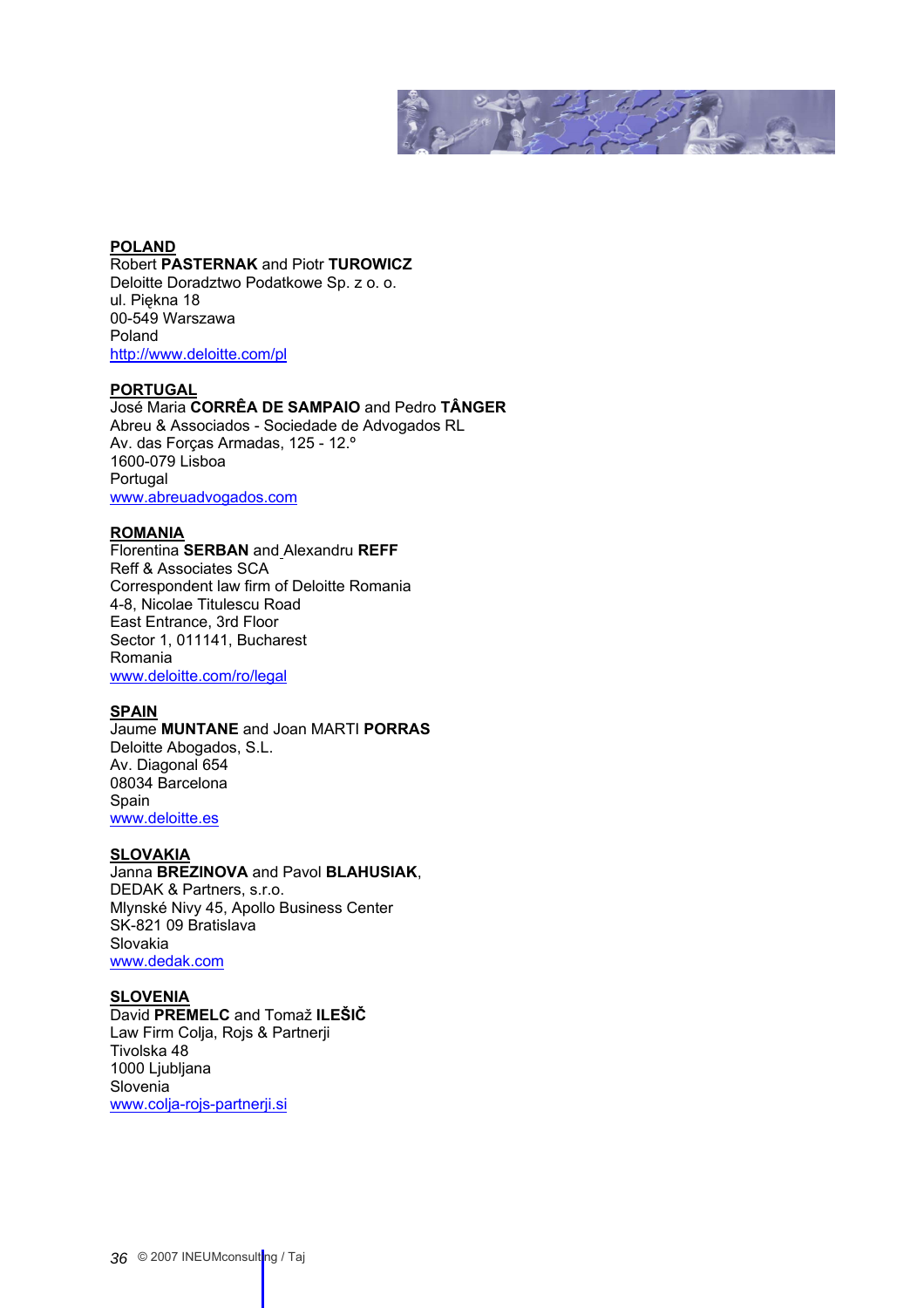

# **SWEDEN**

Mato **SARIC** Deloitte. Hjälmaregatan 3 Box 386 201 23 Malmö Sweden [www.deloitte.se](http://www.deloitte.se/)

#### **UNITED KINGDOM**

Colin **MASSIE** and Graeme **YOUNG** Dundas & Wilson 191 West George Street Glasgow G2 2LD Scotland [www.dundas-wilson.com](http://www.dundas-wilson.com/)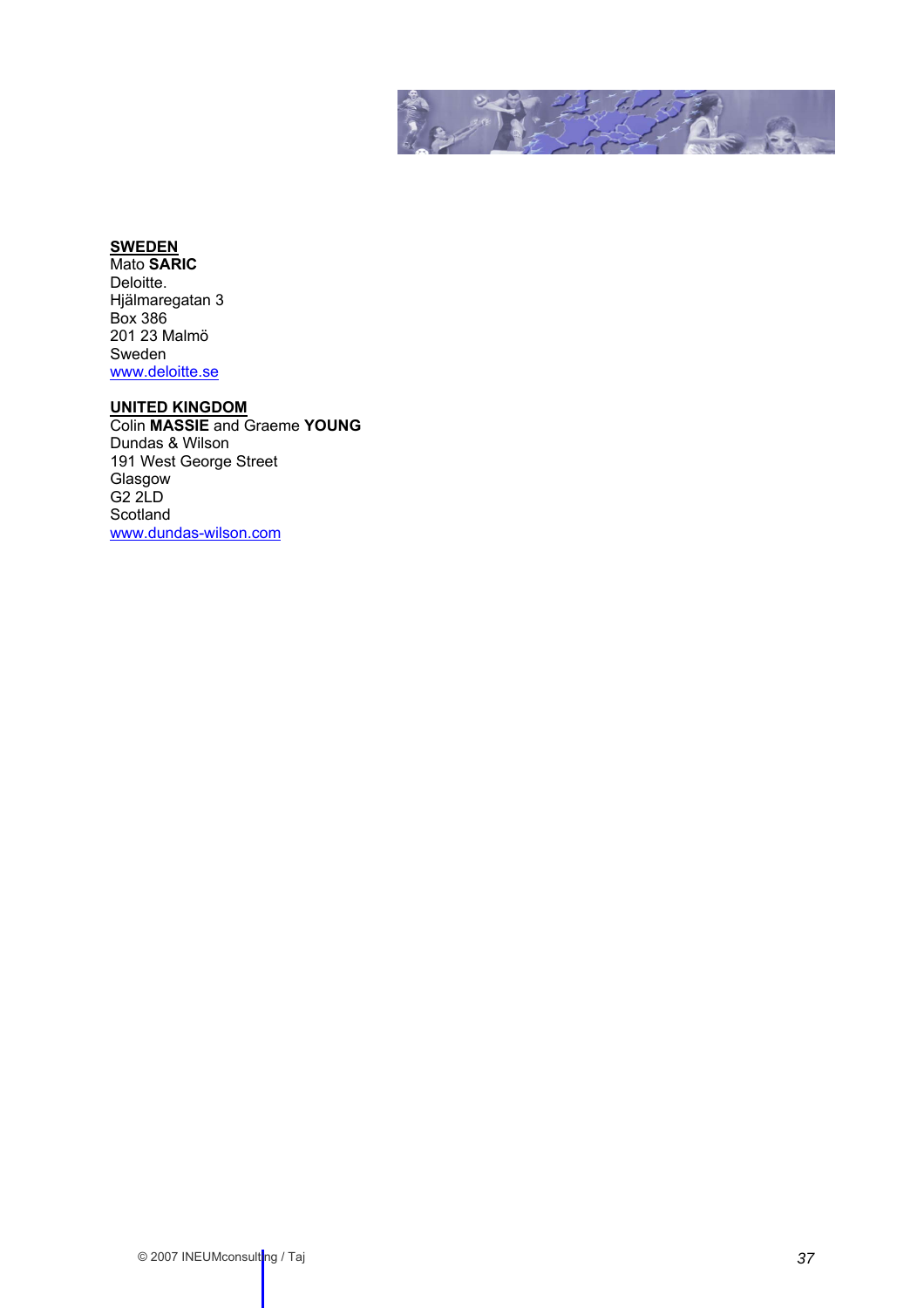

# **BIBLIOGRAPHY**

#### <span id="page-37-0"></span>**I. General**

#### *Official documents:*

- European Parliament Draft advice of the Commission of Legal Affairs of the European Parliament to the intention of the Culture and Education Commission on the White Paper on Sport, February 12, 2008 (PE400.484v02-00);
- European Parliament Commission on Culture and Education Draft Report on the White Paper on Sport, November 26, 2007 (PE398.399v01-00);
- European Commission, White Paper on Sport, July 2007;
- Feasibility study on the proposed enlarged partial agreement on sport European Council, June 14, 2007;
- Communication of the European Commission to the European Parliament and to the Council of March 8, 2007 – Equality between men and women and the emancipation of women in the co-operation for development;
- World Anti-Doping Convention adopted at the General Conference of UNESCO of October 19, 2005;
- Declaration of Mrs. Viviane REDING, Member of the European Commission responsible for Education and Culture before the European Parliament of Strasbourg of March 13, 2001 regarding the reform of FIFA rules relating to international transfers.

*Documents issued by sports organisations:*

- Regulations of the UEFA Champions League 2007/2008, UEFA.
- Regulations of the UEFA Cup 2007/2008, UEFA.
- Books of specification from federations :
	- o France : Athletics, Basketball, Rugby, Judo, Football
	- o England : Football, Rugby

# *Books:*

- Sports et organisations internationales. Colin MIEGE & Jean-Christophe LAPOUBLE. Economia 2004 ;
- Two Players One Goal? Sport in the European Union Walter TOKARSKI, Dirk STEINBACH, Karen PETRY & Barbara JESSE. Meyer and Meyer, 2004.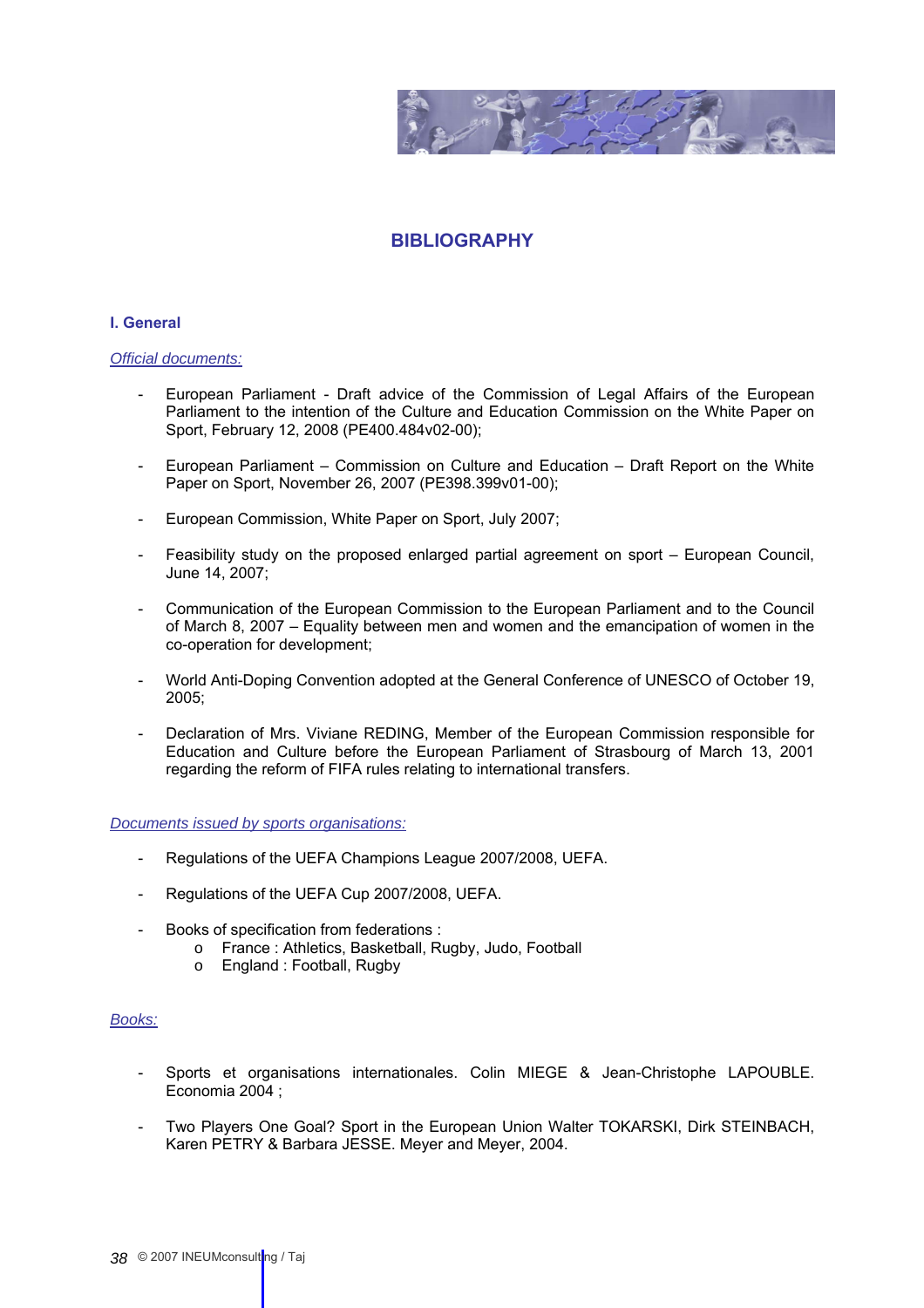

### *Reviews:*

- Revue Juridique et Economique du Sport – Dalloz.

### *Articles and Studies:*

- A Conceptual Framework for Analysing Sports Policy Factors Leading to International Sporting Success, Veerle DE BOSCHER, Paul DE KNOP, Maarten VAN BOTTENBURG & Simon SHILBI, European Sport Management Quaterly, Vol. 6, N°2, 185-215, June 2006;
- Combining High Level Sport and Education: Case studies and Recommendations, Ameline GERBEL and Zachariah JOSEPH supervised by Alberto MADELLA in Coordination with the International Olympic Committee (IOC), July 3, 2006, International Master in Humanities, Management and Law of Sport;
- Consultation Conference with the European Sport Movement on the role of sport in Europe June 29/30, 2006, Brussels – Mathieu FONTENEAU (CNOSF – Brussels Bureau) - The organisation of sport in Europe;
- Independent review on European Sports 2006 Report of José Luis Arnaut;
- Ineum Consulting / Euromed Marseille School of Management, Annual Study on the Finances of Professional Football (2004,2005, 2006 and 2007);
- La politique européenne de concurrence et le sport (1995 2002), Jean-François PONS, Direction Générale de la Concurrence, Commission Européenne;
- La libre circulation des athlètes dans l'Union Européenne, Union des Avocats Européens (UAE) Congress of Rome, July 7,8 and 9, 2005 ;
- UEFA Licensing Manual 2005. Version 2.0;
- Annual review of the European Football players' labour market, Raffaele Poli & Loïc Ravenel, CIES / CERSOT, 2007;
- La formation et l'enseignement professionnel dans le domaine du sport dans l'Union Européenne : situation, tendances et perspectives - Rapport Vocasport, 2003 ;
- Les systèmes sportifs en Europe : éléments constitutifs, configurations et performances, Docteur Jean Camy, Université Claude Bernard Lyon 1, 2005 ;
- Le sport dans les États membres de l'Union européenne, Numéro 8 Sport, Colin Miège octobre 2000 ;
- Education on young sportspersons, PMP Report, 2004;
- Long term athlete development : systematic talent identification, Darlene A. Kluka, Ph. D., Director, International Academy for Women's Leadership Global Center for Social Change and Full Professor, Department of Health, Physical Education and Sport Science, Kennesaw State University; Founding member, USA Volleyball Sports Medicine and Performance Commission, 2004;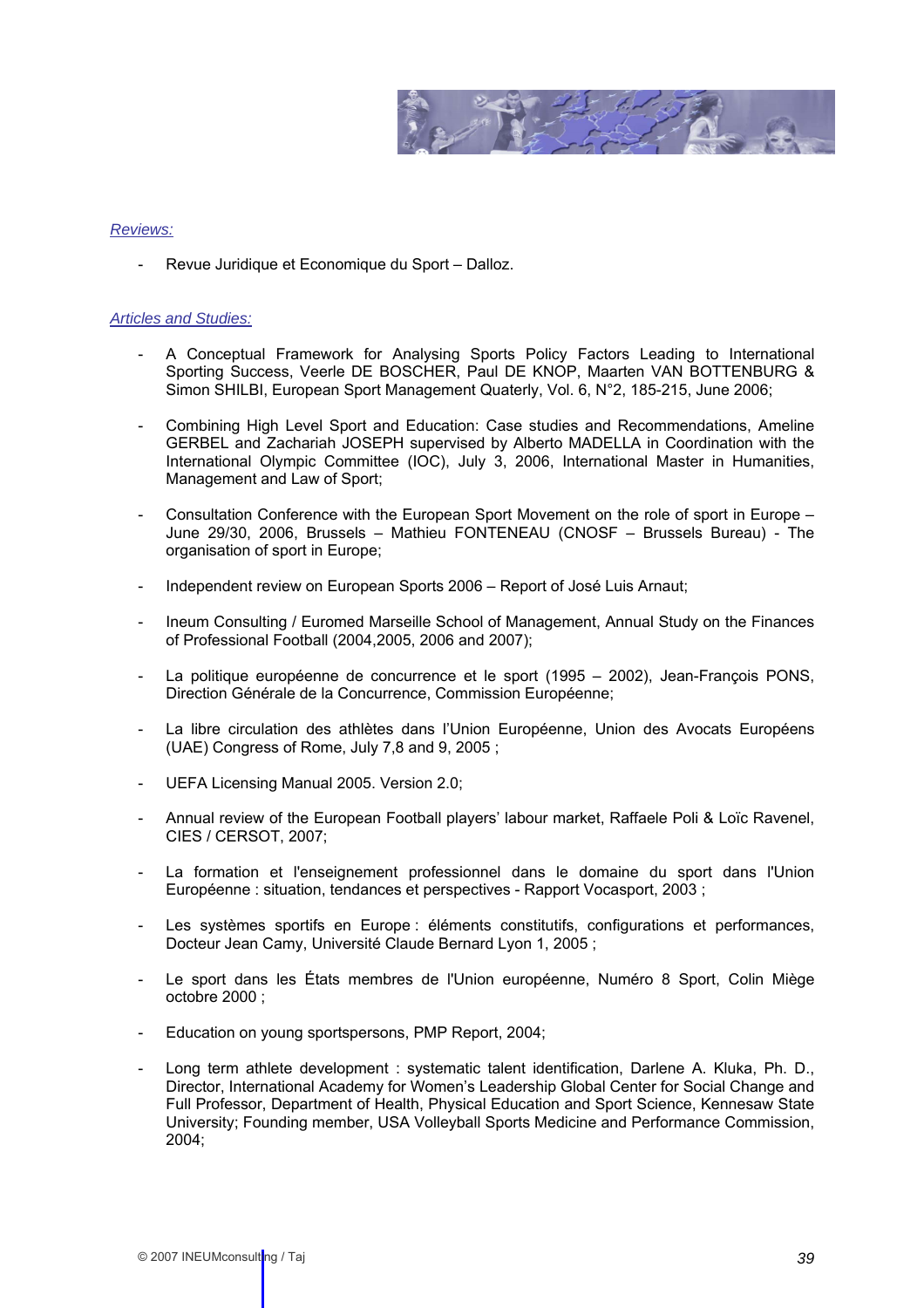

- Combining High Level Sport and Education: case studies and recommendations Ameline Gerbel, Zachariah Joseph, 2006.

# *Case law :*

- European Court of Justice:

- Bosman Case, December 15, 1995, C 415/93, Rec. p.I-4921;
- Conclusions of Mr. Lenz, Attorney General presented on September 20, 1995 in the Bosman case;
- Donà case, July 14, 1976, 13/76, Rec. p. 1333;
- Walrave case, December 12, 1974 36/74, Rec. p.1405;
- Heylens case, October 15, 1987 222/86, Rec. p. 4097;
- Groener case, November 28, 1989 C-379/87, Rec. p. 3967;
- Kraus case, March 31, 1993- C-19/92, Rec. p. I-1663;
- Thieffry case, April 28, 1977– 71/76, Rec. p.765;
- Ramrath case, May 20, 1992 C-106/91, Rec. p I-3351;
- Kolpak case, May 8, 2003 C438/00, Rec I. p. 2579;
- Simutenkov case, April 12, 2005 C265/03, Rec I. p.2579;
- Piau Case, January 26, 2005 T193/02, Rec.2005, p.II-209;
- Lethonen Case, April 13, 2000 C 176/96, Rec. I p. 2681;
- Deliège Case, April 11, 2000 C51/96, Rec.I p.2549;
- Masgio Case, March 7, 1991 C10/90, Rec. I p.1119.

- European Commission:

- Commission Decision of April 25, 2001, State Aid n118/00 France Subventions publiques aux clubs sportifs professionnels;
- Commission Decision of June 22, 2005 on the measure implemented by Italy for professional sports clubs (Decreto Salva Calcio).

- Arbitration Court of Sport:

- Mexès & AS Roma vs AJ Auxerre, TAS 2005/A/903;
- Club Atlético Penarol vs Carlos Heber Buneo Suarez, Christian Gabriel Rodriguez Barrotti & Paris Saint Germain, TAS 2005/A/983 & 984;
- Le Havre / N'Zogbia / Newcastle, TAS 2004/A/791;
- AJ Auxerre / Sissoko / FC Valence, TAS 2003/O/530 ;
- FC des Girondins de Bordeaux / Sarr / Lyngby Boldklub / Lundtofte Boldklub TAS 2004/A/838;
- Flamini and Arsenal FC vs Olympique de Marseille, TAS 2004/A/761.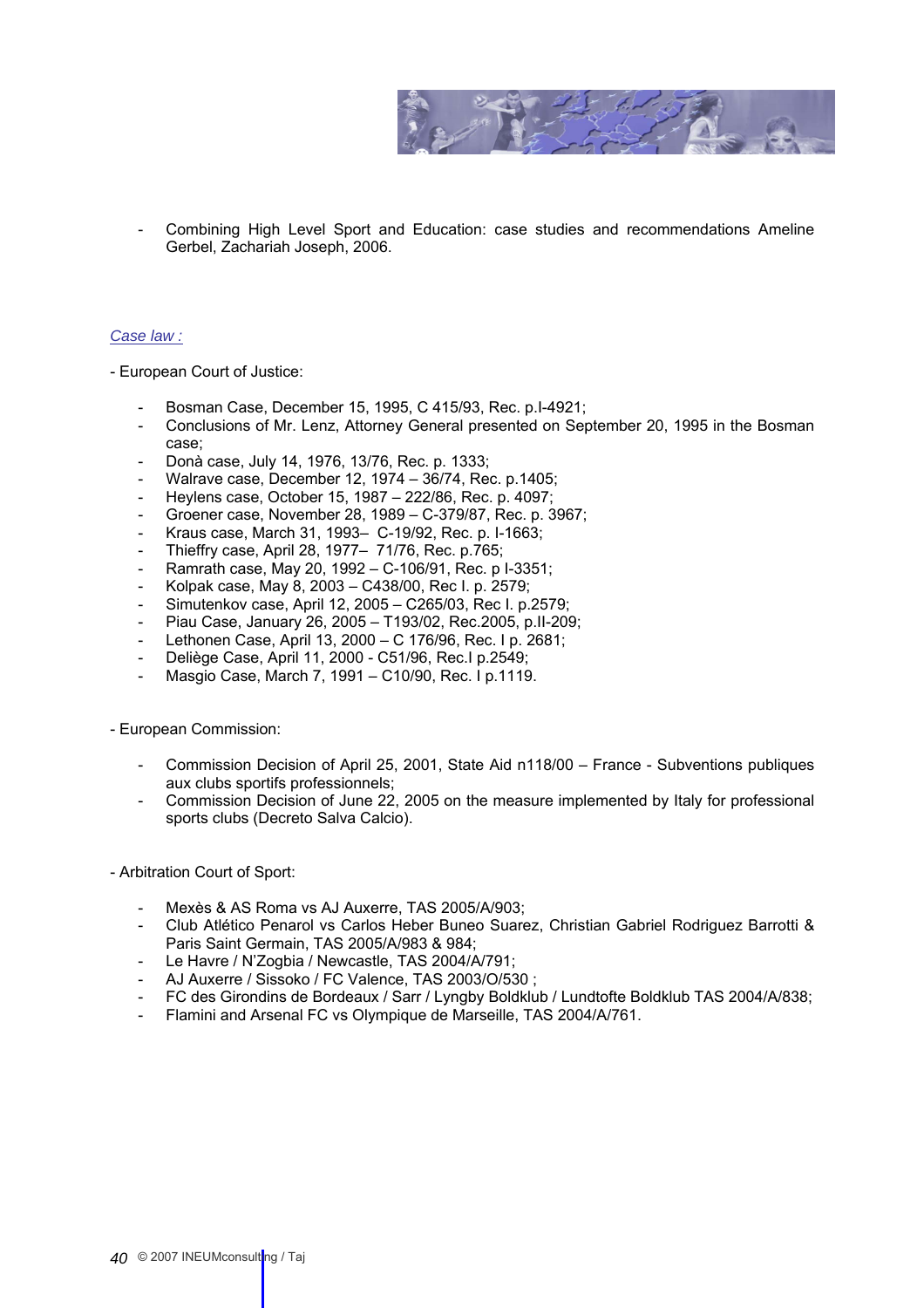

### **II –Documents country by country**

#### **Austria :**

- Bundesgesetz vom 28. November 1989 zur Regelung des Glücksspielwesens (Glücksspielgesetz- GSpG), über die Änderung des Bundeshaushaltsgesetzes und über die Aufhebung des Bundesgesetzes betreffend Lebensversicherungen mit Auslosung StF : BGBl. Nr. 620/1989;
- Bundesgesetz betreffend die Förderung des Sports aus Bundesmitteln (Bundes-Sportförderungsgesetz 2005 – BSFG). Bundesgesetz, mit dem das Bundes-Sportförderungsgesetz 2005 erlassen und das Glücksspielgesetz geändert wird StF : BGBl. I Nr 143/2005;
- Bundesgesetz über die Beschäftigung von Kindern und Jugendlichen 1987 KJBG StF : BGBl . Nr. 599/1987 (WV);
- Statut der Österreichischen Bundes-Sportorganisation (BSO);
- Satzung des Fonds zur Förderung des Behindertensports (FFBS) aufgrund der Erträge aus der Rubbellosaktion für den Behindertensport.

#### **Belgium :**

*Official Documents:* 

- Decree of July 13, 2001 (Flanders);
- Decree of April 26, 1999 (Wallonia).

 *Case Law:* 

- Decision of the Court of Appeals of Liège, October 1, 1993, ASBL, SA Royal Club Liégeois, UEFA/Bosman.
- -

#### **Bulgaria:**

Physical Education and Sports Act (Promulgated, SG. 58/9.07.1996).

### **Czech Republic:**

- Summary of act No. 115/2001 Coll. The Act regarding Sports Support from 28 February 2001 as amended by acts No. 219/2005 Coll. And 186/2006 Coll.

#### **Denmark:**

*Studies :* 

- A 7-year study on risks and costs of knee injuries in male and female youth participants in 12 sports, De Loës / Dahlstedt L.J./ Thomée R, 2000
- The Danish Act on elite athletic sports, Act  $N^{\circ}$  288 of 26 April 2004;
- The Danish Act on promotion of doping free sports, Act N° 1438 of 22 December;
- The Danish Act on obtaining of child certificate in connection with employment of staff, Act N° 520 of 21 June;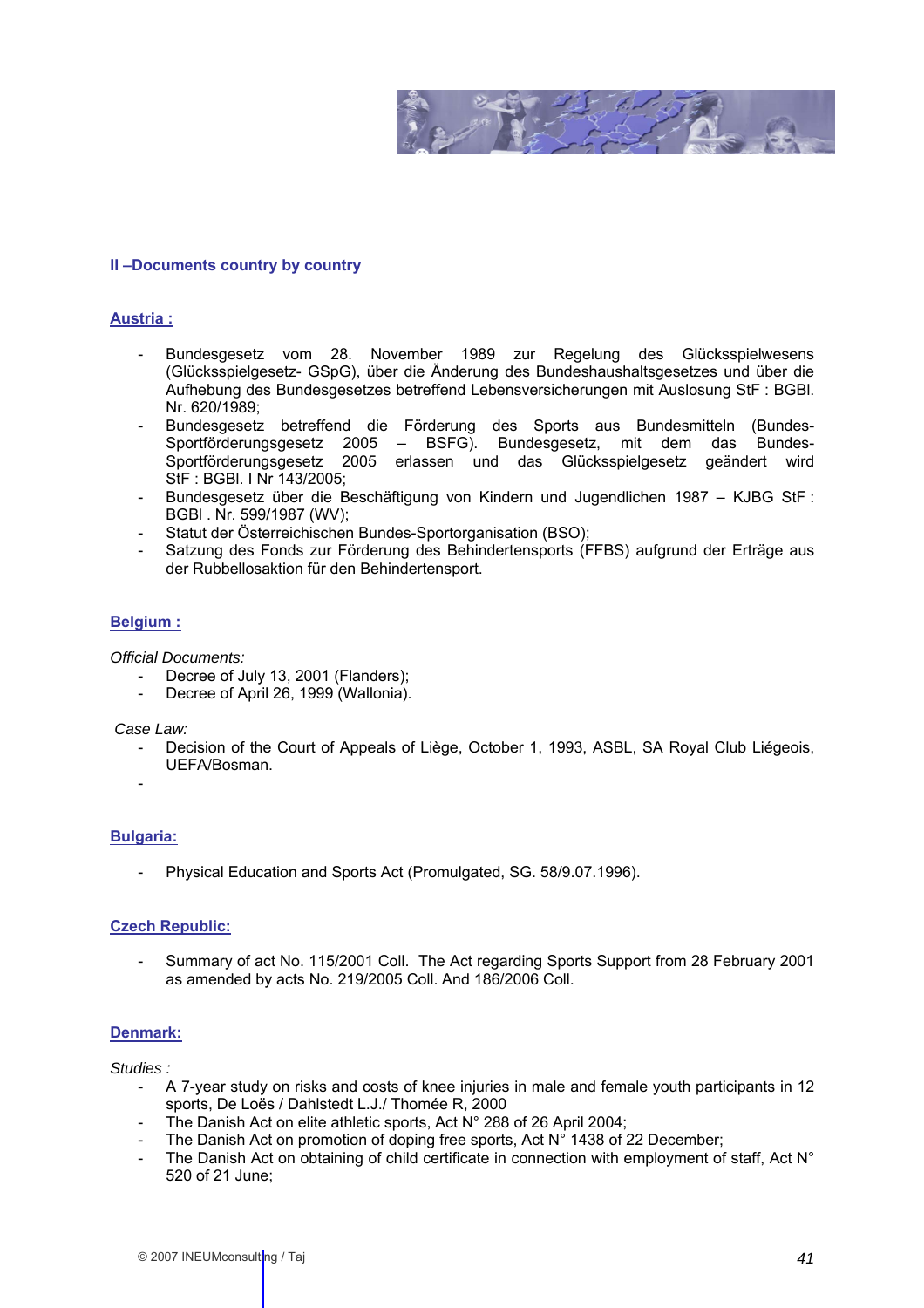

- Ethic Codes for Danish Competition Athletics (Approved by the Board of Directors of Team Denmark and the Sports Confederation of Denmark – December 2006;
- Danish Athletics' position on nutritional supplements and performance enhancing aids.

# **Estonia:**

- Sport Act of 6 April 2005. (State Gazette I 2005, 22, 148) entered into force 1 January 2006.

# **Finland:**

# *Case Law:*

- Supreme Court of Finland: 2000:92;
- Supreme Court of Finland: 2000:50;
- Supreme Court of Finland: 1998:122;
- Supreme Court of Finland: 1997:33;
- Supreme Administrative Court: 1995-B-519.

#### *Legal Protection Board of Sport:*

- 7/2004 Athletic association of Pori, coaching support;
- 1/2004 Espoo ice-hockey-Honka, infringement of member rights.

#### *Official Documents:*

- Liikuntalaki 18.12.1998/1054;
- Liikunta-asetus 18.12.1998/1055;
- Laki vapaasta sivistystyöstä 21.8.1998/632;
- Valtionavustuslaki 27.7.2001/688;
- Laki opetus-ja kulttuuritoimen rahoituksesta 21.8.1998/635.

# **France**

#### *Books and studies:*

- Code du Sport Dalloz;
- More for Sport French National Olympic Committee (CNOSF) September 2006.
- Organisation et pratique du sport en milieu scolaire, Yves Touchard, mars 2000
- Le rugby Formation et enseignement au club et à l'école, Jean Devaluez, édition Chiron 2006
- Athlètes de haut niveau, transitions scolaires et rôle des parents, Paul Wylleman, Marie-Christine Verdet, Marc Lévêque, Paul De Knop, Kistof Huts, 2005
- Tabac, alcool, cannabis et sport de haut niveau chez les jeunes, Valérie Guagliardo, Patrick Peretti-Watel, Jacques Pruvost, région Paca, 2002
- Le stress des sportifs professionnels : Du sport plaisir au sport travail. Karine BUI-XUAN, 2001.
- Aspects psychologiques du surentraînement, Maryse SABLAYROLLES, 1999
- Financement des clubs sportifs et stratégies des collectivités territoriales, M Jean-François Bourg et M Jean-François Nys, 2007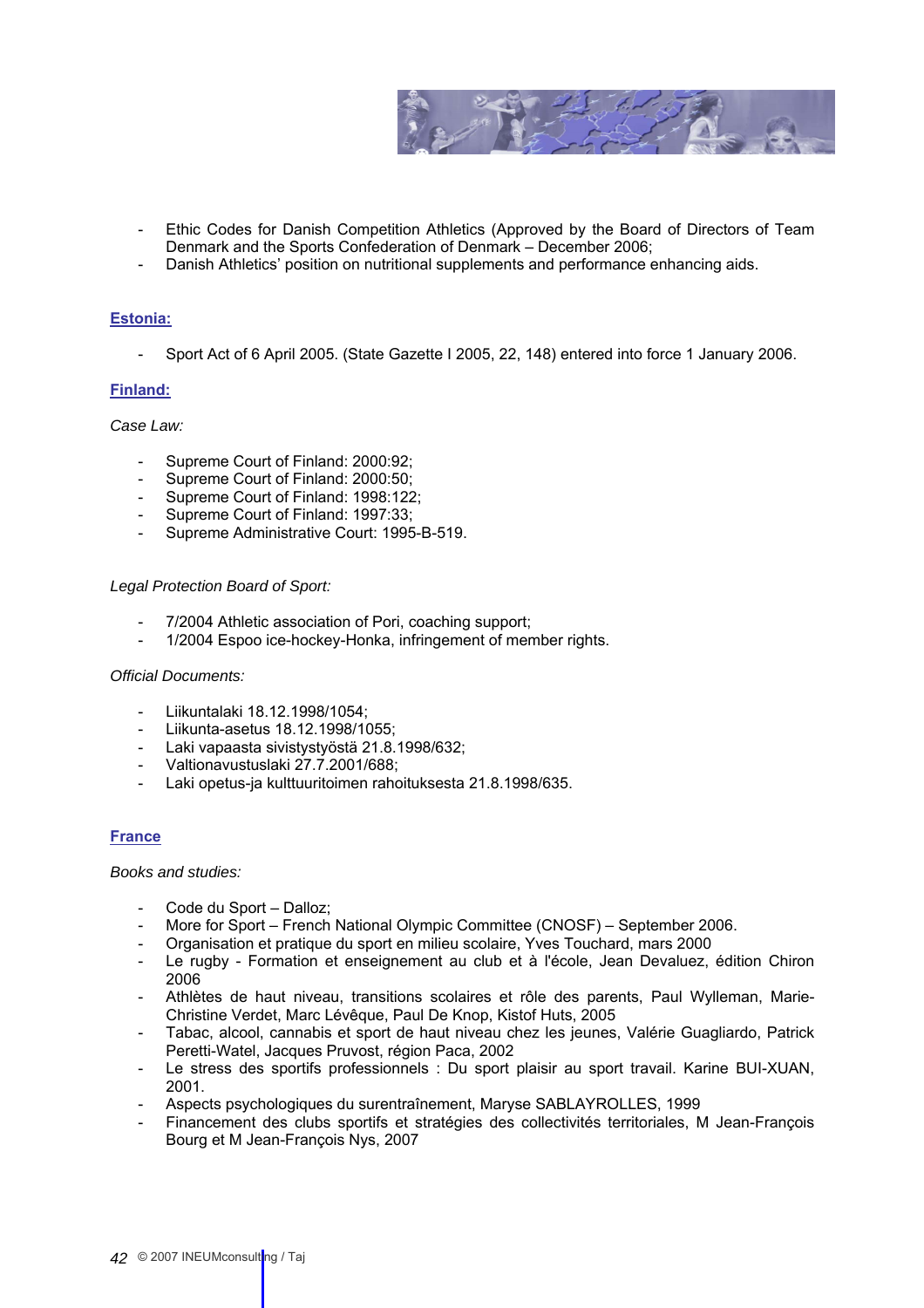

# *Reviews :*

-

- Bulletin d'information de l'Union des Clubs Professionnels de Football ;
- Dictionnaire Permanent Droit du Sport, Editions Législatives ;
- - Droit Social n°1 – January, 2007 – Joachim SCAVELLO - Le contrat de travail du footballeur.
- - JCP / La Semaine Juridique Edition Sociale n°19 May 9, 2007 Frédéric BUY, Sport professionnel : la fin de la formation à la française ?

#### *Case Law :*

- Court of Appeals of Lyon – February 26, 2007 – Olivier Bernard and Société Newcastle UFC vs SASP Olympique Lyonnais ;

# *Legislation :*

- Information report registered with the Presidency of the National Assembly on July 4, 2006 relating to the transposition of the European directives;

# **Germany:**

*General:* 

- Nachwuchsleistungssport-Konzept 2012 Leitlinien zur Weiterentwicklung des Nachwuchsleistungssport, Deutscher Sportbund.
- Deutscher Bundestag, Drucksache 14/8865. Antwort der Bundesregierung auf die Grosse Anfrage de Abgeordneten Klaus Riegert, Peter Letzgus, Dr. Klaus Rose, weiterer Abgeordneter und der Fraktion der CDU/CSU sur umfassenden und nachhaltingen Förderung der Entwicklung des Sports in Deutschland.
- Rahmen-Richtlinien zur Bekämpfung des Dopings des Deutschen Sportbund.
- Satzung des Deutschen Olympischen Sportbundes.
- NADA- Code Anti- Doping- Regelwerk der Nationalen Anti- Doping- Agentur (NADA).

#### *Football:*

- Rechts- und Verfahrensordnung, DFB.
- Jugendordnung, DFB.
- Satzung, DFB.

#### *Athletics:*

- Antidoping-Code (ADC) des Deutschen Leichtathletik-Verbands (DVL).
- Judendordnung (JGO) neu in Kraft gesetzt vom Verbandstag am 24. März 2001.
- Rechts- und Verfahrensordnung (RVO-DLV) beschlossen vom Verbandstag am 24. März 2001.
- Satzung beschlossen vom Verbandstag am 24. März 2001.

#### *Basketball:*

- Satzung des Deutschen Basketball Bundes e.V.
- DBB Jugendordnung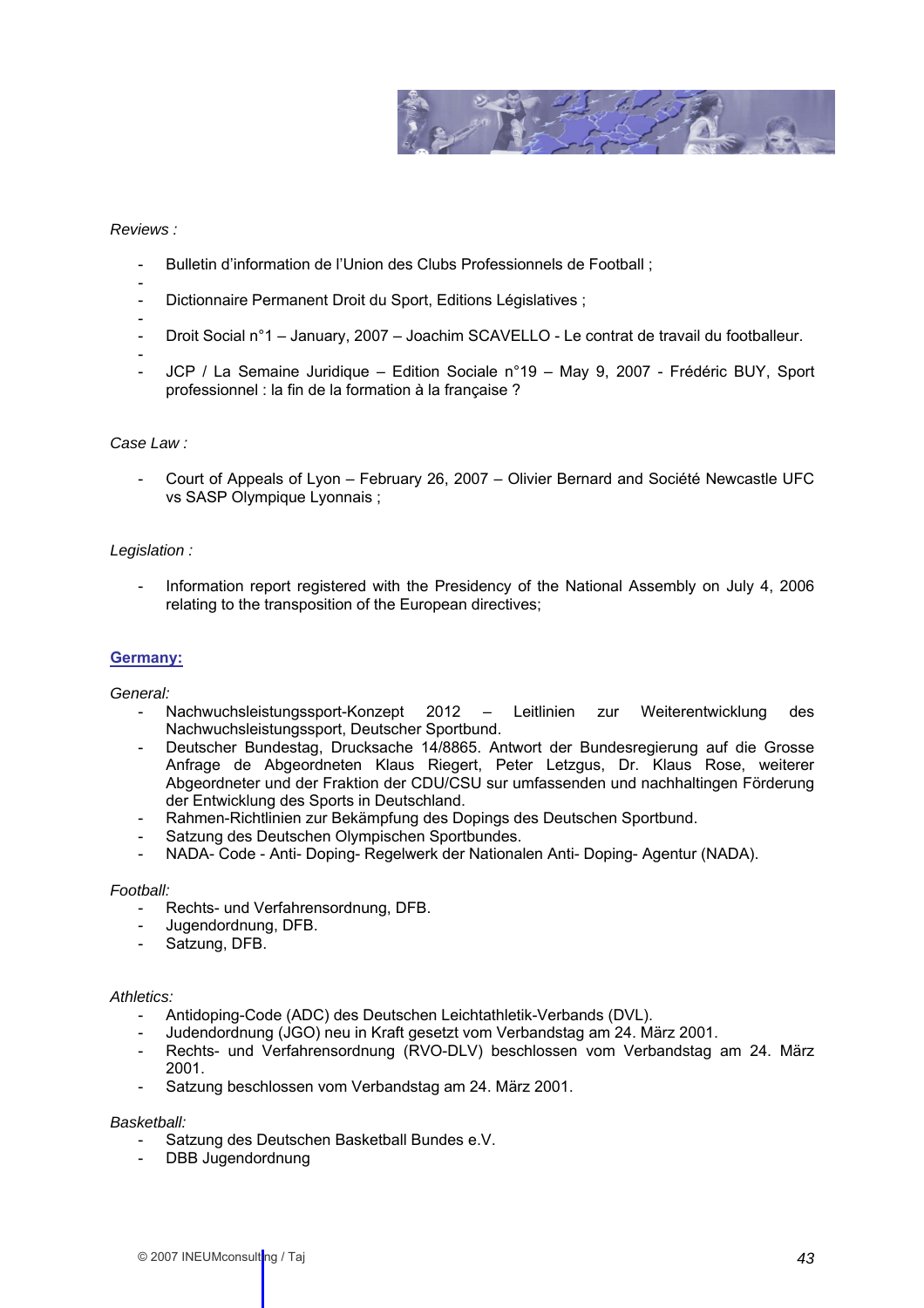

# *Handball:*

- Rechtsordnung (RO), Deutscher Handballbund.
- Jugendordnung(JO), Deutscher Handballbund.
- Anti- Doping Reglement, Deutscher Handballbund.

#### *Golf:*

- Satzung des Deutschen Golf Verbandes e.v.
- Rechts- und Verfahrensordnung (RVfO) des Deutschen Golf Verbandes e.V.

#### *Sports for disabled persons:*

- Satzung des Deutschen Behindertensportverbandes e.V. (DBS)
- Judendordnung der Deutschen Behinderten-Sportjugend (DBSJ).
- Nachwuchsförderprogramm im Leistungssport Behinderter für den Deutschen Behindertensportverband.
- Deutscher Rollstuhl-Sportverband e.V. 14.1- Mitglied des Deutschen Behinderten-Sportverbandes.
- Deutscher Rollstuhl-Sportverband e.V. 17.1- Mitglied des Deutschen Behinderten-Sportverbandes.
- Deutscher Rollstuhl- Sportverband e.V. -2.1- Mitglied des Deutschen Behinderten-Spotyverbandes.
- Deutscher Rollstuhl-Sportverband e.V. -1.1- Mitiglied des Deutschen Behinderten-Sportverbandes.
- Anti-Doping-Ordnung des Deutschen Behindertensportverbandes e.V.

#### **Greece:**

- Presidential decree n°219/2006.
- Law n°2725/1999.
- -

#### **Hungary:**

- 7/2001. (X.4.) ISM rendelet a tanköteles fiatal munkavállaló sportcélú foglalkoztátásaról.
- 16/2004. (V. 18.) OM-GyISM együttes rendelet az iskolai sporttevékenységról.
- 38/2004. (III. 12.) Korm. Rendelet az olimpiai központokról.
- 39/2004. (III. 12.) Korm. Rendelet a sportfegyelmi felelösségröl.
- 40/2004. (III. 12.) Korm. Rendelet a Nemzet Sportolója Címröl.
- 41/ 2004. (III.12.) Korm. Rendelet as olimpiai járadékról.
- 54/2004. (III. 31.) Korm. Rendelet a sportrendezvények biztonságáról.
- 55/2004 (III.31. Korm. Rendelet a doppingellenes tevékenység szabályairól.
- 157/2004. (V. 18.) Korm. Rendelet a sport területén képesítéshez kötött tevékenységek gyakorlásahoz szükséges képesitések jegyzékéröl.
- 166/2004. (V.21.) Korm. Rendelet az állami sportinformácios rendszerröl.
- 215/2004. (VII. 13.) Korm. Rendelet a sportorvoslás szabályairól es a sportegészségügyi hálózatról.
- 2004. évi I. törvény a sportról.
- Sport XXI. Nemzeti Sportstratégia 2007 -2020.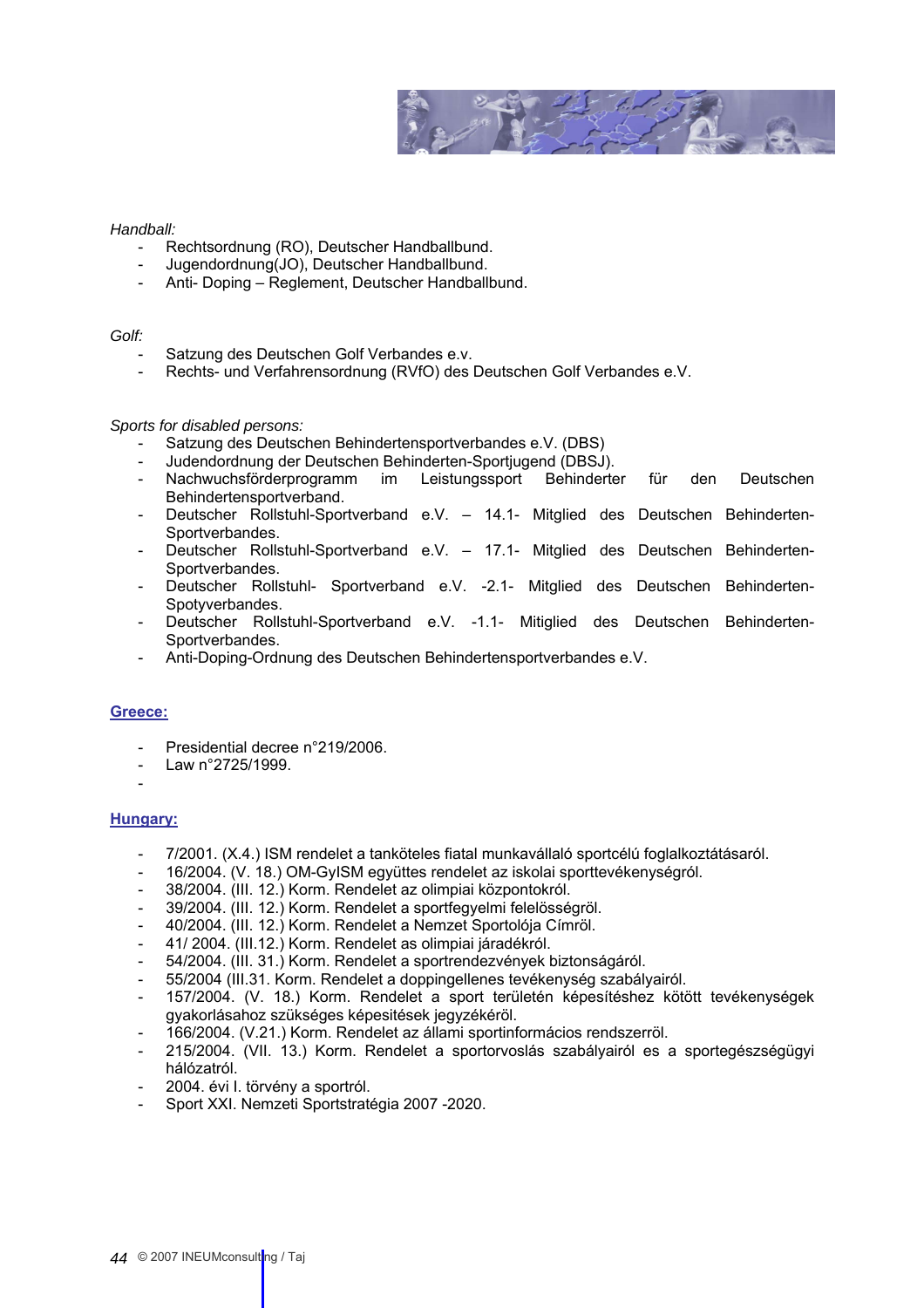

# **Ireland:**

- Irish Sports Council Act, 1999.
- Children First: National Guidelines for the Protection and Welfare of Children (Department of Health and Children).
- Code of ethics & Good Practice for Children's Sport.
- Irish Rugby Football Union. Code of Ethics 2002;
- Club & Community, Code of Conduct.
- Golf Union of Ireland, Irish Ladies' Golf, PGA (Irish Region), Charter for Junior Golf.
- Child protection in Soccer.

### **Italy:**

- Statuto del Comitato Olimpico Nazionale Italiano.
- Legge 23 marzo 1981, N. 91 Norme in materia di rapporti tra società e sportivi professionisti.
- Legge 31 gennaio 1992, N.138. Disposizioni urgenti per assicurare la funzionalita'del comitato olimpico nazionale italiano (coni).
- Testo Coordinato del Decreto-Legge 8 Luglio 2002, n.138.
- Legge 28 marzo 2003, n.53. Delega al Governo per la definizione delle norme generali sull'istruzione e dei livelli essenziali delle prestazioni in materia di istruzione e formazione professionale.
- Dereto-legge 19 agosto 2003, n. 220, convertito in legge, con modifiche, dalla legge 17 ottobre 2003, n. 280. Dispozizioni urgenti in materia di guistizia sportiva.
- Riordino del Comitato plimpico nazionale italiano C.O.N.I., a norma dell'articolo 11 della L.15 marzo 1997, n.59.
- Protocollo d'Intesa. Ministero dell'Istruzione, dell'universita'e della ricerca e comitato olimpico olimpico nazionale italiano.
- Ministero della Publica Istruzione, Dipartimento per l'Istruzione. Direzione generale per lo studente.
- Regolamento del settore per l'attivita' giovanile e scolastica.

#### *Football:*

- Norme organizzative interne della F.I.G.C.

#### *Athletics:*

- Federazione Italiana di Atletica Leggera, Statuto Federale.
- Norme per il tesseramento degli agenti degli atleti

#### *Basketball:*

- Regolamento esecutivo della federazione italiana pallacanestro.

#### *Cycling:*

- Federazione ciclistica italiana: Settore giovanile nazionale, norme attuative 2007, Regolamento tecnico attività giovanissimi.
- Federazione Ciclistica Italiana: Struttura Amatoriale Nazionale, regolamento tecnico per lo svolgimento delle "Attività Cicloamatoriale" e "Cicloturistica"
- Regolamento Tecnico dell'attivita Agonistica.

*Ski:* 

- Legge 8 marzo 1991, N. 81. Legge-quadro per la professione di maestro di sci e ulteriori disposizioni in materia di ordinamento della professione di guida alpine.
- Regolamento Organico Federale F.I.S.I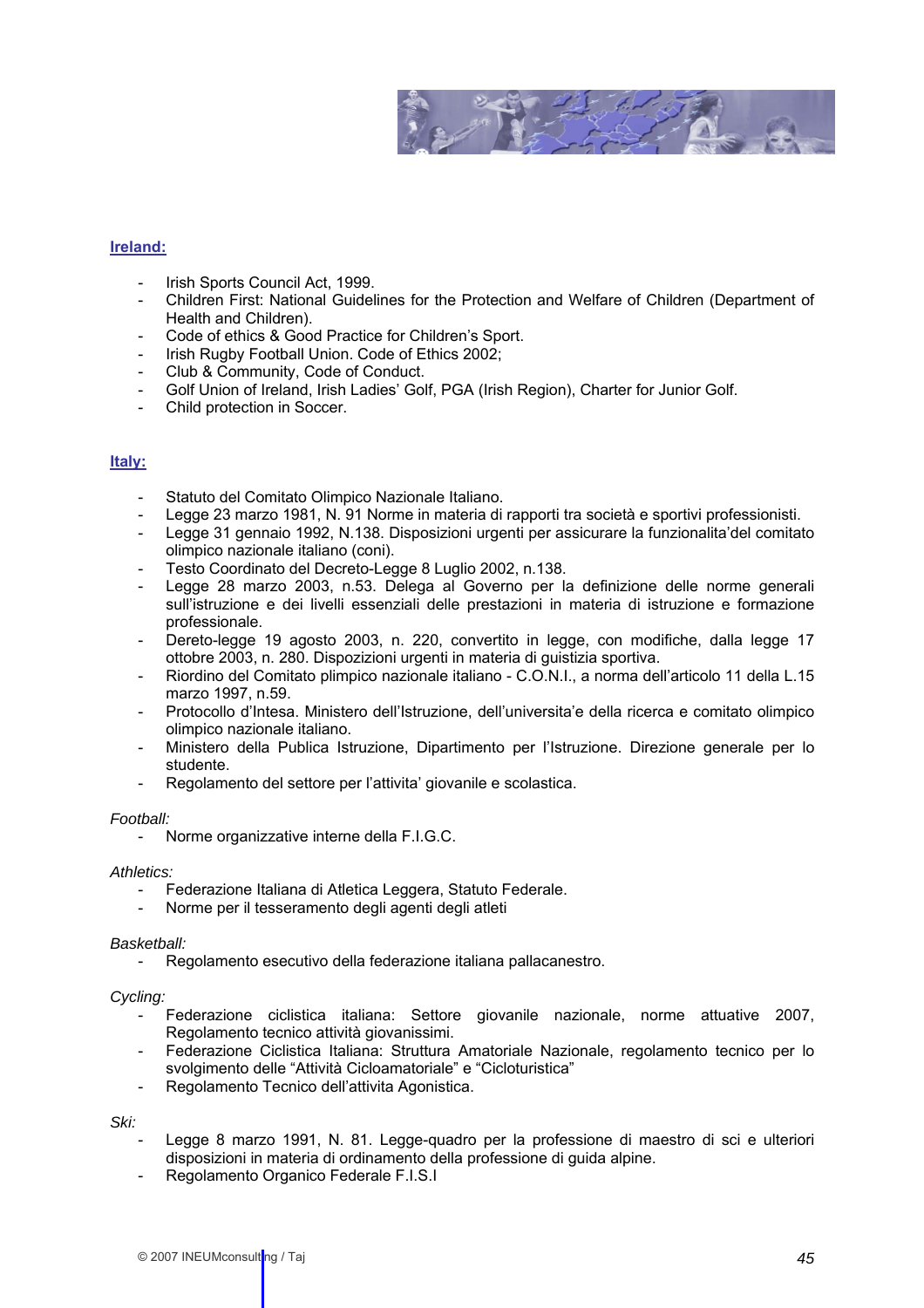

# **Latvia:**

- Nacionala sporta attistibas programma 2006.- 2012.gadam.
- Profesionalas izglitibas likums.

# **Lithuania:**

- Lithuanian physical education and sport organisations.
- Kulturos ir sporto remimo fondo istatimas (1998 m.spalio 8 d. Nr. VIII-876 Vilnius).
- Law on physical culture and sport of the Republic of Lithuania (December 20, 1995 No.I-1151).

### **Luxemburg:**

- Law of August 3, 2005 regarding sport.
- Law of November 8, 2002 allowing the government to subsidize the 8th program for 5 years on sport equipment.
- Law of November 24, 2006 regarding the approbation of the International convention against doping in sport.
- Grand-Ducal Regulation of April 25, 1996.
- Law November 29, 1988 regarding the organisation of the administrative structure of physical education and sports.
- Grand-Ducal Regulation of December 10, 1998 regarding specific measures concerning promotion criteria for post-primary school students involved in a sportive or musical high level degree.
- Grand-Ducal Regulation of April 30, 1991 regarding sportive leave.

# **Malta:**

Sports Act Chapter 455.

# **Poland:**

- Piłkarski Kodeks Etyczny
- Law of 29/07/2005 on qualified sport.
- Law of 18/01/1996 on physical culture.
- Minister of National Education, Regulation of 17/10/2001 on children and youngster sports competition rules.
- Minister of Sport, Regulation of 16/01/2006 on sports clubs records.
- Minister of Sport, Regulation of 10/07/2006 on subsidizing tasks from Physical Culture Development Fund.
- Minister of National Education and Sport, Regulation of 30/07/2002 on conditions of establishing, organizing and acting of sports classes and schools and sports championship schools.
- Minister of Health, regulation of 22/12/2004 on the compulsory medical tests and their frequency towards children and youngsters not older than 21 years old and applying for being granted a license or possessing license for amateur practicing of a given sports discipline.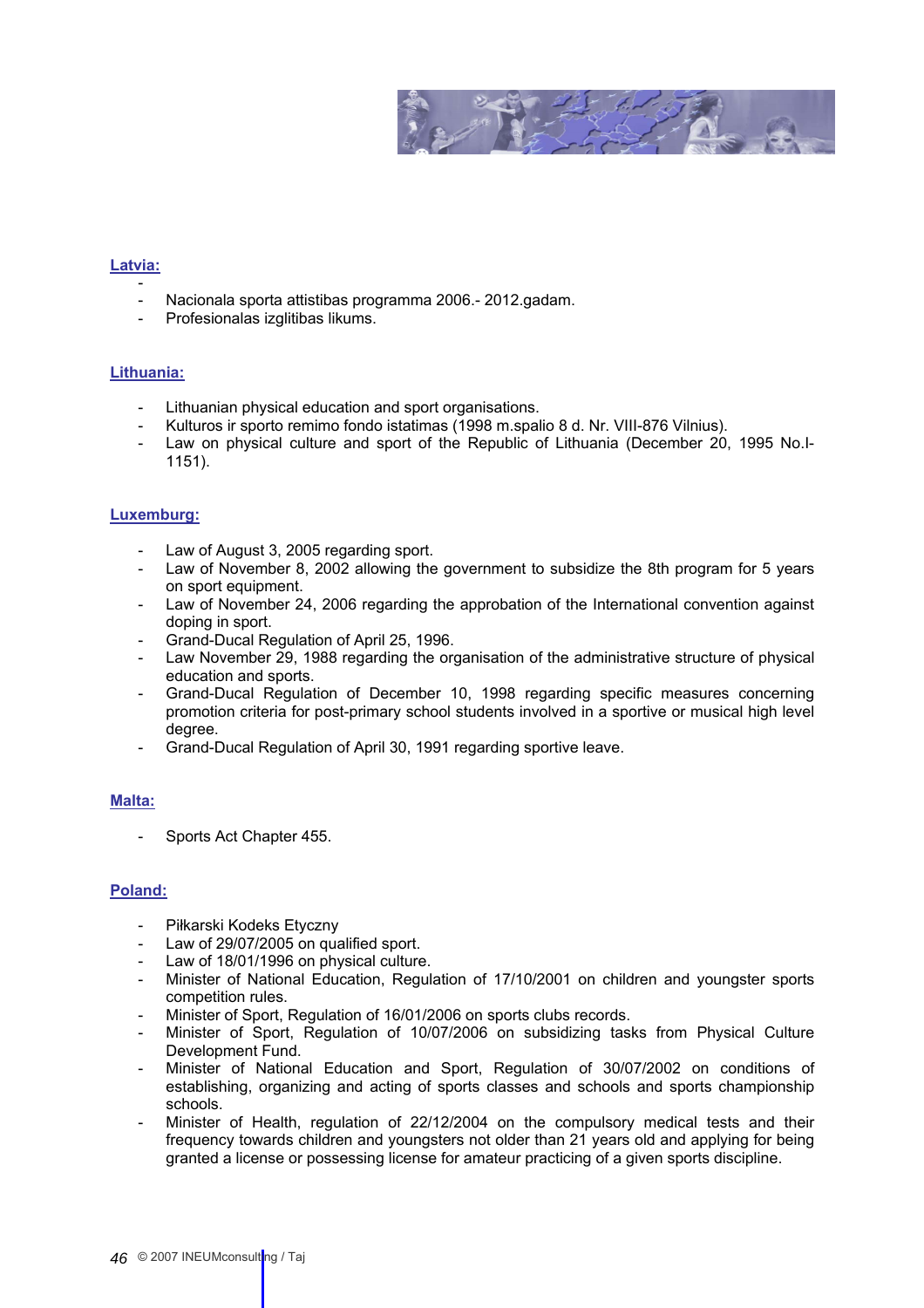

- Minister of Education regulation of 27/06/2001 on the qualifications, grades and professional titles in the field of physical culture and detailed rules terms of obtaining them which sets the conditions required to become a coach, sport instructor and sport manager.
- Program: szkolenia I wspolzawodnictwa sportowego mlodziezy uzdolnionej w 2007 roku.
- Ministerstwo sportu: system sportu mlodziezowego '2007.
- Uchwala nr II/12 dnia 19 maja 2002 roku Zarzadu Polskiego Zwiazku Pilki Noznej.

# **Portugal:**

- Regulamento das Condições Técnicas e de Segurança dos Recintos de Espectáculos e Diverimentos Públicos. Decreto Regulamentar n.° 34/95 de 16 de Dezembro.
- Decreto-Lei n.º 123/97 de 22 de Maio.
- Decreto-Lei n° 118/99 de 14 de abril.
- Resoluçaö sobre o controlo antidopagem. Resolução da Assembleia da República n.°20/98 de 28 de Abril.
- Codigo Etica Desportiva o desportivismo no jogo é sempre vencedor (Fair play The winning way).
- Convenções colectivas de trabalho. CCT entre a Liga Portuguesa de Futebol Profissional e o Sind. Dos Jogadores Profissionais de Futebol.
- Portaria n°947/95 de 1 de Agosto. Define os critérios técnicos para a qualificação como praticante desportivo de alta competição e praticante integrado no percurso de alta competição.
- Decreto-Lei n.°146/93 de 26 de Abril.
- Decreto-Lei n.°183/97 de 26 de Julho.
- Decreto-Lei n.º125/95 de 31 de Maio.
- Decreto-Lei n.º 407/99 de 15 de Outubro.
- Convenção europeia contra o doping.
- Lista de Substâncias e Métodos Proibidos Código Mundial Antidopagem 17 de Março de 2004.
- Portaria n.° 428:2004 de 26 Abril.
- Portaria n.º392/98 de 11 de Julho.
- Lei n.º18/2004, de 11 de Maio.
- Revisão Curricular do Ensino Secundário. Decreto-Lei n.º74/2004, de 26 de Março.
- Lei n.°5/2007 de 16 de Janeiro. Lei de Bases da Actividade Física e do Desporto.
- Portaria n.º757/93 de 26 de Agosto.
- Lei n.º114/99 de 3 de Agosto.
- Portaria n.º 205/98 de 28 de Março. Estabelece normas relativas à concessão de bolsas académicas a praticantes de alta competição.
- Decreto-Lei n.°34/2003 de 25 de Fevereiro.
- Portaria n.°738/91 de 1 de Agosto. Institui formas específicas de apoio aos que desempenham funções no âmbito do subsistema de alta competição.
- Decreto-Lei n.°317/97 de 25 de Novembro.
- Lei n.°28/98 de 26 de Junho.

# **Romania:**

- Law no. 69/2000 regarding the physical education and sport, as amended, adopted by the Romanian Parliament on April 28, 2000.
- Law no. 84/1995 regarding the education as amended, adopted the by Romanian Parliament on July 24, 1995.
- Law no. 551/2004 regarding the organization and activity of the National Commission for Discipline in Sport, adopted by the Romanian Parliament on November 30, 2004.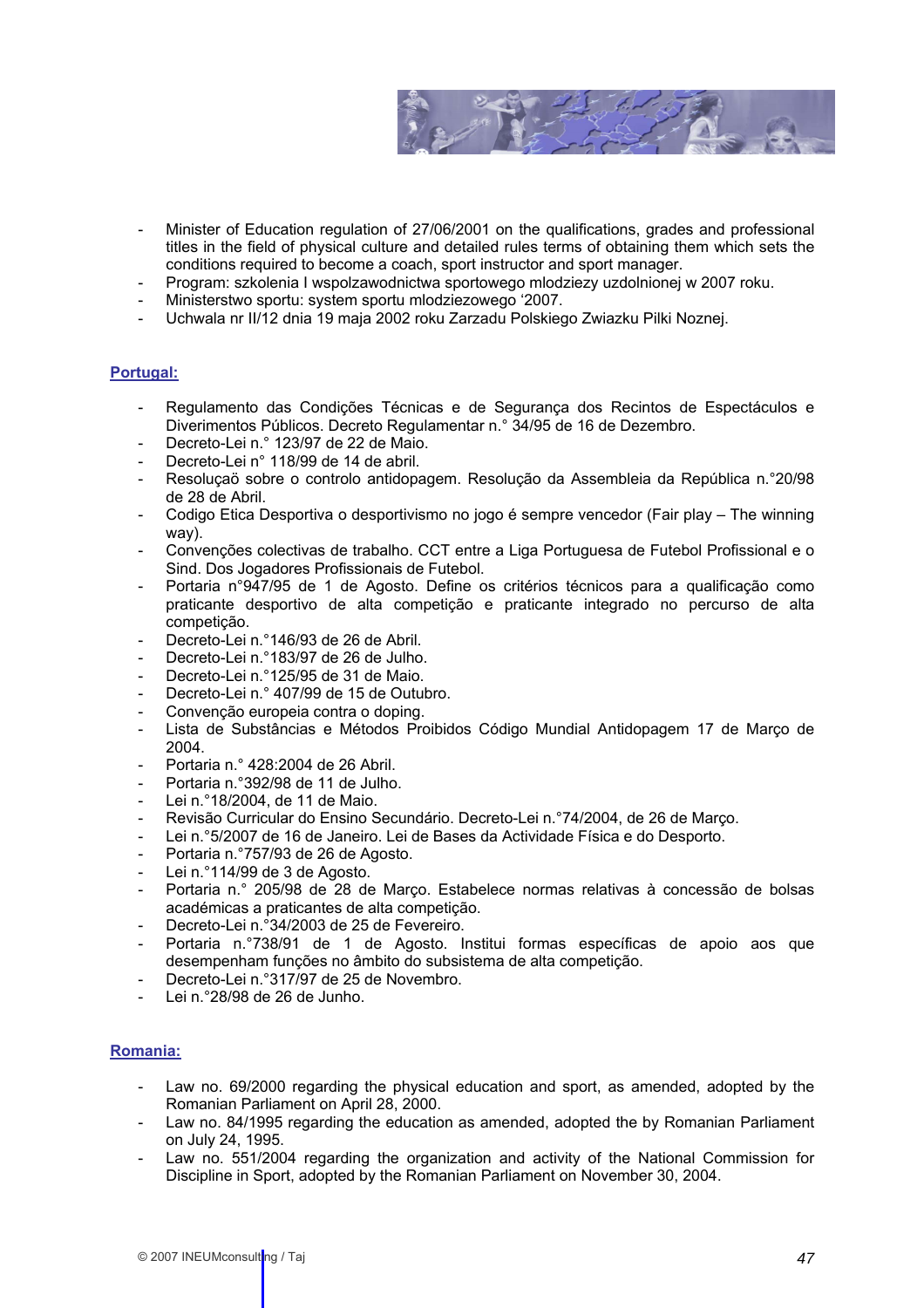

- Government Decision no. 759/2003 regarding the National Sport Agency's organization and activity Sport as adopted by the Romanian Government on July 3, 2003.
- Government Decision no. 124/1991 regarding the Romanian Olympic Committee's organization and activity as amended, adopted by the Romanian Government on February 21, 1991.
- Government Decision no. 628/2001 regarding the Sport Research National Institute's organization and activity, adopted by the Romanian Government on July 6, 2001.
- Government Decision no. 255/2003 for the trainer Statute's approval, as adopted by the Romanian Government on March 4, 2003.
- Order no.130/2006 regarding the non refundable financing of the private sport club's projects, of the territorial and Bucharest sport associations, from public funds, adopted by the National Sport Agency on March 28, 2006.
- Order no.491/2000 regarding the payment of a lifetime benefit to the performance sportsmen, adopted by the Youth and Sport Ministry on August 4, 2000.
- Law no.227/2006 for the prevention and anti-doping control in sport, adopted by the Romanian Parliament on June 7, 2006.
- Order no.199/2003 regarding Measurements for prevention, control and restraining of the forbidden substances and methods used for artificially increase of the sportsmen physical capacity or for the competitions results' modification adopted by the National Sport Agency on December 16, 2003.

### *Regulations issued by Football Federation:*

- The Romanian Football Federation Bylaws, adopted by the Federation's General Meeting on May 15, 2006;
- Regulation with respect to the Football Arbitral Court;
- The Football's Trainer Bylaws:
- Regulation for the football activity organization approved by the Executive Committee of the Football Federation on July 27, 2006;
- Regulation for the organization of the Indoor Football Competitions;
- Regulation with respect to the status and the transfer of the football players;
- Regulation for juniors.

#### *Regulations issued by basketball Federation:*

- The Romanian Basketball Federation Bylaws;
- The Romanian Basketball's Referee's Bylaws;
- The Romanian Basketball's Reteree's Bylaws;<br>- Regulations of the Basketball's Commissioner approved by the Federal Office of the Basket Federation on January 24, 2007;
- The General Regulation of the Basketball Competitions approved by the Office of the Basket Federation on November 22, 2006;
- Regulation with respect to the basketball classifications.

#### *Regulations issued by Gymnastic Federation:*

- The Romanian Gymnastic Federation Bylaws;
- The Games' Regulation;
- The Classifications' Programs;
- Regulation with respect to the identification and transfer of the sportsmen.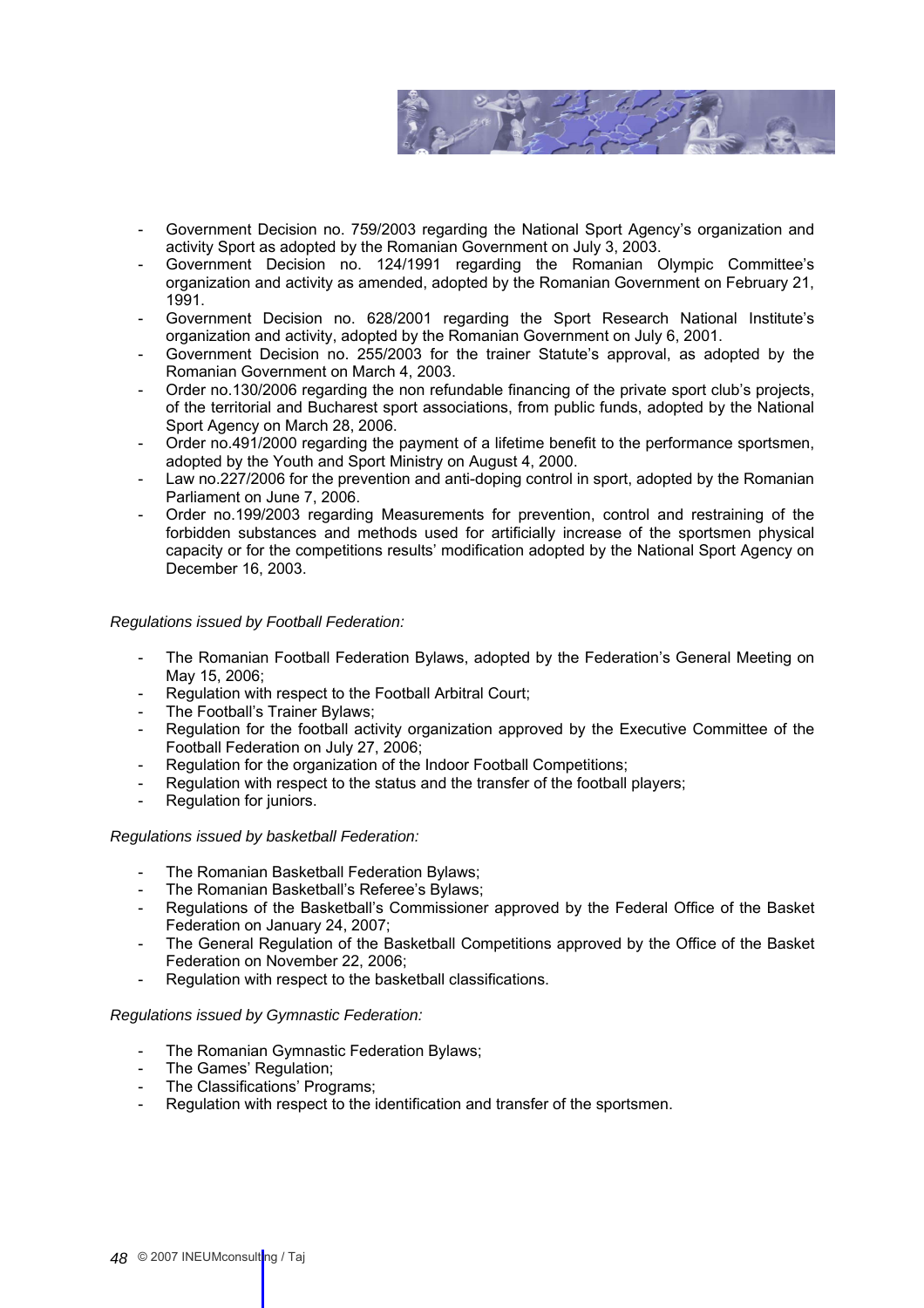

*Regulation issued by Rugby Federation:* 

- The Romanian Rugby Federation Bylaws adopted by the General Meeting of the Federation's members on December 17, 2002;
- The Competitions' Regulation;
- The Discipline's Regulation:
- The Player's Bylaws.

### **Slovakia:**

- 226/1994 Z.z. Zakon narodnej rady slovenskej republiky, z 18. augusta 1994, o pouzivani a ochrane olympijsekej symboliky a o Slovenskom olympijskom vybore.
- 315/1992 Zb. Zakon Slovenskej narodnej rady, zo 7. maja 1992 o verejnych telovychovnych, sportovych a turistickych podujatiach.
- 65/1988 Zb. Vyhlaska Ministerstva skolstva, mladeze a telesnej vychovy Slovenskej socialistickej republiky, z. 27. aprila 1998 o sportovych skolach a strednych odbornych ucilistiach s triedami s vrcholovou sportovou pripravou.
- 288/1997 Z.z . Zakon z 3. oktobra 1997 o telesnej culture a zmene a doplneni zakona è. 455/1991 Zb. O zivnostenskom podnikani (zivnostensky zakon) v neskorsich predpisov (Act 288 1997 on Physical Culture).

# **Slovenia:**

- Pravilnik o merilih za sofinanciranje izvajanja letnega programa sporta na drzavni ravni.
- Pravilnik o prilagajanju solskih obveznosti.
- Pravilnik o registraciji tekmovalcev.
- Registracijski pravilnik kosarkarske zveze slovenije.
- Pogodbo o pravicah in obveznostih clanov slovenskih reprezentanc mlajsih starostnih kategorij.
- Pogodbo o pravicah in obveznostih clanov slovenskih representanc mlajsih starostnih kategorij.
- Zakon o osnovni soli uradno precisceno besedilo.
- Council of Europe Committee of ministers. Recommendation No° R (92)13 rev.
- Zakon o gimnazijah uradno precisceno besedilo (ZGim-UPB1).
- Zakon o visokem solstvu uradno precisceno besedilo (ZVQiS-UPB3).
- Pravilnik o pripravnistvu in strokovnih izpitih strokovnih delavcev v sportu.
- Pravilnik judo zveze o registraciji osnovnih judo organizacij in njihovih clanov.
- Nacionalni program sporta v Republiki Sloveniji (NPS).
- Pravilnik o stipendiranju sportnikov in sportnic v republici sloveniji.
- Pravilnik o podelitvi statusa drustva, ki deludje v javnem interesu na podrocju sporta.
- Pravilnik o stipendiranju za delovanje na podrocju sporta.
- Pravilnik o napredovanju strokovnih delavcev v sportu v nazive.
- Pravila o usposabljanju strokovnih delavcev v sportu.
- O produktih ius-info euro ius-info narocnistvo podpora o nas iskanje kontakt English domov.
- Ukaz o razglasitvi zakona o drustvih (ZDru-1).
- Ukaz o razglasitvi zakona poklicnem in strokovnem izobrazevanju (ZPSI-1).
- Pravilnik o registraciji atletov in atletinj.
- Pravilnik o prestopih atletov.
- Pravilnik o doping kontroli in kontroli spola.
- Statut kosarkarske zveze slovenije.
- Pravilnik o agentih igralcev.
- Statut nogometne zveze slovenije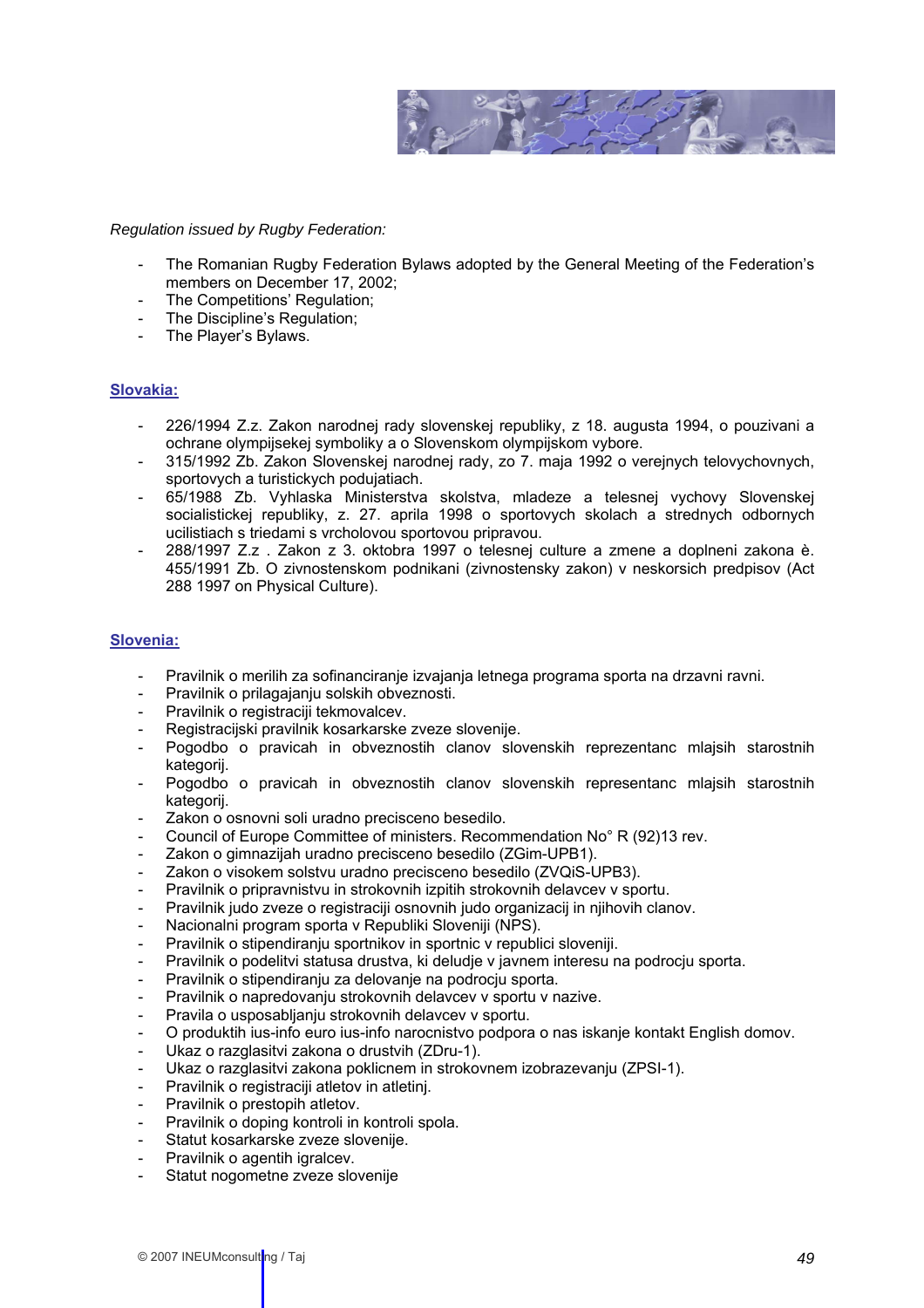

- Pravilnik o registraciji in statusu igralcev (PRSI).
- International convention against doping in sport.

### **Spain:**

- Resolucion de 22 junio 1998, Direccion General Trabajo BOE 8 julio 1998, num. 162, [pag. 22855], Futbol. Dispone la inscripcion en el Registro y publicacion del Convenio Colectivo para la actividad del futbol profesional.
- Resolucion de 18 enero 1994, Direccion General Trabajo BOE 3 febrero 1994, num. 29,[pag. 3611], Baloncesto. Convenio colectivo de trabajo ACB-ABP para la actividad del baloncesto profesional
- Ley 10/1990, de 15 octubre, Jefatura del Estado BOE 17 octubre 1990, num. 249, [pag. 30397] ; rect. BOE 20 julio 1991, num. 173 [pag. 24233] (castellano). DEPORTES. Deporte

### **United Kingdom:**

# *Studies:*

- Talent identification and early development of elite water polo players : a 2-year follow-up study, Bareket Falk / Ronnie Lidor / Yael Lander / Benny Lang, 2004

#### *Case Law:*

- Modahl v The British Athletic Federation Ltd. Queen's Bench Division, 14 December 2000.
- Lichtenstein v Mineiro. Queen's Bench Division 29 June 2005.
- Stretford v Football Association Ltd. Chancery Division, 17 March 2006.
- Van Oppen v Clerk to the Bedford Charity Trustees. Court of Appeal, Civil Division. 23 June 1989.
- Modahl v British Athletics Federation. Court of Appeal, Civil Division, 12 October 2001.

#### *Legal Acts:*

- Children and Young Persons Act 1933.
- Protection of Children Act 1999.
- Disability Discrimination Act 1995.

### **III. Web sites**

#### **A/ General websites**

- European Union: http:[//www.europa.eu.int](http://www.europa.eu.int/)
- International Olympic Committee[: http://www.olympic.org](http://www.olympic.org/)
- UNESCO[: http://unesco.org](http://unesco.org/)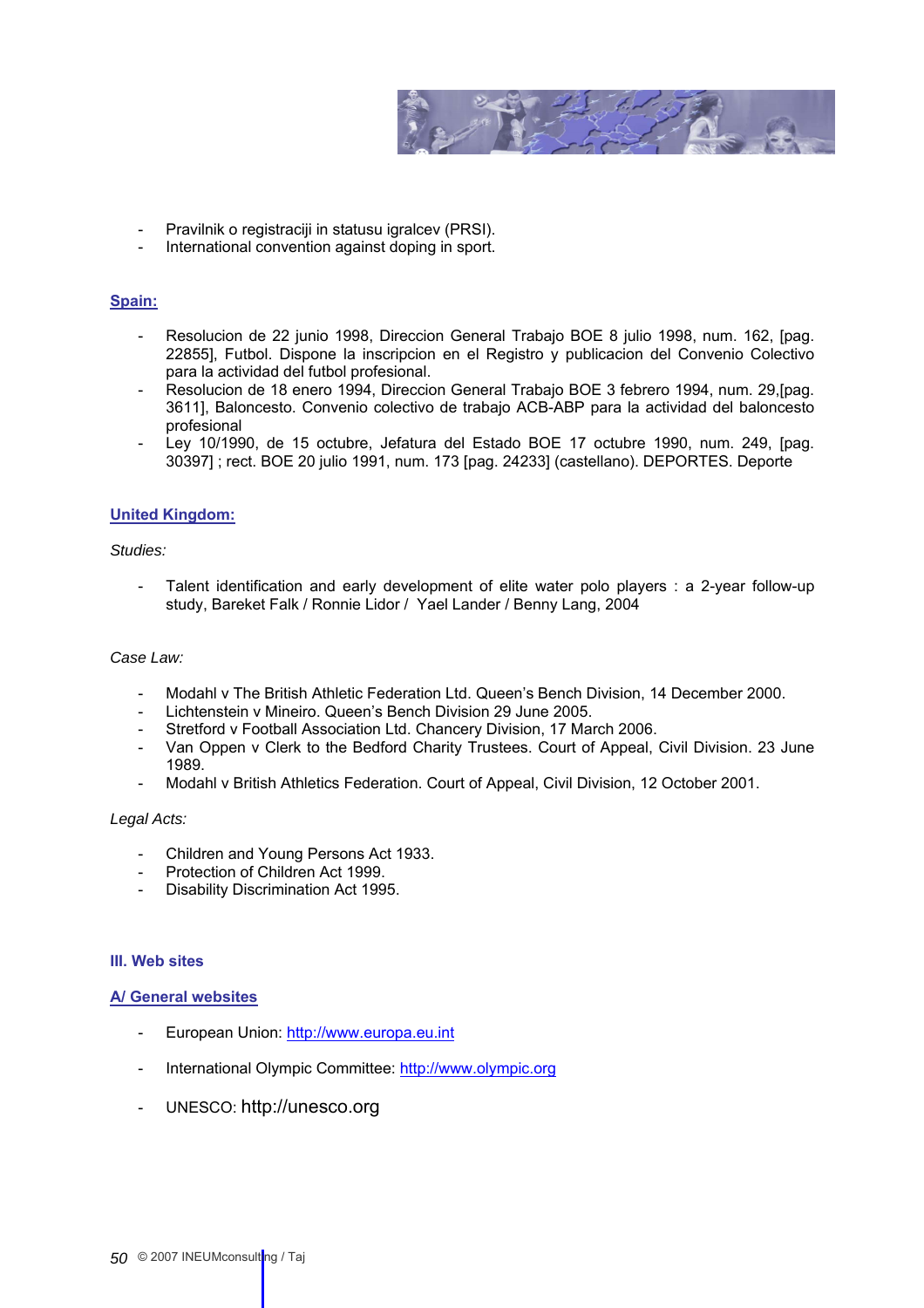

#### Football:

- FIFA[: http://www.fifa.com/en/index.html](http://www.fifa.com/en/index.html)
- UEFA:<http://www.uefa.com/>

#### Basketball

- FIBA: http://www.fiba.com
- FIBA Europe[: http://www.fibaeurope.com/](http://www.fibaeurope.com/)

#### Athletics:

- NIAF[: http://www.niathletics.org/opencontent/default.asp](http://www.niathletics.org/opencontent/default.asp)
- IAAF:<http://www.iaaf.org/>

# **B/ Websites country by country**

# **Austria:**

- Website of the Section of Sport of the Austrian Federal Chancellery: [www.sport.austria.gv.at](http://www.sport.austria.gv.at/)
- Legal Information System of the Republic of Austria RIS[: www.ris.bka.gv.at](http://www.ris.bka.gv.at/)

# **Belgium:**

- Administration of Physical Education, Sports and Outdoor life (BLOSO): [www.bloso.be](http://www.bloso.be/)
- Administration de l'Education Physique, du Sport et de la Vie en Plein Air (ADEPS) : [www.adeps.be](http://www.adeps.be/)

# **Bulgaria:**

- Website of the State Youth and Sports Agency: http://www.youthsport.bg/base.php

# **Cyprus:**

- Cyprus Olympic Committee (KOA): [www.koa.org.cy](http://www.koa.org.cy/)

#### **The Czech Republic :**

- Ministry of Education, Youth and Sports (Ministerstvo školství, mládeže a tělovýchovy): www[: http://www.msmt.cz](http://www.msmt.cz/)
- Czech Physical Training Association (Český svaz tělesné výchovy)[: http://www.cstv.cz](http://www.cstv.cz/)
- Anti Doping committee of the Czech Republic (Antidopingový výbor České republiky): [www.antidoping.cz](http://www.antidoping.cz/)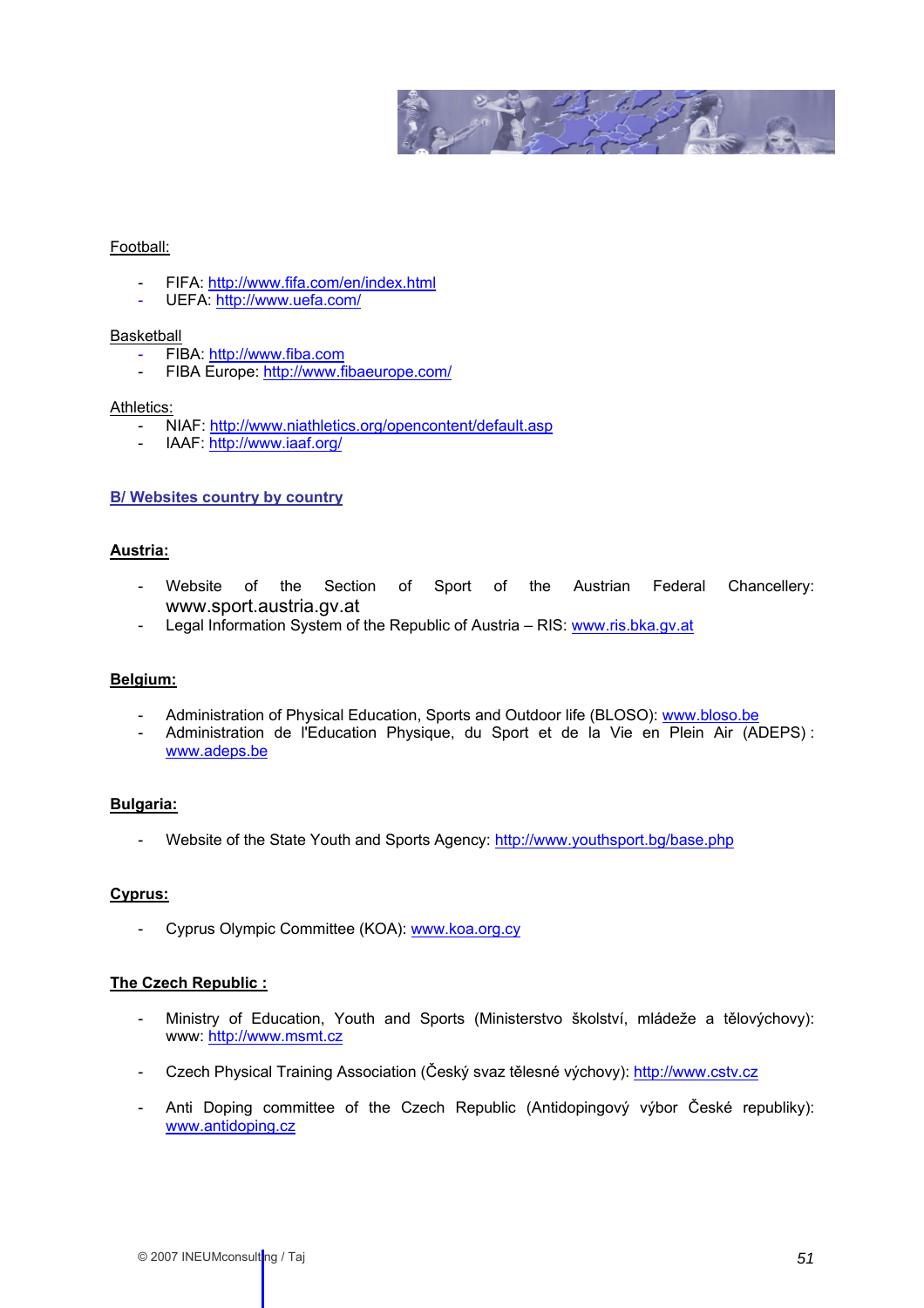

### **Denmark:**

- Team Denmark:<http://www.team-denmark.org/>

### **Estonia:**

- Estonia Olympic Committee[: http://www.eok.ee](http://www.eok.ee/)
- Ministry of Culture: [www.kul.ee](http://www.kul.ee/)

#### **Finland:**

- Ministry of Education of Finland[: www.minedu.fi](#page-0-0)
- Society of Sport law and Sport's Committee of Legal protection[: www.urheiluoikeudenyhditys.fi](#page-0-0)

### **France**

- [www.legifrance.gouv.fr](http://www.legifrance.gouv.fr/)
- Ministère de la Santé, de la Jeunesse et des Sports[: http://www.jeunesse-sports.gouv.fr/](http://www.jeunesse-sports.gouv.fr/)
- Comité National Olympique et Sportif Français (CNOSF): [http://www.comite](http://www.comite-olympique.asso.fr/)[olympique.asso.fr/](http://www.comite-olympique.asso.fr/)
- Fédération Française de Rugby : [www.ffr.fr](http://www.ffr.fr/)
- Fédération Française de Football [: www.fff.fr](http://www.fff.fr/)
- Fédération Française de Basketball : [www.basketfrance.com](http://www.basketfrance.com/)
- Fédération Française d'Athlétisme : [www.athle.com](http://www.athle.com/)

#### **Germany:**

Deutscher Olympischer Sport Bund[: http://www.dosb.de](http://www.dosb.de/)

### **Greece:**

- Ministry of Sports: [http://www.sportsnet.gr](http://www.sportsnet.gr/)

# **Hungary:**

- National Olympic Committee (Magyar Olimpiai Bizottság)[: www.mob.hu](http://www.mob.hu/)

#### **Ireland**

- Department of Arts, Sport and Tourism [\(www.arts-sport-tourism.gov.ie\)](http://www.arts-sport-tourism.gov.ie/)
- The Irish Sports Council [\(http://www.irishsportscouncil.ie/\)](http://www.irishsportscouncil.ie/)
- National Coaching and Training Centre [\(http://www.nctc.ul.ie\)](http://www.nctc.ul.ie/)
- Sports Campus Ireland [\(http://www.csid.ie/\)](http://www.csid.ie/) responsible for sports facilities and resources
- Paralympics Council of Ireland (http://www.pcireland.ie/)

#### **Italy:**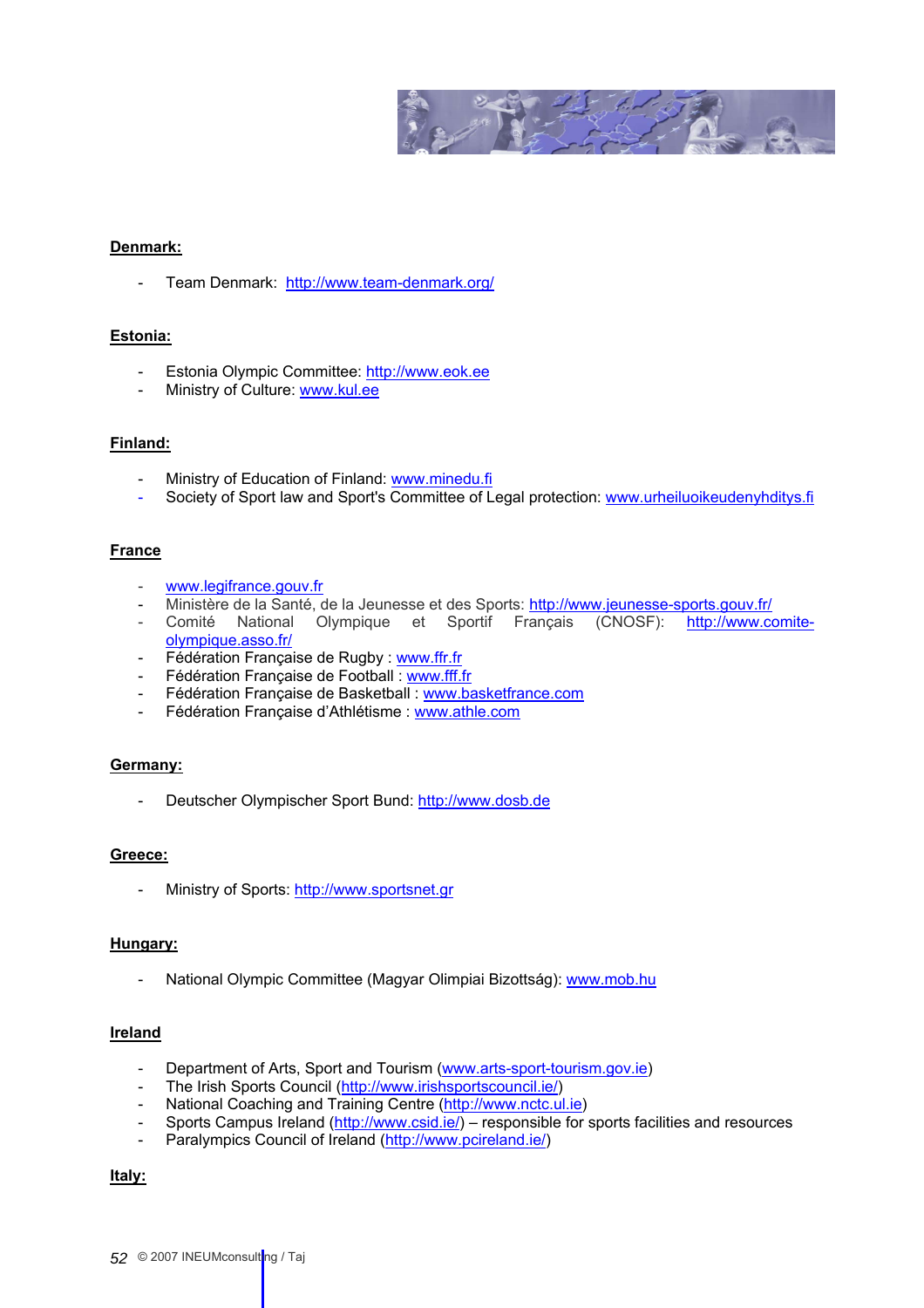

- CONI (Italian National Olympic Committee)[: http://www.coni.it](http://www.coni.it/)
- ACSI (Associazione Centri Sportivi Italiani):<http://www.acsi.it/>
- ISTAT (Italian Statistical Institute): [http://www.istat.it](http://www.istat.it/)
- Ministry of Education, University and Research: [www.miur.it](http://www.miur.it/)
- Ministry of Health: [http://www.ministerosalute.it](http://www.ministerosalute.it/)
- POGAS[: http://www.politichegiovaniliesport.it/](http://www.politichegiovaniliesport.it/)

### **Latvia:**

- Latvian Sports Administration: [www.sp.gov.lv](http://www.sp.gov.lv/)
- Latvian Academy of Sports Pedagogy http://lspa.lanet.lv
- Ministry of Education and Science http://www.izm.gov.lv
- Latvian Union of Sports Federation[s http://www.ltn.lv](http://www.ltn.lv/~latsfp)
- State Youth Initiative Centr[e http://www.vjic.lv](http://www.vjic.lv/)

### **Lithuania:**

- Ministry of Health:<http://www.sam.lt/>
- Department of Physical Education and Sports :<http://www.kksd.lt/>

#### **Luxemburg:**

- Ministère de l'Education nationale et de la Formation professionnelle et des sports : <http://www.men.public.lu/>
- Comité Olympique et Sportif Luxembourgeois:<http://www.cosl.lu/>
- Service central de la statistique et des études économiques (Statec) : <http://www.statec.public.lu/fr/index.html>

#### **Malta**

- Kunsill Malti Ghall-Isport" (Malta Sports Council)(KMS):<http://www.sportmalta.org.mt/>
- Ministry of Education: <http://www.education.gov.mt/sport/kms.htm>

#### **Poland:**

- Ministry of Sport: [http://www.msport.gov.pl](http://www.msport.gov.pl/)
- Ministry of National Education[: http://www.poland.pl/education/](http://www.poland.pl/education/)
- Polish Olympic Committee[: http://www.olimpijski.pl/index.shtml](http://www.olimpijski.pl/index.shtml)

#### **Portugal:**

- SEJD (Secretaria do Estado da Juventude e do Desporto): www.sejd.gov.pt
- IDP Portuguese Institute of Sports[: http://www.idesporto.pt/](http://www.idesporto.pt/)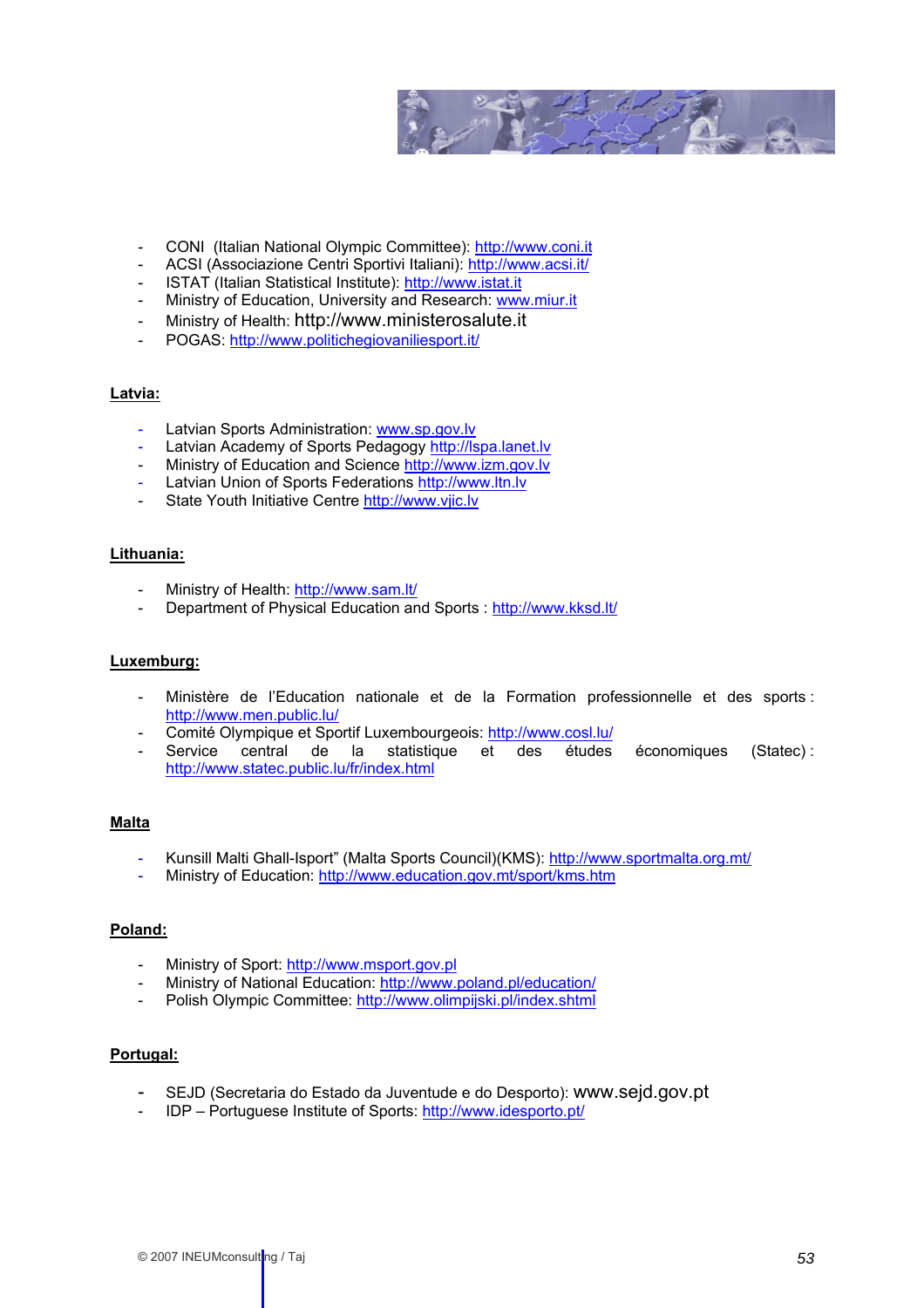

#### **Romania:**

- National Agency for Sport[: http://www.gov-sport.ro](http://www.gov-sport.ro/)

#### **Slovakia**

- Ministry of Education:<http://www.minedu.sk/>
- Slovak Olympic Committee[: http://www.olympic.sk/](http://www.olympic.sk/)

#### **Slovenia:**

- Ministry of Education and Sport:<http://www.mss.gov.si/en/>
- Olympic Committee of Slovenia[: http://www.olympic.si/](http://www.olympic.si/)

# **Spain:**

- National Sports Agency (Consejo Superior de Deportes)[: http://www.csd.mec.es/](http://www.csd.mec.es/)

#### **Sweden:**

- Ministry of Culture[: http://www.sweden.gov.se](http://www.sweden.gov.se/)
- Swedish Sports Confederation: [http://www.rf.se](http://www.rf.se/)

# **The Netherlands:**

- NOC\*NSF :<http://www.sport.nl/>

# **The United Kingdom:**

#### *General*

- UK Sport[: http://www.uksport.gov.uk/](http://www.uksport.gov.uk/)
- Sport England[: http://www.sportengland.org/](http://www.sportengland.org/)
- Sport Scotland[: http://www.sportscotland.org.uk/](http://www.sportscotland.org.uk/)
- SCNI[: http://www.sportni.net/](http://www.sportni.net/)
- SCW[: http://www.sports-council-wales.org.uk/](http://www.sports-council-wales.org.uk/)
- TASS:<http://www.tass.gov.uk/>

### *Football*

- FA: http://www.thefa.com
- Scottish FA:<http://www.scottishfa.co.uk/>
- Welsh FA:<http://www.faw.org.uk/>
- Irish FA[: http://www.irishfa.com/](http://www.irishfa.com/)

#### *Basketball*

- England Basketball[: http://www.englandbasketball.co.uk/](http://www.englandbasketball.co.uk/)
- Basketball Scotland[: http://www.basketball-scotland.com/](http://www.basketball-scotland.com/)
- Basketball Wales:<http://www.basketballwales.com/>
- British Basketball:<http://www.british-basketball.co.uk/>

#### *Athletics*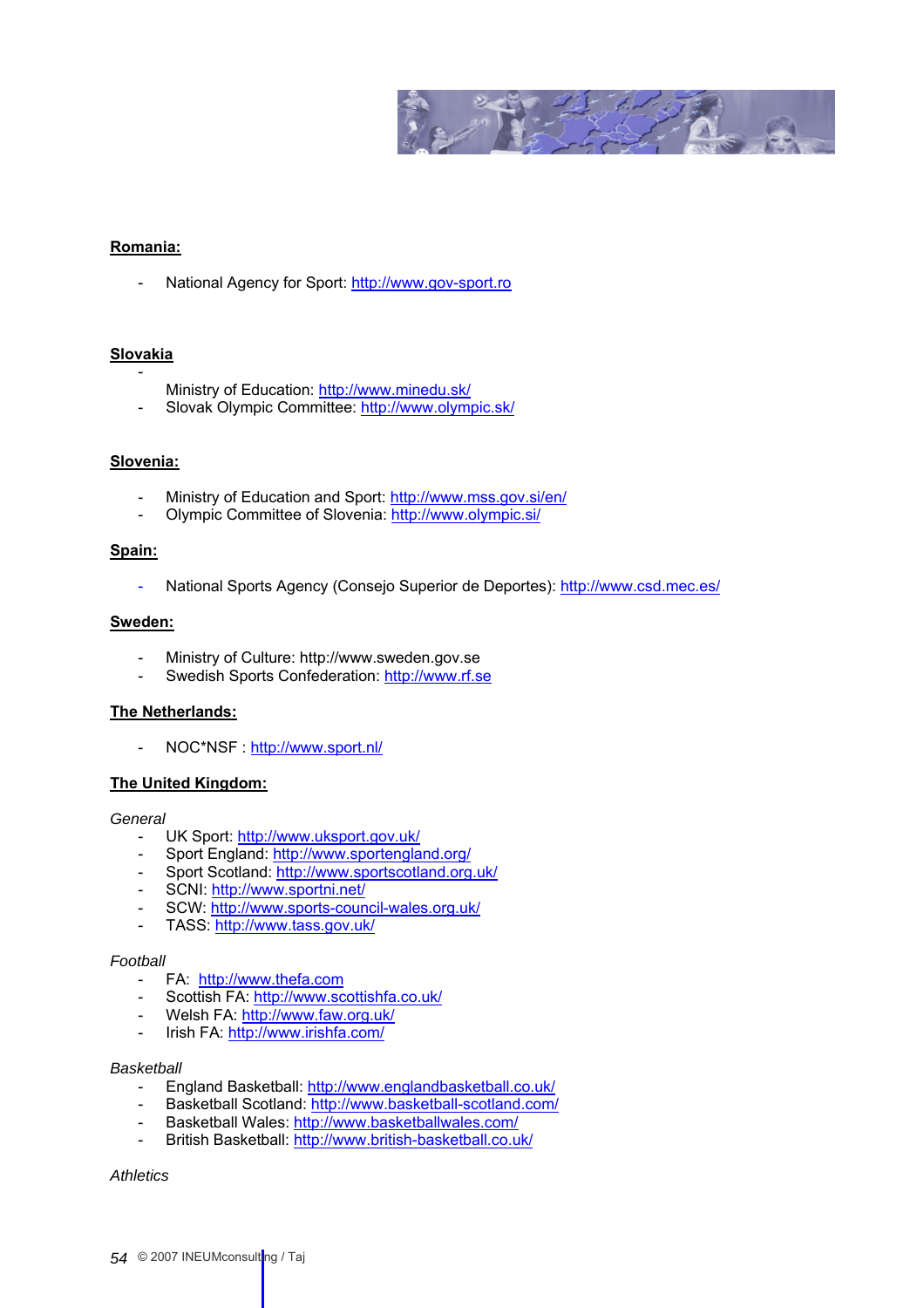

- UK Athletics:<http://www.ukathletics.net/>
- England Athletics[: http://www.englandathletics.org/](http://www.englandathletics.org/)
- Scottish Athletics:<http://www.scottishathletics.org.uk/>
- Welsh Athletics:<http://www.welshathletics.org/>

### *Rubgy*

- RFU[: http://www.rfu.com/index.htm](http://www.rfu.com/index.htm)
- SRU:<http://www.scottishrugby.org/>
- WRU[: http://www.wru.co.uk/](http://www.wru.co.uk/)<br>- IREU: http://www.irishrughy.i
- IRFU[: http://www.irishrugby.ie/](http://www.irishrugby.ie/)

### *Golf*

- Royal & Ancient:<http://www.randa.org/>
- EGU[: http://www.englishgolfunion.org/](http://www.englishgolfunion.org/)
- SGU[: http://www.scottishgolfunion.org/](http://www.scottishgolfunion.org/)
- WGU[: http://www.welshgolf.org.uk/](http://www.welshgolf.org.uk/)
- GUI[: http://www.gui.ie/](http://www.gui.ie/)
- LGU[: http://www.lgu.org/](http://www.lgu.org/)
- PGA:<http://www.pga.com/home/>
- LPGA: [http://www.lpga.com/default\\_new.aspx](http://www.lpga.com/default_new.aspx)
- IRB[: http://www.irb.com/EN/Home/](http://www.irb.com/EN/Home/)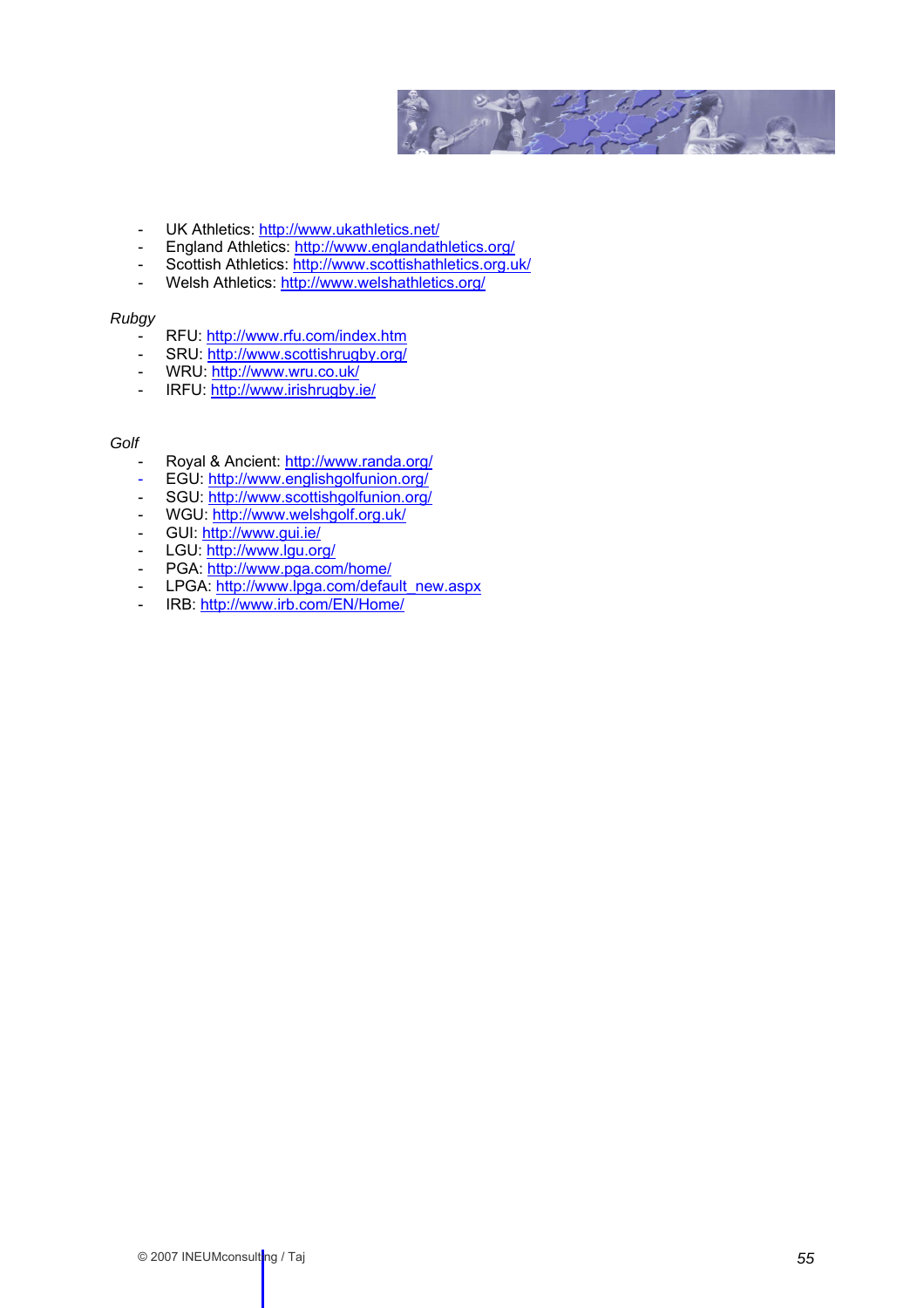

# **GLOSSARY**

<span id="page-55-0"></span>

| <b>ADEPS</b>                 | Department of the Ministry responsible for Sports (French<br>Commmunity - Belgium). French abbreviation for the<br>Administration of Physical Education, Sports and Outdoor life<br>(Administration de l'Education Physique, du Sport et de la Vie<br>en Plein Air)                                           |
|------------------------------|---------------------------------------------------------------------------------------------------------------------------------------------------------------------------------------------------------------------------------------------------------------------------------------------------------------|
| <b>ADD</b>                   | Anti-Doping Denmark                                                                                                                                                                                                                                                                                           |
| Amateur (s):                 | This word means (a) non professional athlete(s)                                                                                                                                                                                                                                                               |
| <b>ANPE</b>                  | French abbreviation for the National Agency for the<br>employment (Agence Nationale pour l'Emploi)                                                                                                                                                                                                            |
| Athlete (s):                 | This word means any sportsman and / or<br>sportswoman                                                                                                                                                                                                                                                         |
| <b>BAF</b>                   | <b>British Athletics Federation</b>                                                                                                                                                                                                                                                                           |
| <b>BLOSO</b>                 | Flemish Agency for the Advancement of Physical<br>Development, Sports and Outdoor Recreation (Belgium);<br>Dutch abbreviation for the Administration of Physical<br>Education, Sports and Outdoor life (Agentschap ter<br>Bevordering van de Lichamelijke Ontwikkeling, de Sport en<br>de Openluchtrecreatie) |
| <b>BOA</b>                   | <b>British Olympic Association</b>                                                                                                                                                                                                                                                                            |
| <b>BSO</b>                   | Austrian<br>national<br>organisation<br>for<br>sports.<br>(Bundessportorganisation)                                                                                                                                                                                                                           |
| <b>CCNS</b>                  | Convention Collective Nationale du Sport                                                                                                                                                                                                                                                                      |
| <b>CNOSF</b>                 | French National Olympic Committee (Comité National des<br>Sports Olympiques Français)                                                                                                                                                                                                                         |
| Competent sports authorities | These words mean the institutions / entities having a power of<br>decision regarding sports matters in a given country. The<br>sports authorities may vary from a country to another.<br>Usually, they are the sports Ministry and / or the sports<br>associations.                                           |
| <b>CONI</b>                  | Italian National Olympic Committee                                                                                                                                                                                                                                                                            |
| COSL                         | Luxembourgian Olympic and Sports Committee (Comité<br>Olymique et Sportif Luxembourgeois)                                                                                                                                                                                                                     |
| <b>CSP</b>                   | Code de Santé Publique                                                                                                                                                                                                                                                                                        |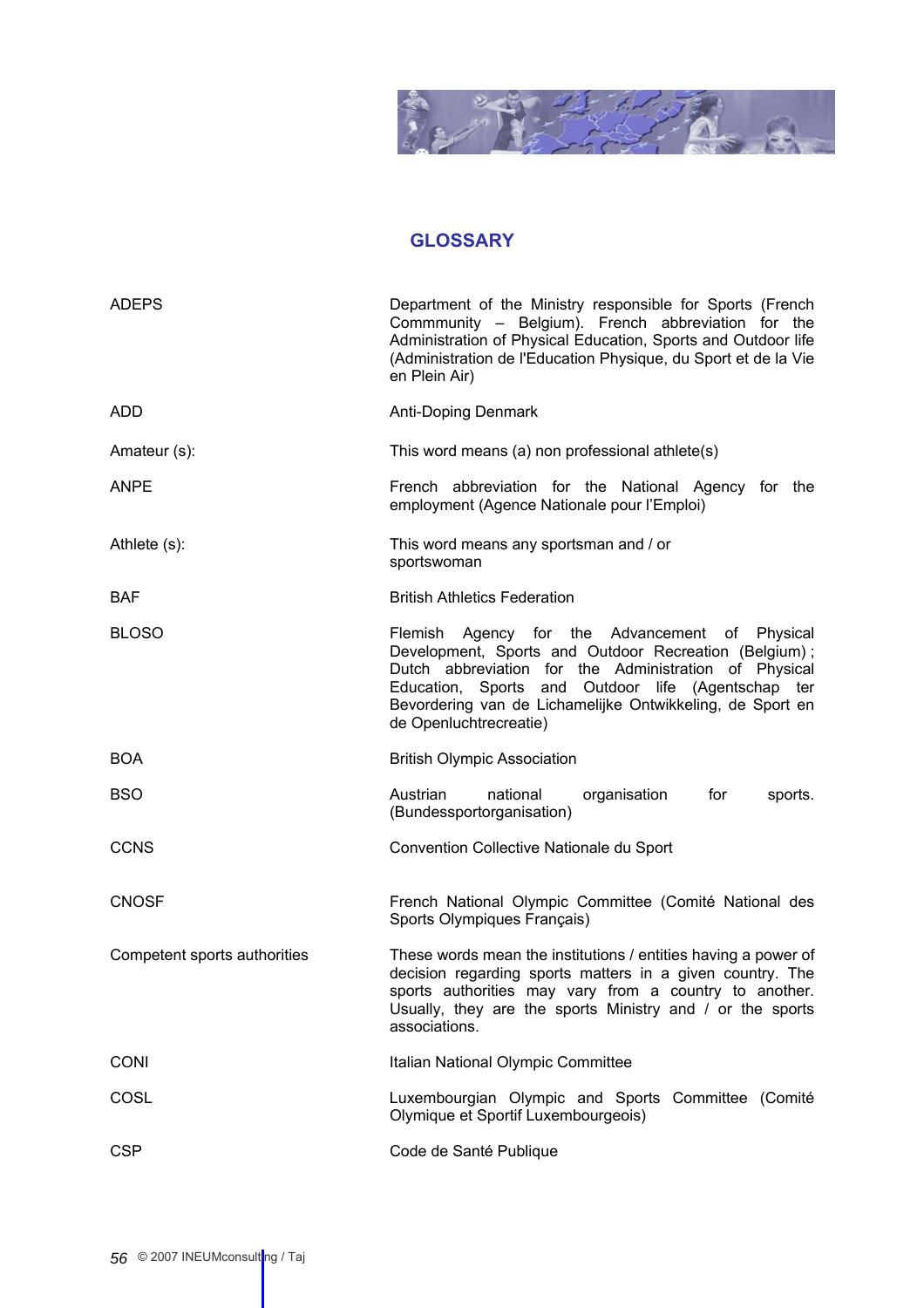

| <b>DOSB</b>                           | German Olympic Sports Confederation, Alliance (Deutscher<br>Olympischer Sport Bund)                                                                                                                                                                                                                                                    |
|---------------------------------------|----------------------------------------------------------------------------------------------------------------------------------------------------------------------------------------------------------------------------------------------------------------------------------------------------------------------------------------|
| <b>DTN</b>                            | <b>National Technical Director</b>                                                                                                                                                                                                                                                                                                     |
| <b>EIS</b>                            | <b>English Institute of Sport</b>                                                                                                                                                                                                                                                                                                      |
| <b>ENEPS</b>                          | National School of Physical Education and Sports (Ecole<br>National de l'Education Physique et des Sports)                                                                                                                                                                                                                             |
| <b>EPC</b>                            | European Paralympic Committee                                                                                                                                                                                                                                                                                                          |
| <b>Functional costs</b>               | These words mean all the costs relating to the training of an<br>athlete, such as accommodation costs, travelling expenses,<br>catering costs, staff costs, etc These words do not cover<br>the investment costs.                                                                                                                      |
| Fundamental ethical values of sport   | These words mean values such as fairness, excellence, fair-<br>play, respect, dedication, solidarity, non-violence, anti-doping<br>$etc. \ldots$                                                                                                                                                                                       |
| Governmental Sport Organisation       | These words mean the national bodies having the power of<br>decision regarding specific sports at a national level. Most of<br>the time they refer to a Ministry (Sports, Education, Health,<br>depending on the countries) that is in charge of the<br>organisation and promotion of a specific sport (practice and<br>competitions). |
| <b>GUI</b>                            | Golfing Union of Irleand                                                                                                                                                                                                                                                                                                               |
| High performance national athlete (s) | These words mean the best athlete(s) of the country for a<br>specific sport and for a given age.                                                                                                                                                                                                                                       |
| High performance sport(s)             | These words mean (a) high level sports (international &<br>national championships) versus sports as a hobby / local<br>level.                                                                                                                                                                                                          |
| High performance sports policy        | These words mean any decisions / regulations / measures<br>taken by the competent sports authorities or the international<br>associations relating to sports.                                                                                                                                                                          |
| <b>IDP</b>                            | Portuguese Institute of Sports                                                                                                                                                                                                                                                                                                         |
| <b>ILGU</b>                           | <b>Irish Ladies Golf Union</b>                                                                                                                                                                                                                                                                                                         |
| <b>INSEP</b>                          | National Institutes for Sports and Physical Education (Institut<br>National pour le Sport et l'Education Physique)                                                                                                                                                                                                                     |
| International federations             | These words mean the international bodies having the power<br>of decision regarding specific sports at an international level<br>such as the FIFA and UEFA for football, the IRB for rugby,<br>the FIBA and ULEB for basketball, the IAAF for athletics and<br>the IJF for judo.                                                       |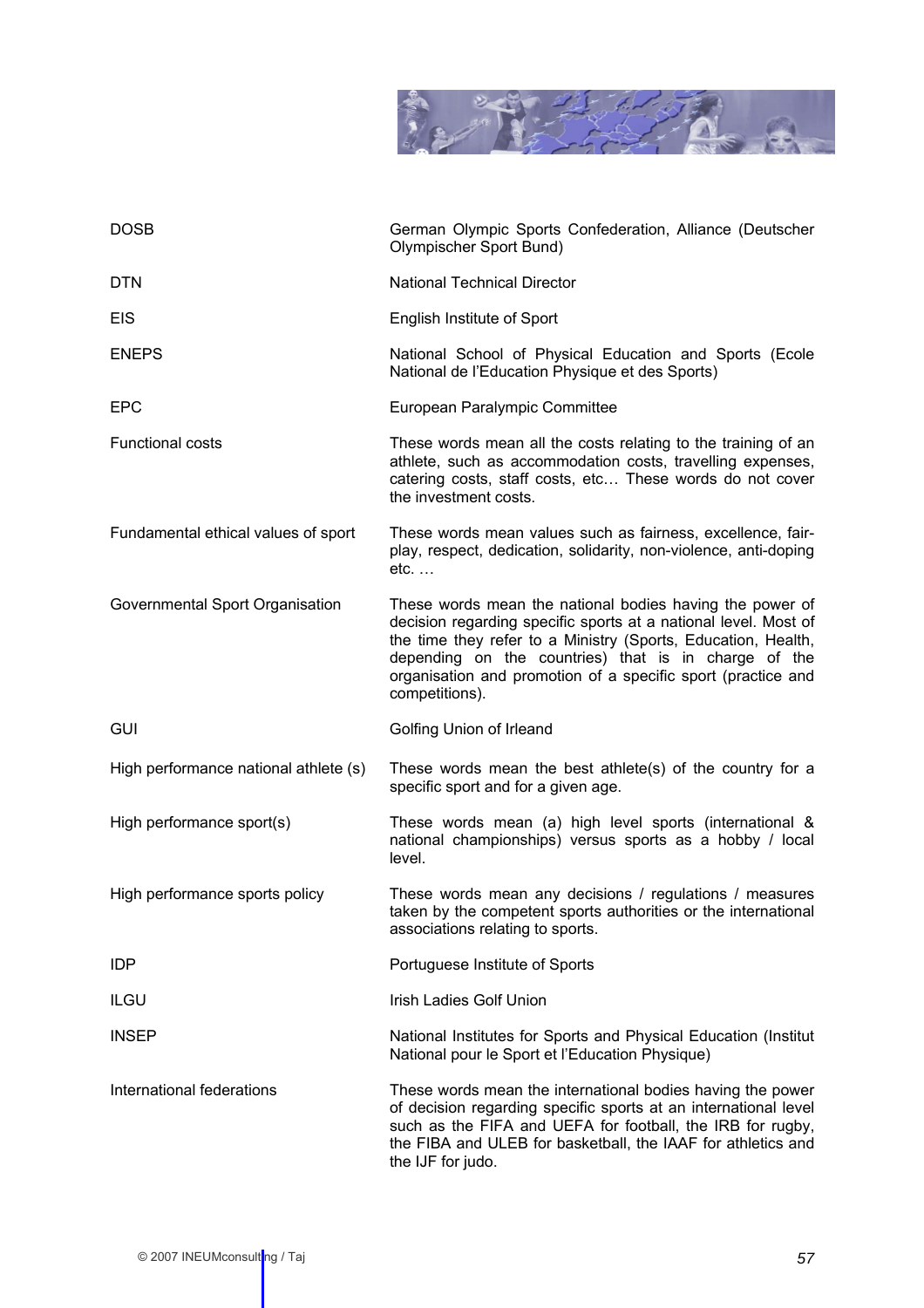

| <b>IPC</b>                                    | International Paralympic Committee                                                                                                                                                                                                                                                                                           |
|-----------------------------------------------|------------------------------------------------------------------------------------------------------------------------------------------------------------------------------------------------------------------------------------------------------------------------------------------------------------------------------|
| <b>IRFU</b>                                   | Irish Rugby Football Union                                                                                                                                                                                                                                                                                                   |
| <b>KMS</b>                                    | Maltese Council of Sports (Kunsill malti ghall-iSport)                                                                                                                                                                                                                                                                       |
| <b>KNAU</b>                                   | Koninklijke Nederlandse Atletiekunie                                                                                                                                                                                                                                                                                         |
| KNZB                                          | Koninklijke Nederlandse Zwembond                                                                                                                                                                                                                                                                                             |
| <b>KOA</b>                                    | <b>Cyprius Sport Organisation</b>                                                                                                                                                                                                                                                                                            |
| Lifestyle support                             | These words mean any kind of assistance which may be<br>provided to the athlete in his daily life: accommodation,<br>transportation, catering, medical support, school, etc                                                                                                                                                  |
| <b>MOC</b>                                    | Maltese Olympic Committee                                                                                                                                                                                                                                                                                                    |
| <b>MIUR</b>                                   | Ministry of Education, University and Research                                                                                                                                                                                                                                                                               |
| <b>NBB</b>                                    | Nederlandse Basketball Bond                                                                                                                                                                                                                                                                                                  |
| <b>NGBs</b>                                   | National Governing Bodies (United Kingdom)                                                                                                                                                                                                                                                                                   |
| Non Governmental Sport Organisation<br>(NGSO) | These words mean independent sports organisations<br>that do not refer to any government, which can drive<br>independent policy. For<br>instance, International<br>an<br>Federations like FIFA and all the confederations like UEFA.<br>International Olympic Committee and all National Olympic<br>Committee are also NGSO. |
| <b>NOC</b><br>NOC*NSF                         | <b>Greek National Olympic Committee</b><br>National Olympic Committee and National Sports Association<br>of the Netherlands                                                                                                                                                                                                  |
| <b>PGA</b>                                    | Professional Golfers' Association                                                                                                                                                                                                                                                                                            |
| <b>POGAS</b>                                  | Italian Ministry of Youth Policy and Sports Activities (Ministro<br>per le Politiche Giovanili e le Attività Sportive)                                                                                                                                                                                                       |
| Professional(s)                               | This word means any athlete(s) who is (are) linked to a club<br>or a federation by an employment contract.                                                                                                                                                                                                                   |
| Registered athletes                           | These words mean athletes who belong to an organised sport<br>association or club and who are registered with a federation<br>or any other competent sports authority.                                                                                                                                                       |
| Regulation(s)                                 | These words mean any national, European or international<br>regulation(s) set forth by the competent sports authorities or<br>the international federations, whether soft or hard law, as well<br>as any best practice code.                                                                                                 |
| SC                                            | Swedish Sports Confederation                                                                                                                                                                                                                                                                                                 |